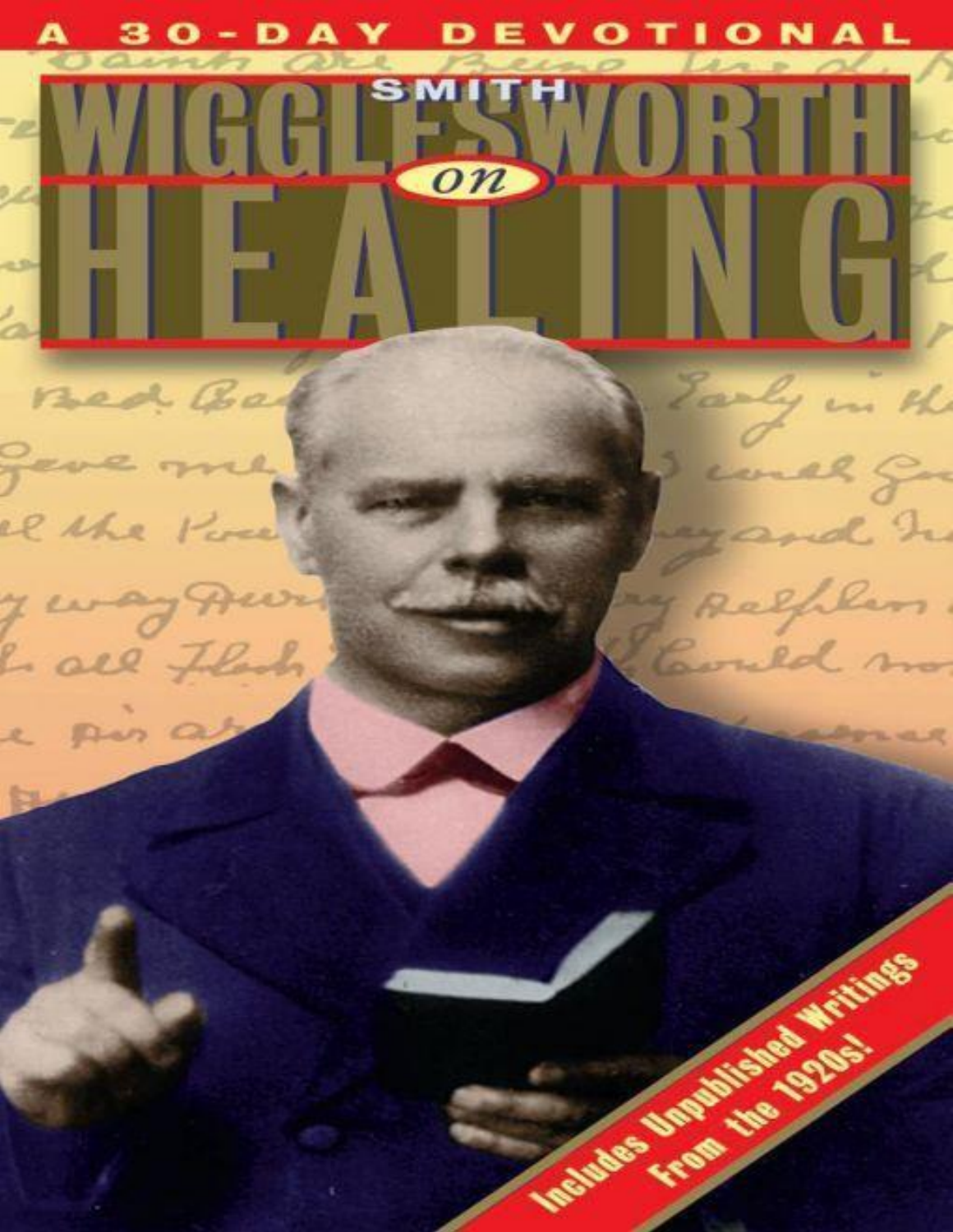# **Table of Contents**

*Title [Page](#page-3-0) [Copyright](#page-4-0) Page [Introduction](#page-5-0)* Day 1 - Far [Better](#page-7-0) to Go Day 2 - The Gift and Gifts of [Healing](#page-9-0) Day 3 - [Healed](#page-11-0) by His Word Day 4 - The Spirit [Manifests](#page-13-0) His Spirit in Us Day 5 - Healing [Without](#page-15-0) Laying On Hands Day 6 - [Salvation](#page-17-0) and Healing Day 7 - [Filled](#page-19-0) With the Spirit Day 8 - Healed by God's [Resurrection](#page-21-0) Touch Day 9 - [Casting](#page-23-0) Out Devils Day 10 - It Is [Finished](#page-25-0) Day 11 - [Hindering](#page-27-0) Evil Spirits Day 12 - Our Chief [Executive](#page-29-0) — The Holy Spirit Day 13 - Fullness of the Spirit — His [Baptism,](#page-31-0) His Best! Day 14 - [Sanctified](#page-33-0) by the Spirit Day 15 - [Healed](#page-35-0) By His Stripes Day 16 - The Holy Spirit [Quickens](#page-37-0) Day 17 - Why Wait on the Holy [Spirit?](#page-39-0) Day 18 - Divine [Healing](#page-41-0) Day 19 - The [Spirit](#page-43-0) in You Day 20 - Faith and [Healing](#page-45-0) Day 21 - Holy Spirit — Wind, [Person](#page-47-0) and Fire Day 22 - God [Doesn't](#page-49-0) Bring Disease Day 23 - Walk and Live in the [Spirit](#page-51-0) Day 24 - The Spirit [Reveals](#page-53-0) the Son Day 25 - The Life of the [Spirit](#page-55-0) Day 26 - Full of Faith and the Holy [Spirit](#page-57-0) Day 27 - Our [Inheritance](#page-59-0) Sealed in the Spirit Day 28 - [Intoxicated](#page-61-0) by the Spirit Day 29 - Is [Healing](#page-63-0) the Main Thing?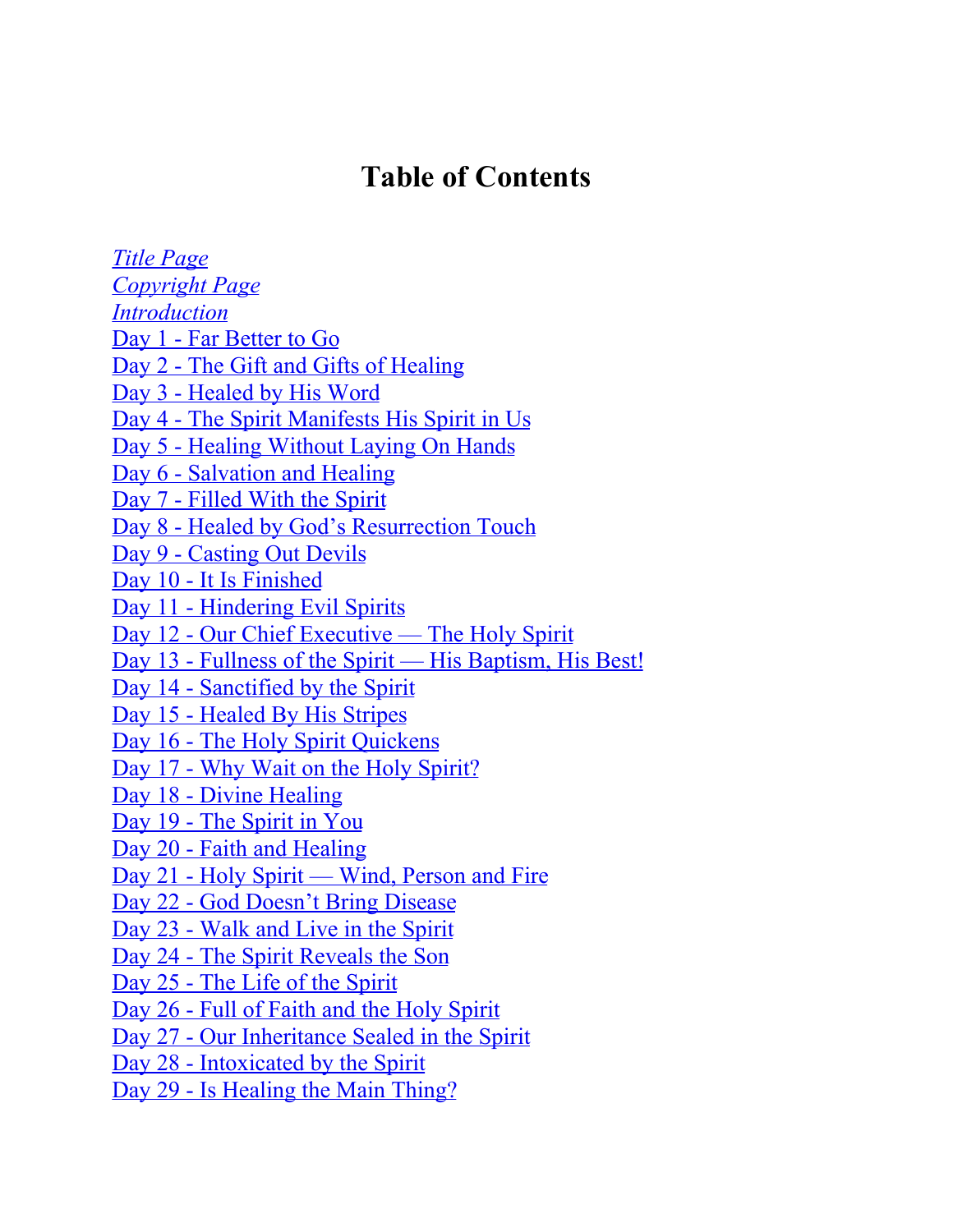Day 30 - [Unity](#page-65-0) in the Spirit

*The [Wigglesworth](#page-66-0) Series*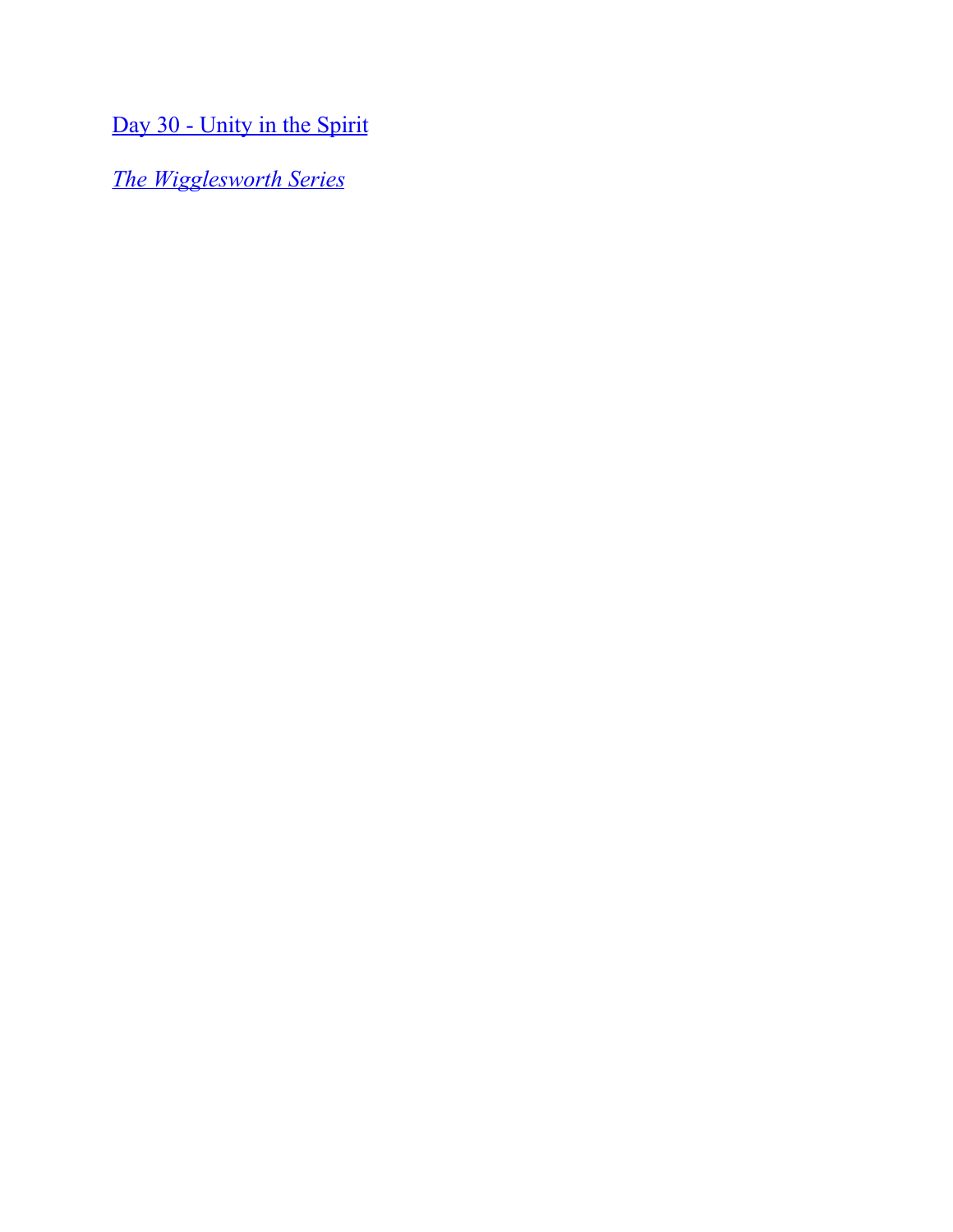<span id="page-3-0"></span>

**Edited and Compiled by<br>Larry Keefauver** 



 $-71$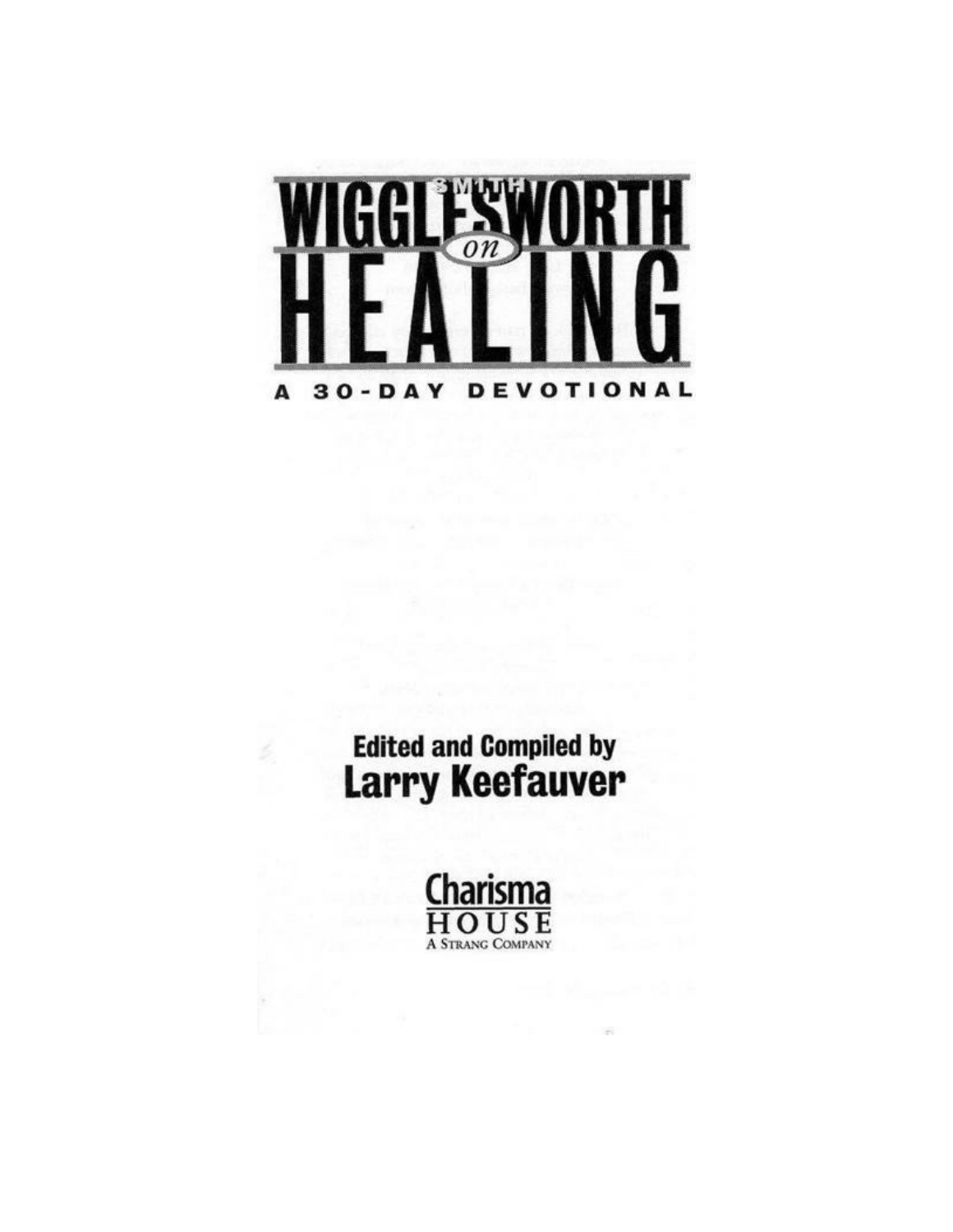SMITH WIGGLESWORTH ON HEALING by Larry Keefauver Published by Charisma House A Strang Company 600 Rinehart Road Lake Mary, FL 32746 [www.charismahouse.com](http://www.charismahouse.com)

<span id="page-4-0"></span>This book or parts thereof may not be reproduced in any form, stored in a retrieval system, or transmitted in any form by any means — electronic, mechanical, photocopy, recording, or otherwise without prior written permission of the publisher, except as provided by United States of America copyright law.

> All Scripture quotations are from the King James Version of the Bible.

Copyright © 1996 by Larry Keefauver All rights reserved

Library of Congress Catalog Card Number: 96-84888 International Standard Book Number: 978-0-88419-438-5

*A word about the cover: The writing in the background is the actual handwritten letter that Smith* Wigglesworth started the day before he died. His letter shares the details of the healing of a woman *from cancer through his ministry.*

> 07 08 09 10 11 — 17 16 15 14 13 12 *Printed in the United States of America*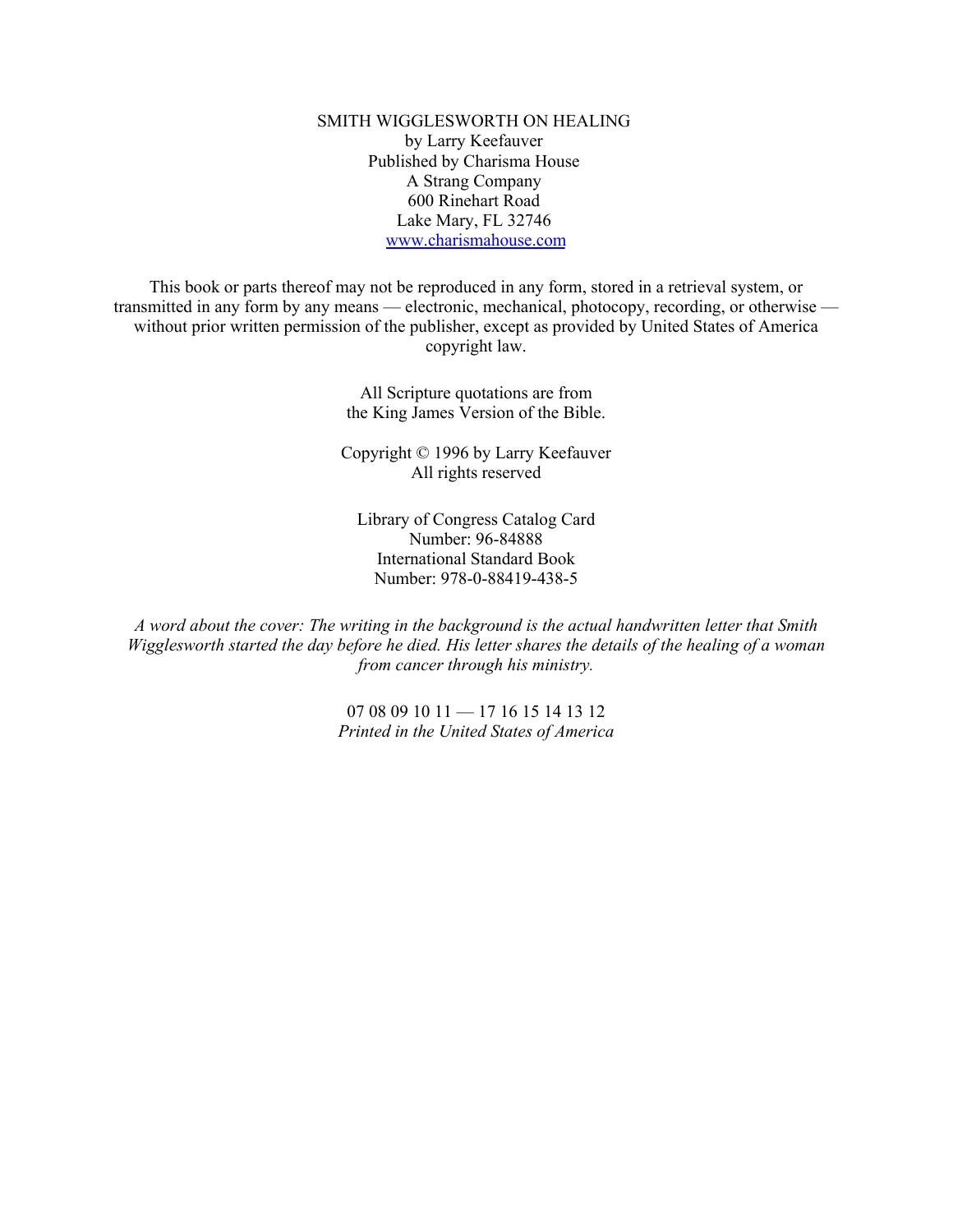# **Introduction**

<span id="page-5-0"></span>**W**elcome to this thirty-day journey of faith with Smith Wigglesworth. What is so intriguing about this uneducated English plumber? As I began my research, I found myself mesmerized by the original sermon notes, Bible studies and pamphlets of Smith Wiggles-worth. Delightful nuggets of spiritual truths filled those brown, aging pages from the past.

This devotional series shares some of the original Smith Wigglesworth with you. I pray that your relationship with the Lord, your walk in the Spirit and your intimacy with the Father will deepen as you read afresh the words God gave a humble plumber who brought revival to his generation.

We have kept our editing of Wigglesworth to a minimum. While his language may be unpolished at times, the force and power of his expression will speak to your life.

Called a "twentieth-century apostle," Wigglesworth became a legend as God mightily used him in an evangelistic and healing ministry. Born in 1859 in Menston, Yorkshire, England, he was converted in a Wesleyan Methodist meeting at age eight and pursued a career in plumbing. He married Polly Featherstone, and he and Polly operated a little mission in Bradford, England.

In 1907, Smith Wigglesworth received the baptism of the Holy Spirit, which radically changed him and transformed his ministry into a worldwide phenomenon. Literally thousands were saved and untold scores were healed by God's power as he preached powerful messages throughout the world. He went home to the Lord he loved in 1947.

He believed that every believer could be baptized in the Holy Spirit and that God could perform miracles today as He did in the early church. Wigglesworth preached to crowds around the world and saw God perform mighty miracles, including raising the dead. He had the unusual practice of often striking, or smiting, persons with a disease. He never sought any harm to the person. He was merely expressing his anger at the devil. Wigglesworth became the forerunner of the healing ministries that emerged in the twentieth century.

As you read this booklet, take time daily in God's Word. Each devotional contains a scripture, a principle about miracles and healing from Smith Wigglesworth, and a prayer to commit that meditation to reality in your life.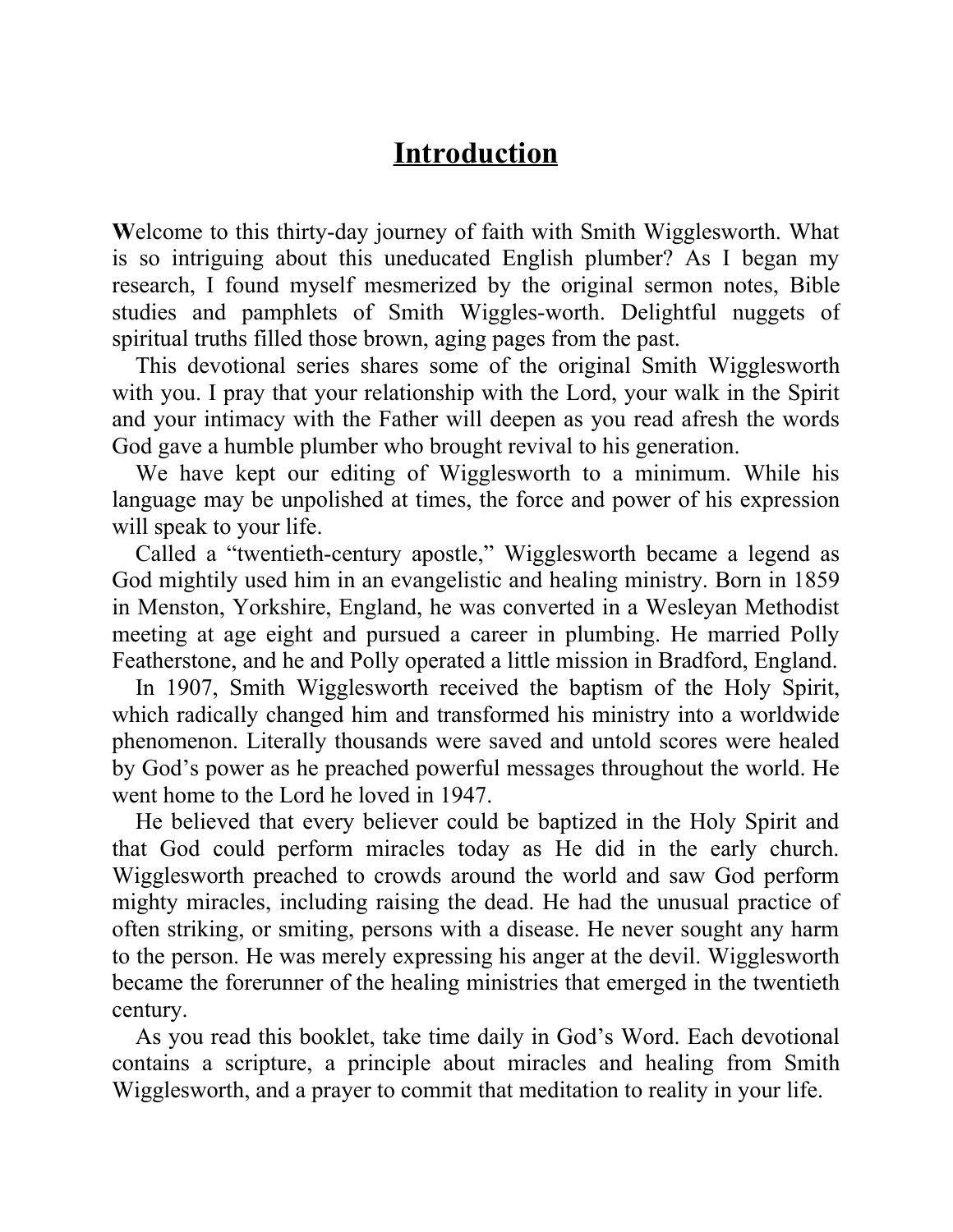I give praise to God the Father and Jesus Christ the Son for sending the Holy Spirit to inspire servants like Smith Wigglesworth to share such glorious truth and revelation so that mine and future generations might be truly blessed in Him! Larry Keefauver, editor 1996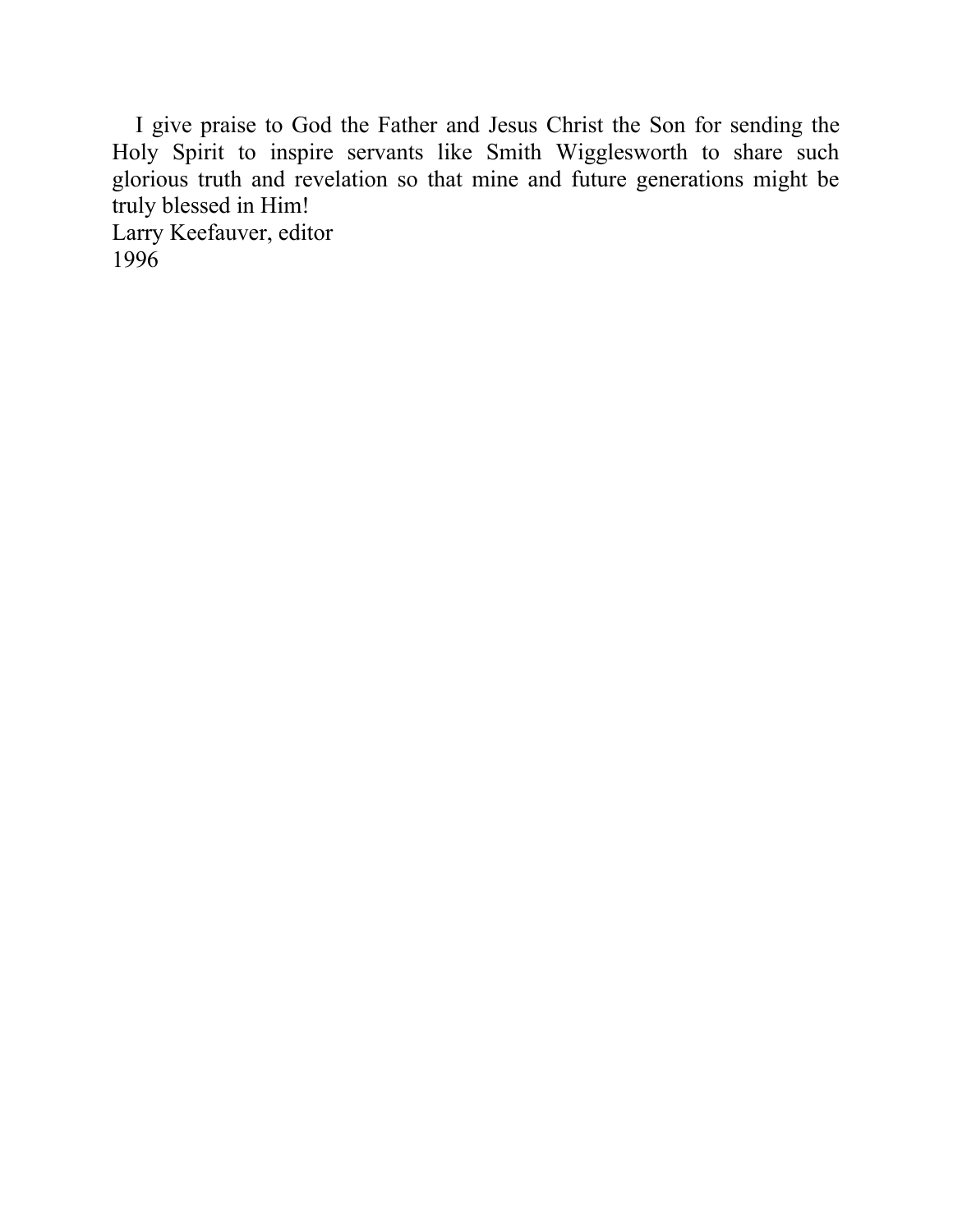#### **Far Better to Go**

<span id="page-7-0"></span>*For it were better for me to die, than that any man should make my glorying void.*

*1 Corinthians 9:15*

*For to me to live is Christ, and to die is gain.*

*Philippians 1:21*

**I** believe that it is possible for God to sweep a company right into the glory before the rapture just as well as at the rapture. May God grant unto us a very keen inward discerning of our heart's purity. We want to go. It is far better for us to go, but it is far better for the church that we stay.

If you could but comprehend this word of truth that Paul spoke, "It is far better for me to go," you would never take a pill or use a plaster. You would never do anything to save yourself from going if you believed it was better to go. There is a definite, inward motion of the power of God for the human life to so change that we would not lift a finger, believing it was far better to go.

"Lord, for the purpose of being a blessing, further for Thy sake and for the sake of the church, just keep us full of life to stay."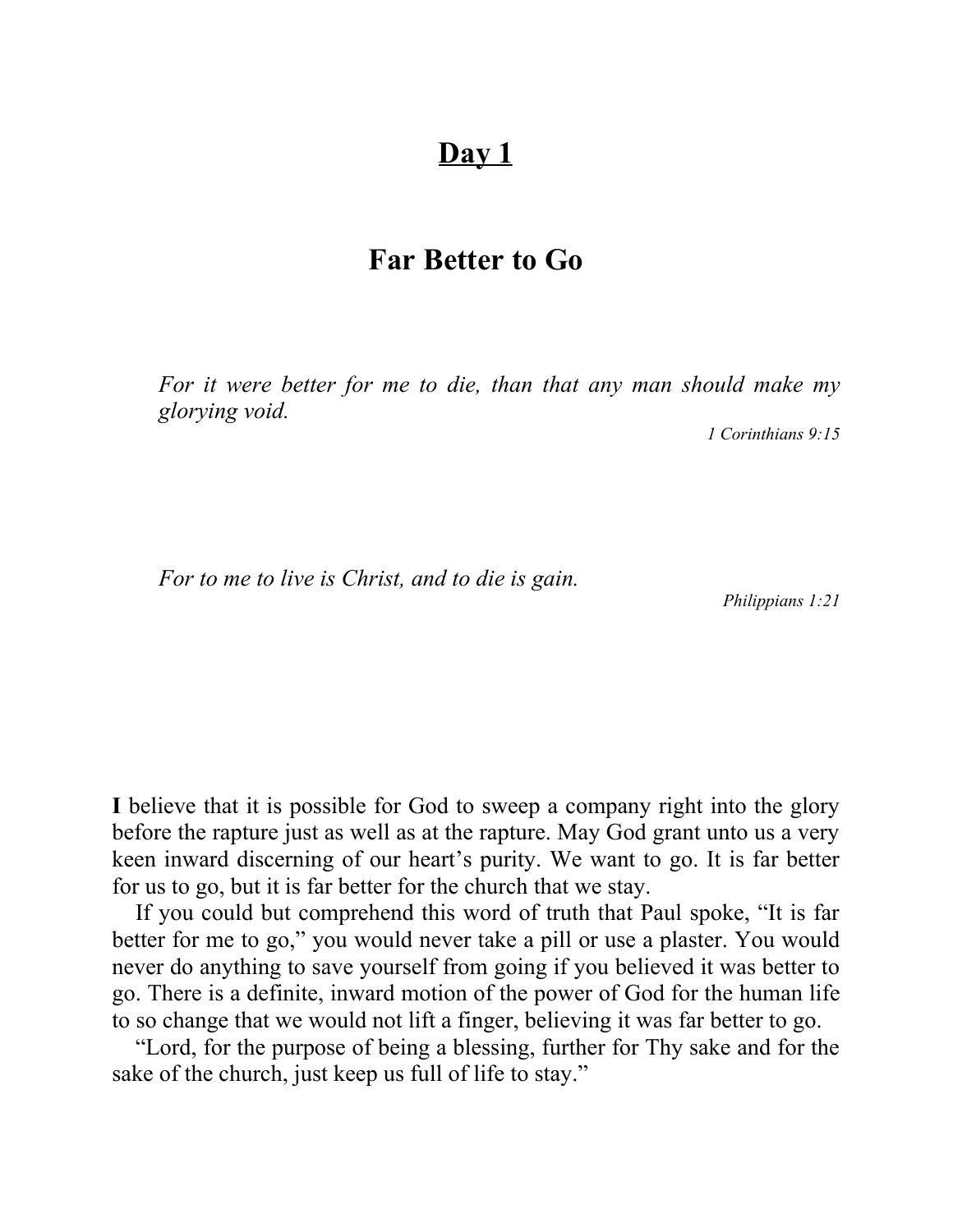# **Healing Principle #1**

#### *We would not be full of disease, but we would be full of life. Lord grant us a living faith to believe.*

Pray this closing prayer today:

*Jesus, going on with You is better than life itself. I desire to be filled with Thy life now and forever. Amen.*

EXCERPTED: "Workers Together With God," Bible study no. 15, 28 July 1927, 7.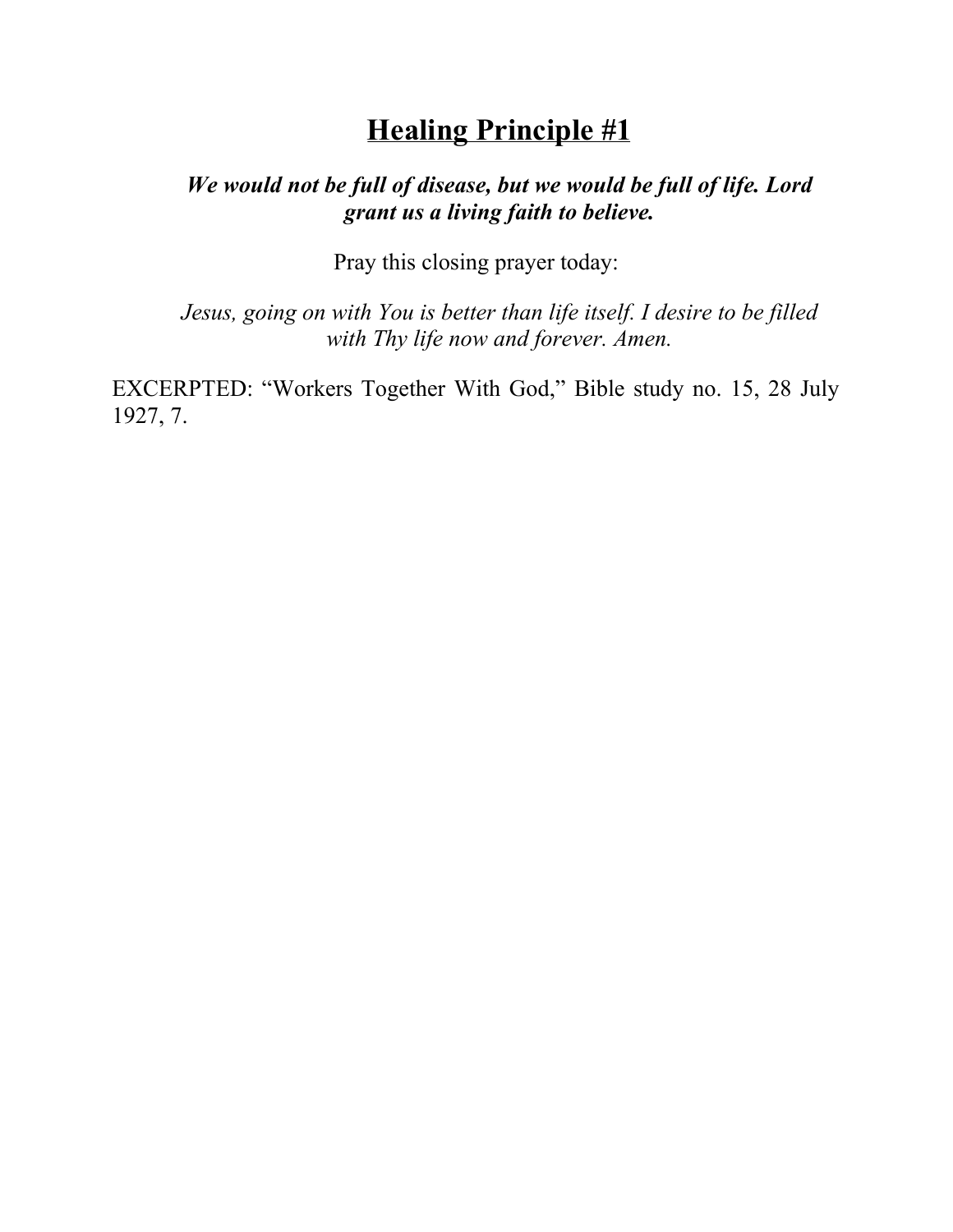#### <span id="page-9-0"></span>**The Gift and Gifts of Healing**

*But the manifestation of the Spirit is given to every man to profit withal. For to one is given by the Spirit the word of wisdom; to another the word of knowledge by the same Spirit; To another faith by the same Spirit; to another the gifts of healing by the same Spirit.*

*1 Corinthians 12:7-9*

**H**oly Ghost people have a ministry. I pray that all the people which have received the Holy Ghost might be so filled with the Holy Ghost that, without having the gift, the Holy Ghost within them brings forth healing power.

That is the reason why I love to have people help me when I am praying for the sick. There are people who have a very dim conception of what they possess in God's Spirit.

#### **Healing Principle #2**

*I believe the power of the Holy Ghost which you have received has power that will bring you to a place where you dare believe for God to heal, apart from knowing that you have the gift of healing.*

I deal with the gift, not gifts, of healing. There is a difference. Gifts of healing can deal with every case of sickness, every disease that there is. It is so full, beyond human expression, but you come into the fullness of it as the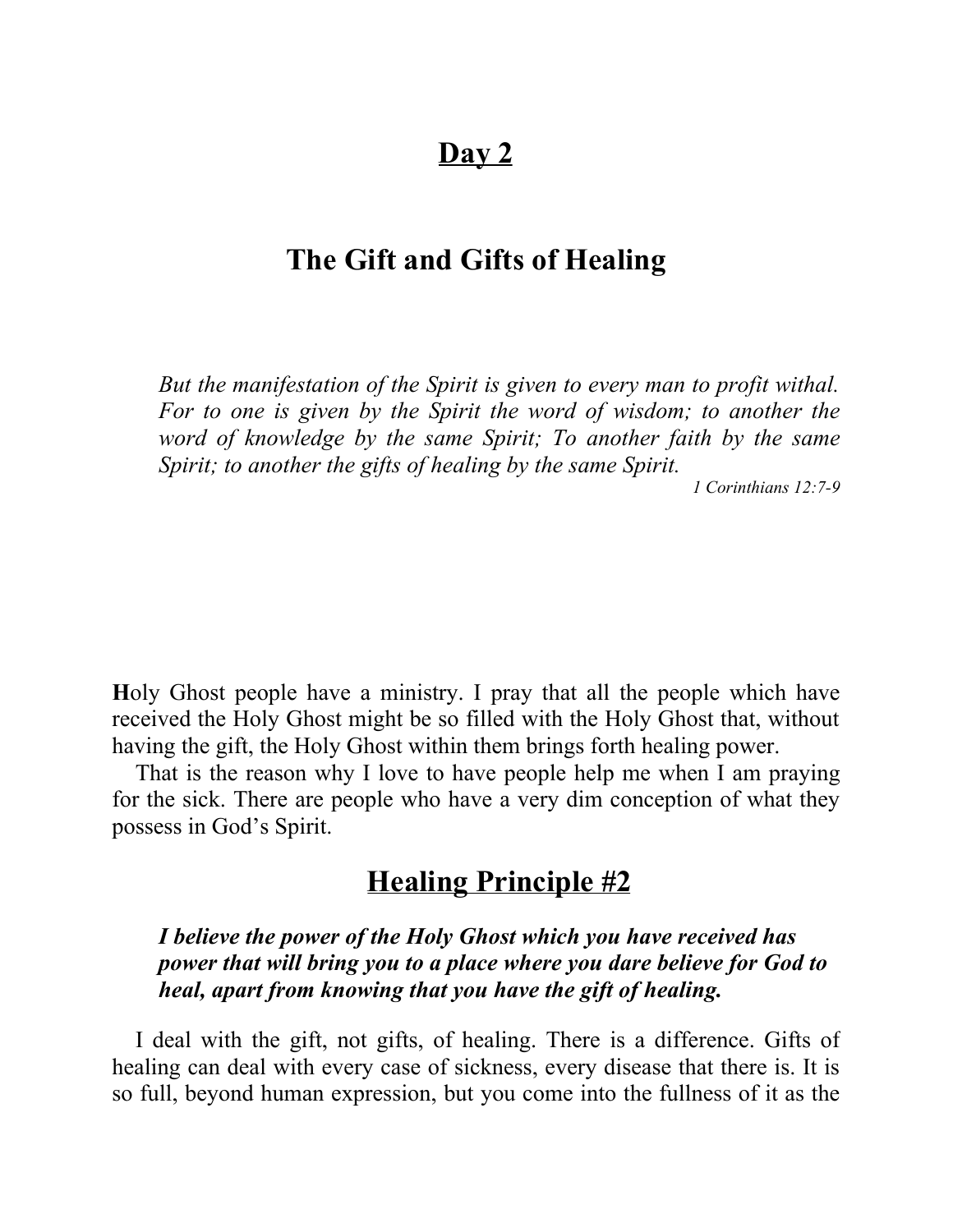light of God's healing reveals it to you.

The divine gift of healing is so profound in a person with it that there is no doubt and could not be. Whatever happens would not change the man's opinion, thought or act. He expects the very thing that God intends him to have as he lays hands on the seeker.

Pray this closing prayer today:

*Holy Spirit, use Your gift of healing in me. Amen.*

EXCERPTED: "Gifts of Healing," Bible study no. 16, n.d., 1.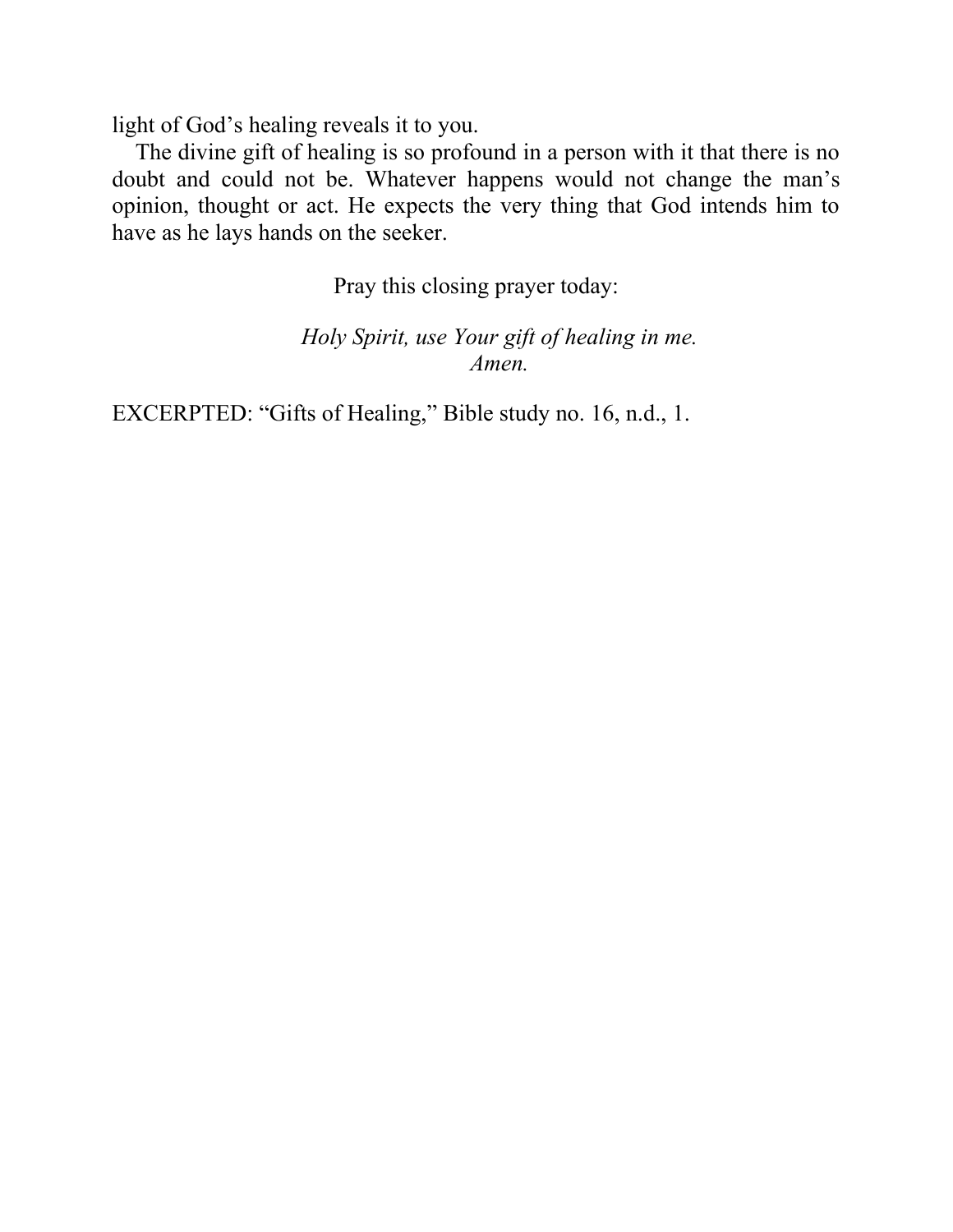#### <span id="page-11-0"></span>**Healed by His Word**

*He sent his word, and healed them, and delivered them from their destructions.*

*Psalm 107:20*

Now there are some people here for **R**ow there are some people here for healing; maybe some want salvation; maybe others want sanctification and the baptism of the Spirit.

#### **Healing Principle #3**

#### *You can be healed if you will hear the Word.*

This Word says it is by faith, that it might be by grace. Grace is omnipotence. It is activity, benevolence and mercy. It is truth, perfection and God's inheritance in the soul that can believe. God gives us a negative side. What is it? It is by faith. Grace is God. You open the door by faith, and God comes in with all you want. It cannot be otherwise, for it is, "of faith that it might be by grace" (Rom. 4:16). It cannot be by grace unless you say it shall be so.

This is believing, and most people want healing by feeling. It cannot be. Some even want salvation on the same line, and they say, "Oh, if I could feel I was saved, brother!" It will never come that way.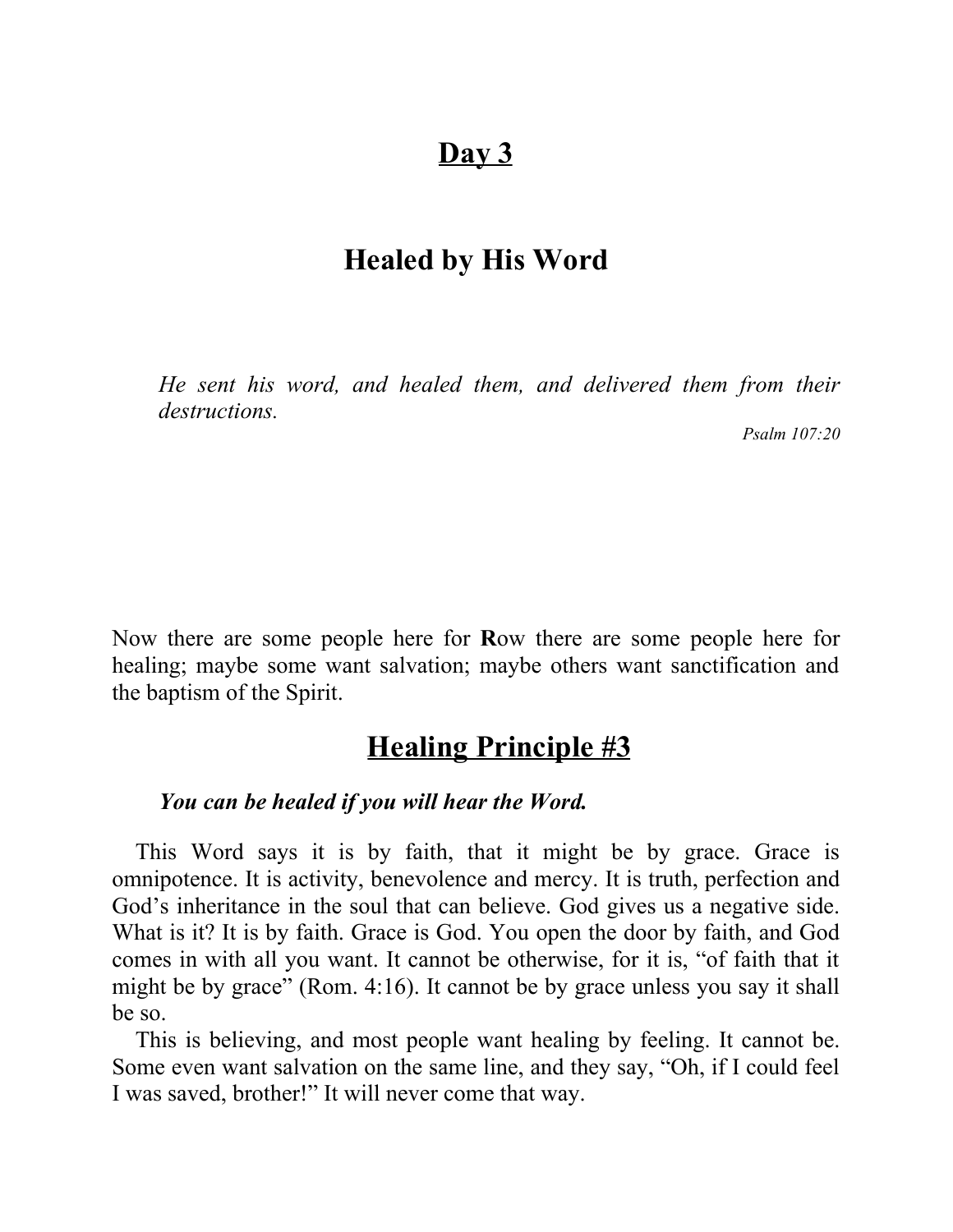Pray this closing prayer today:

*Almighty God, help me set aside my own thoughts and feelings for Thy truth. By Thy Word, not my feelings, I am healed. Hallelujah!*

EXCERPTED: "Faith," Faith Booklet No. 1, n.d., 6-7.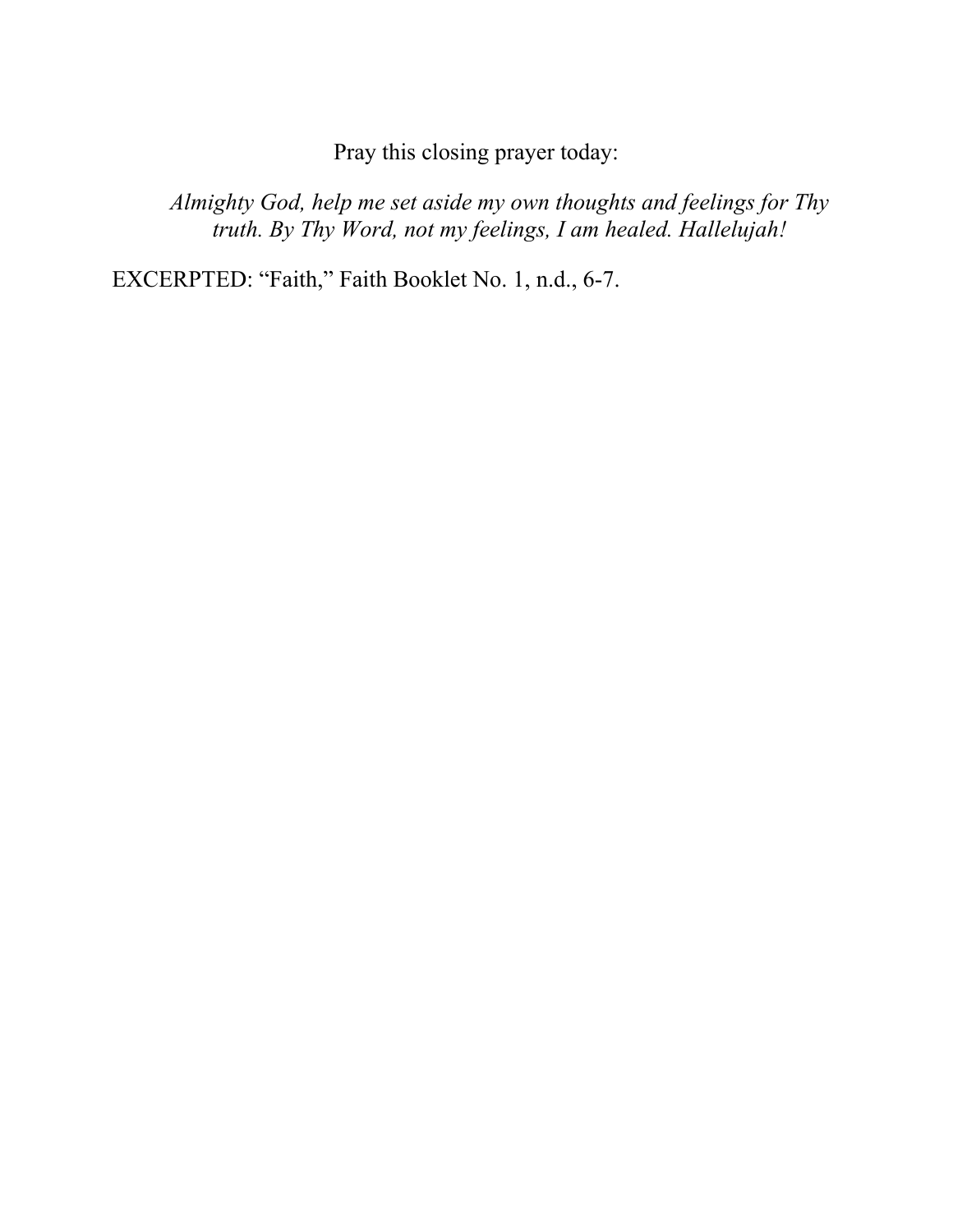### <span id="page-13-0"></span>**The Spirit Manifests His Spirit in Us**

*But the manifestation of the Spirit is given to every man to profit withal. 1 Corinthians 12:7*

**G**od has privileged us in Christ Jesus to live above the ordinary human plane of life. Those who want to be "ordinary" and live on a lower plane, can do so; but as for me, I will not!

### **Healing Principle #4**

#### *The same unction, the same zeal, the same Holy Ghost power is at our command as it was at the command of Stephen and the apostles.*

We have the same God that Abraham and Elijah had. We need not come behind in any gift or grace. We may not possess the abiding gifts, but if we are full of the Holy Ghost and divine unction it is possible, when there is need, for God to manifest every gift of the Spirit through us or to give a manifestation of the gifts as God may choose to use us.

This *ordinary* man Stephen became mighty under the Holy Ghost's anointing. He stands supreme, in many ways, among the apostles. "And Stephen, full of faith and power, did great wonders and miracles among the people" (Acts 6:8). Stephen was just as ordinary a man as you and me, but he was in the place where God could so move upon him that he, in turn, could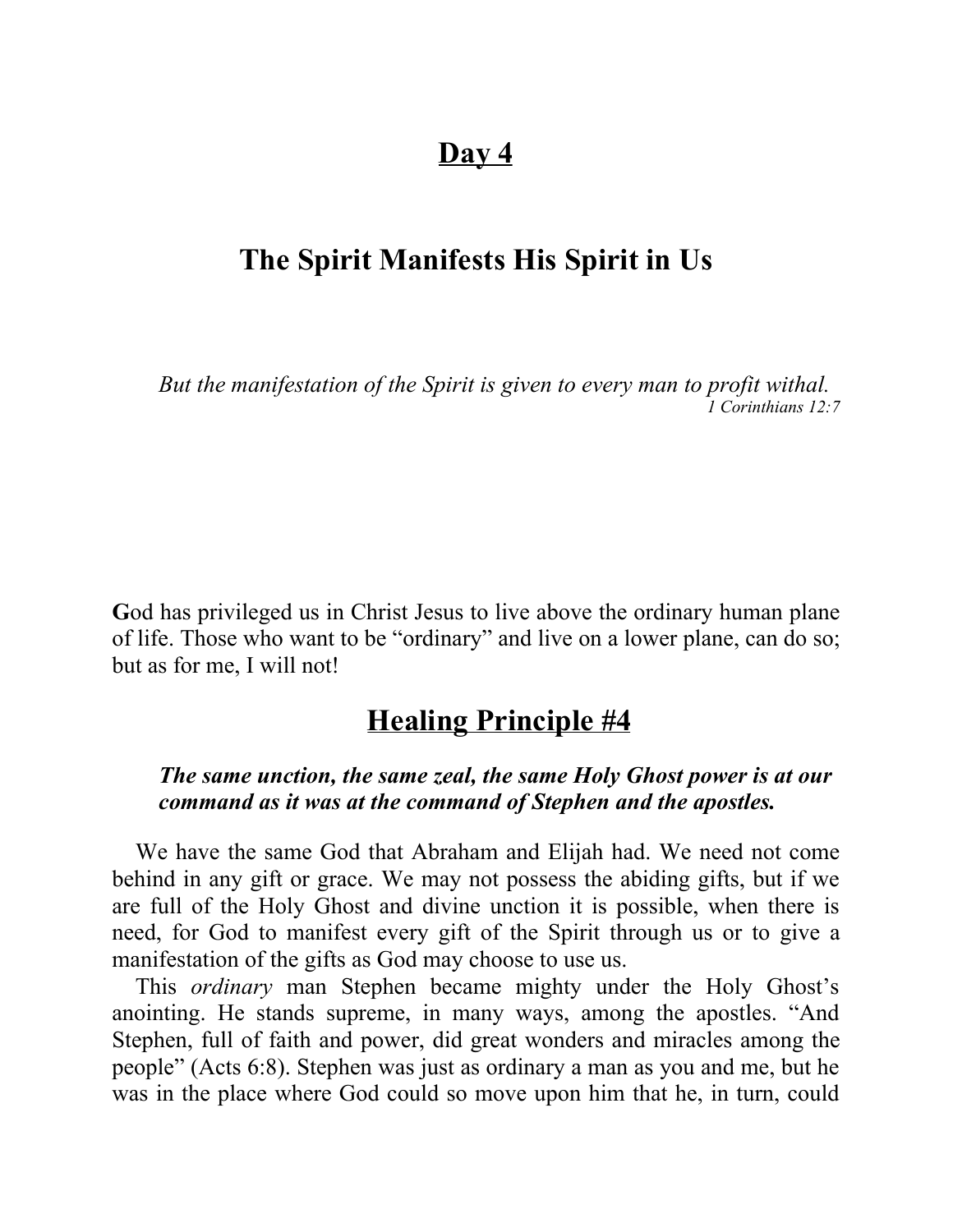move all before him. He began in a most humble place and ended in a blaze of glory. Beloved, *dare to believe in Christ!*

Pray this closing prayer today:

*Holy Spirit, empower me to go beyond the ordinary to the extraordinary through Thy power and unction. Amen.*

EXCERPTED: "Extraordinary," Faith Booklet No. 2, n.d., 3-4.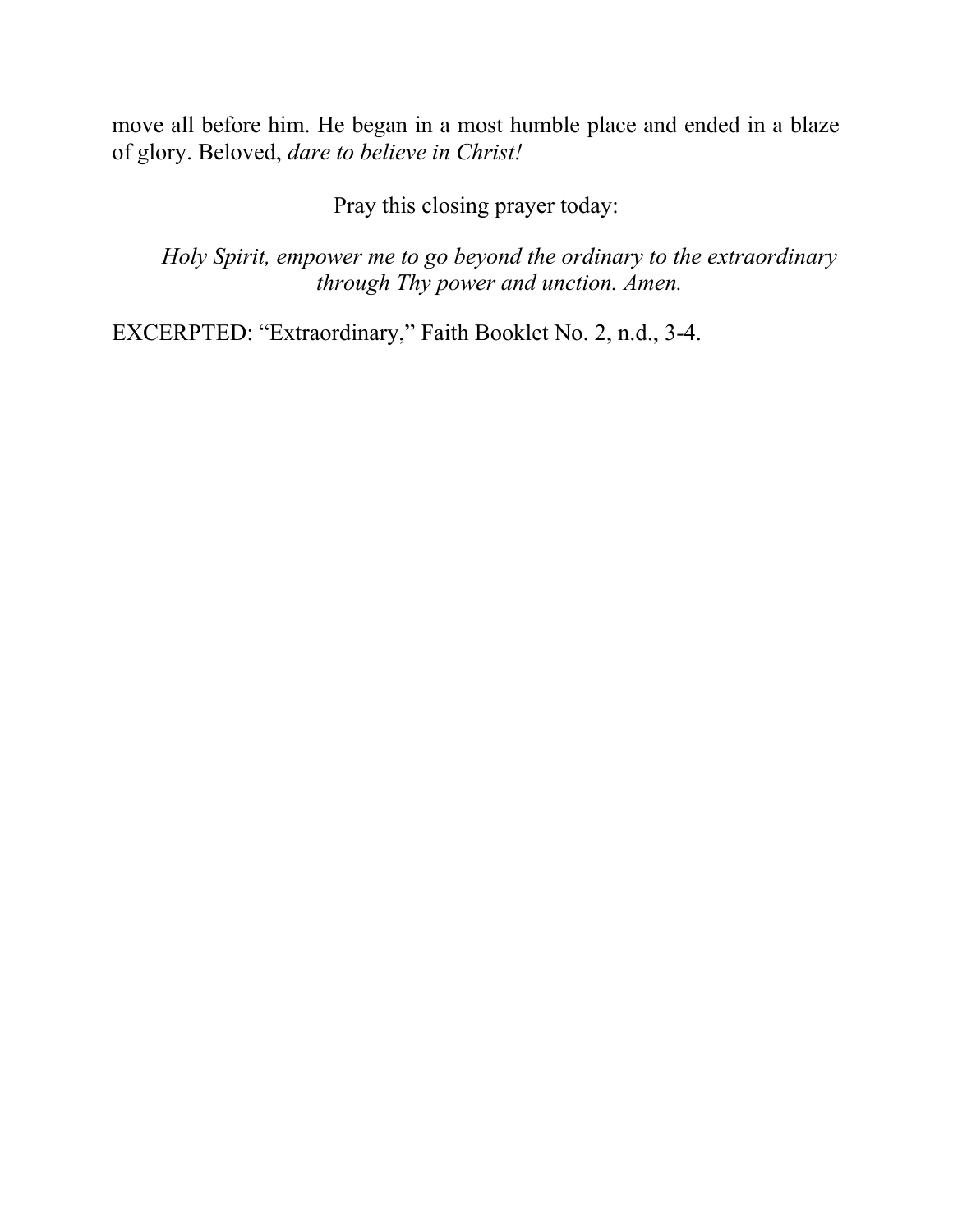### <span id="page-15-0"></span>**Healing Without Laying On Hands**

*And as many as touched him [Jesus] were made whole.*

*Mark 6:56*

**W**hen I went to Sweden, they would not let me lay hands on people for healing. I know God is not subject to my laying hands upon people in order for them to be healed.

#### **Healing Principle #5**

#### *When the presence of the Lord is there to heal, it does not require hands. Faith is the great operation position. When we believe God, all things are easy.*

So they built places where I could speak to thousands of people in Sweden. I prayed. "Lord, you know. You have never been yet in any place fixed. You have the mind of all things; show me how it can be done today without the people having hands laid upon them. Show me."

To all the people I said, "All of you that would like the power of God going through you today, healing everything, put your hands up."

Thousands of hands went up. "Lord, show me." And He told me as clearly as anything to pick a person out that stood upon a rock. It was a very rocky place. So I told them all to put their hands down but this person. To her I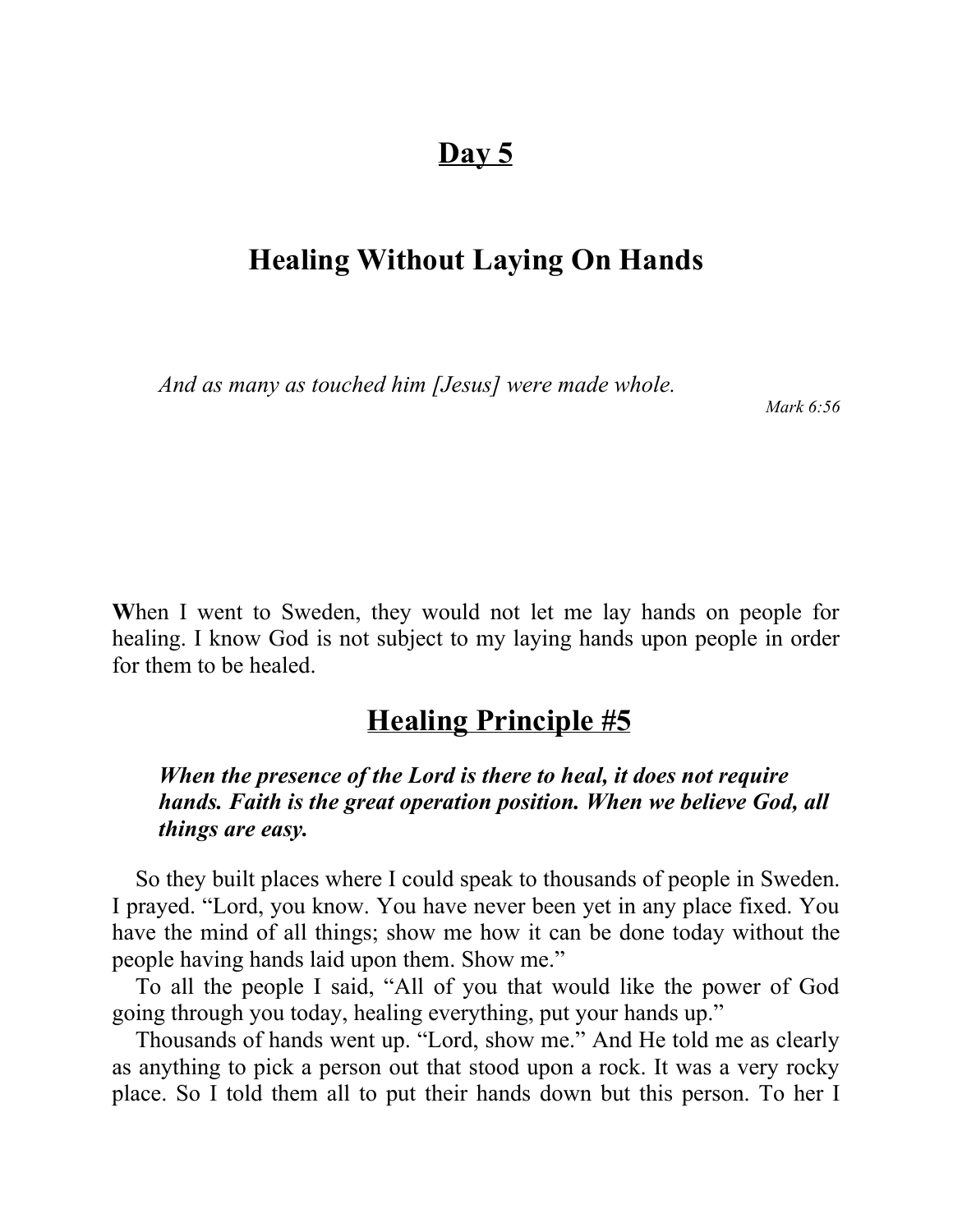said, "Tell all the people your troubles." She began to relate her troubles from her head to her feet. She was in so much pain.

"Lift your hands high," I said. "In the name of Jesus, I rebuke the evil one from your head to your feet. I believe He has loosed you."

Oh, how she danced and jumped and shouted! That was the first time God revealed to me it could be done. Hundreds were healed without a touch and hundreds saved with touching. Our God is a God of mighty power.

Pray this closing prayer today:

*Lord, I need no touch but Thine to heal me. If Thou but touch me, Lord, I will be healed. Amen.*

EXCERPTED: "Workers Together With God," Bible study no. 15, 28 July 1927, 13.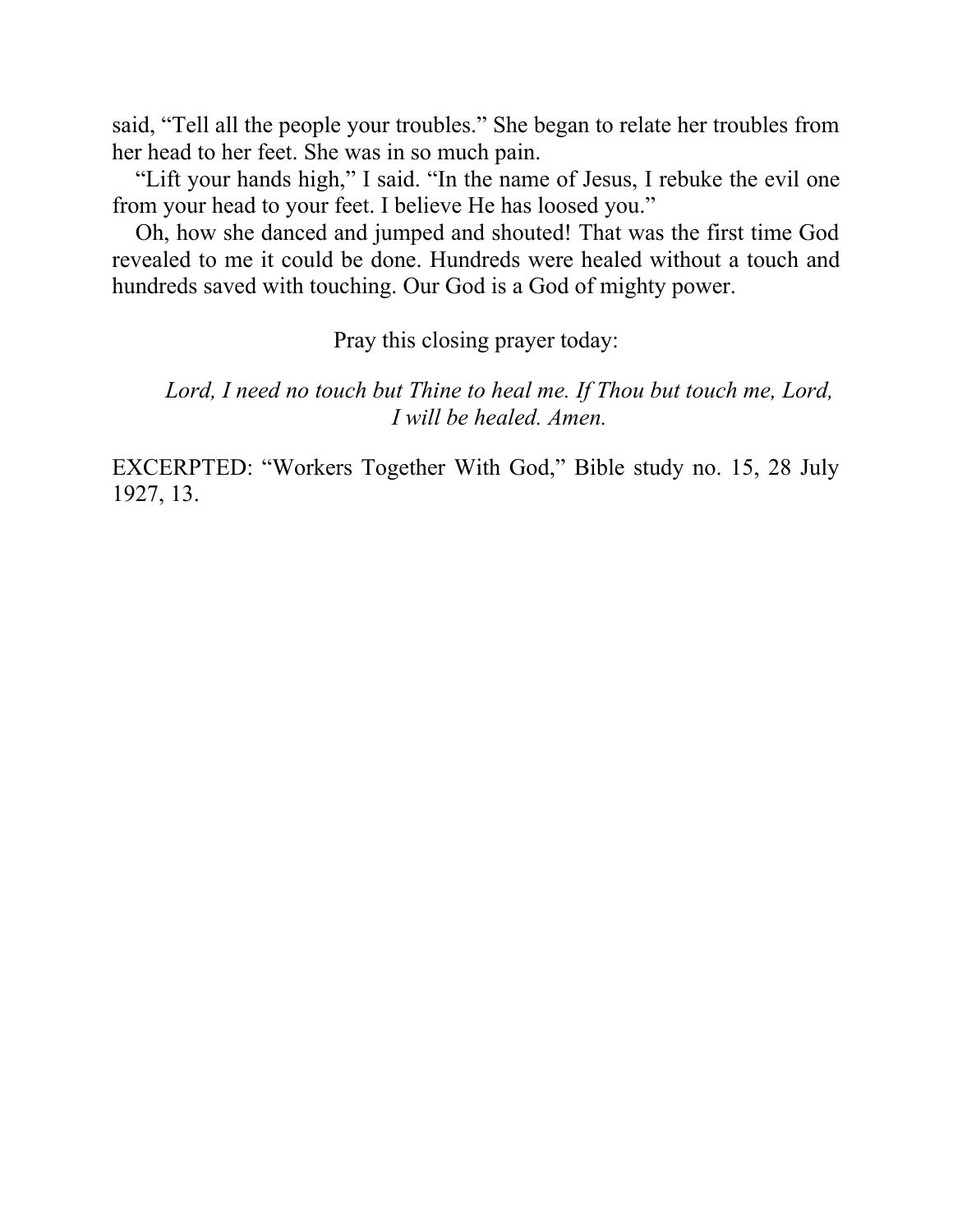#### <span id="page-17-0"></span>**Salvation and Healing**

*When Jesus saw their faith, he said unto the sick of the palsy, Son, thy sins be forgiven thee...But that ye may know that the Son of man hath power on earth to forgive sins...I say unto thee, Arise, and take up thy bed, and go thy way into thine house.*

*Mark 2:5,10-11*

**B**efore leaving home, I received a wire telling me that I should go to Liverpool. There was a woman with cancer and gall stones who was down with much discouragement. If I know God is sending me, my faith rises. God sent me to her.

The woman said, "I have no hope."

"Well," I said, "I have not come from Bradford to go back home with a bad report."

God said to me, "Establish her in the fact of the new birth." When she had the assurance that her sin was gone and she was born again, she said, "That [salvation] is everything to me. Cancer is nothing now. I have Jesus!"

The battle was won. God delivered her. She was free from sin and disease. She got up, dressed and was happy in Jesus.

#### **Healing Principle #6**

*When God speaks, it is as a nail in a sure place.*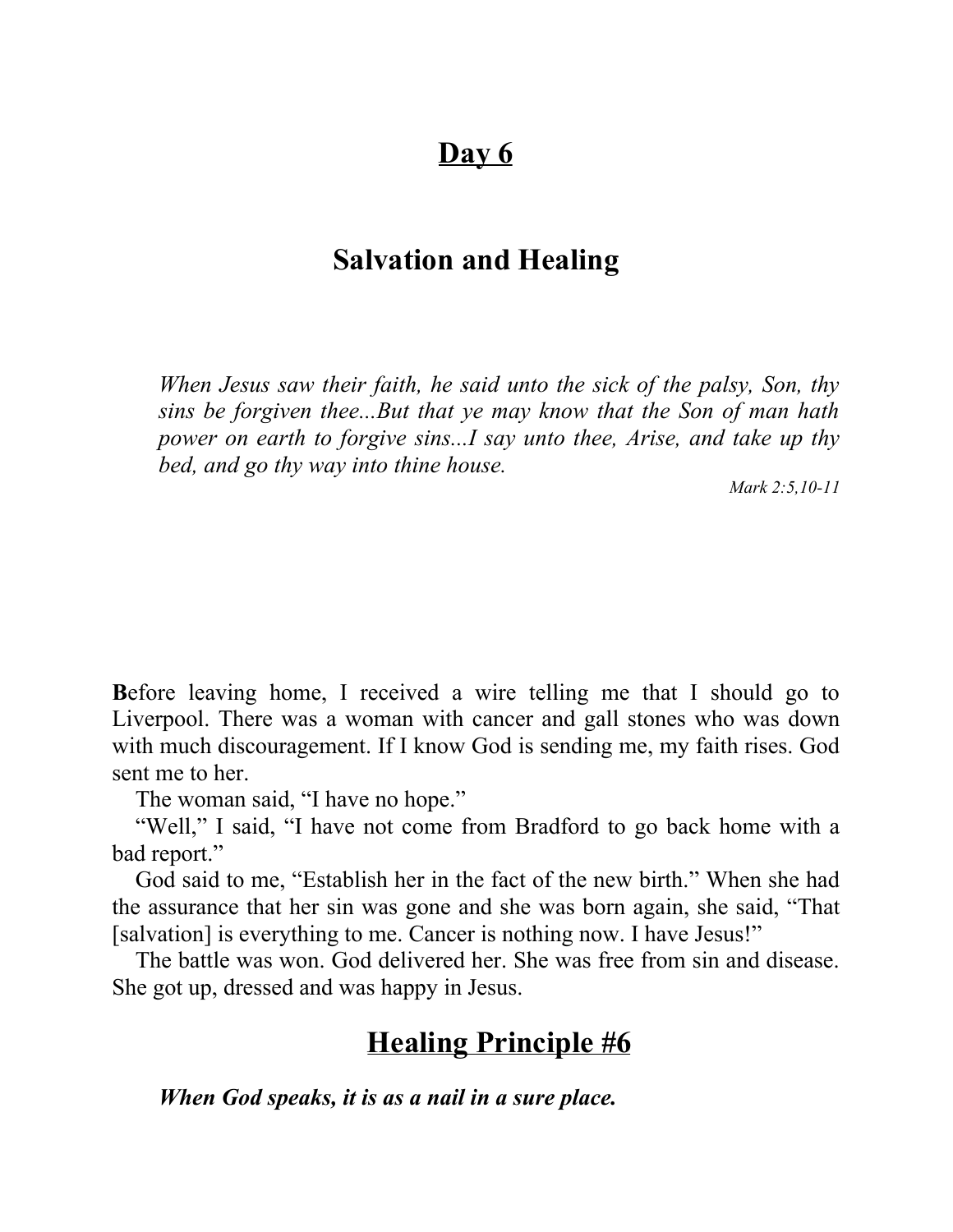Will you believe?

Pray this closing prayer today:

*Jesus, You are my salvation and my healing. I believe that You alone can set me free from sin and sickness. Amen.*

EXCERPTED: "Now! Now! Now!," message presented in Colombier, Switzerland, n.d., 5.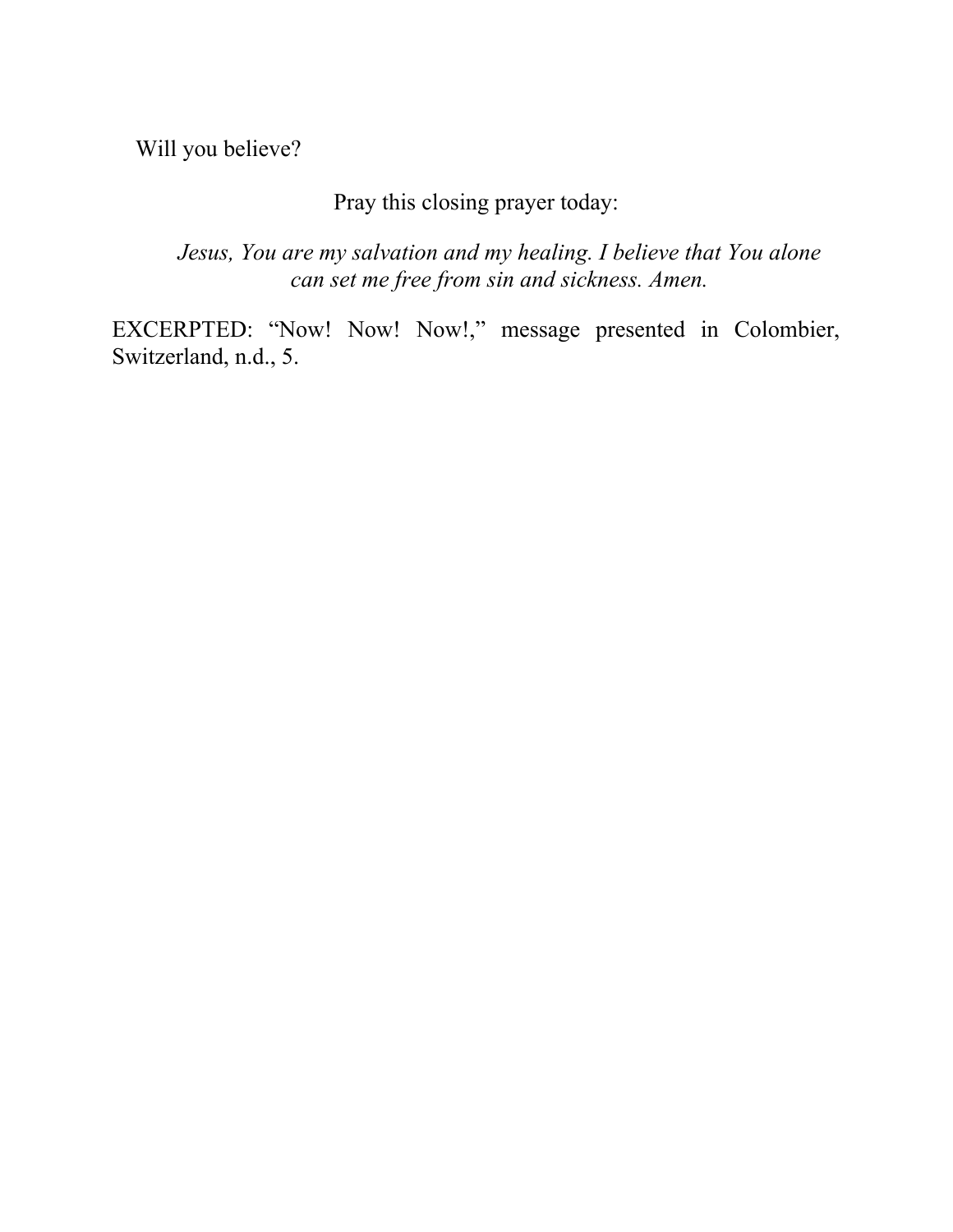#### <span id="page-19-0"></span>**Filled With the Spirit**

*And be not drunk with wine, wherein is excess; but be filled with the Spirit.*

*Ephesians 5:18*

**T**here is a necessity for every one of us to be filled with God. It is not sufficient to have just a "touch," or to be filled with a "desire." The only thing that will meet the needs of the people is for you to be immersed in God so that whether you eat or drink, or whatever you do, it may be all for the glory of God. In that place you will find that all your strength, mind and soul is filled with a zeal, not only for worship, but for proclamation.

That proclamation will be accompanied by all the power of God, which must move Satanic power, disturb the world and make it feel upset.

### **Healing Principle #7**

#### *The reason the world is not seeing Jesus is because Christian people are not filled with Jesus*

They are satisfied with weekly meetings, occasionally reading the Bible and sometimes praying. Beloved, if God lays hold of you by the Spirit, you will find that there is an end of everything and a beginning of God so that your whole body becomes seasoned with a divine likeness of God.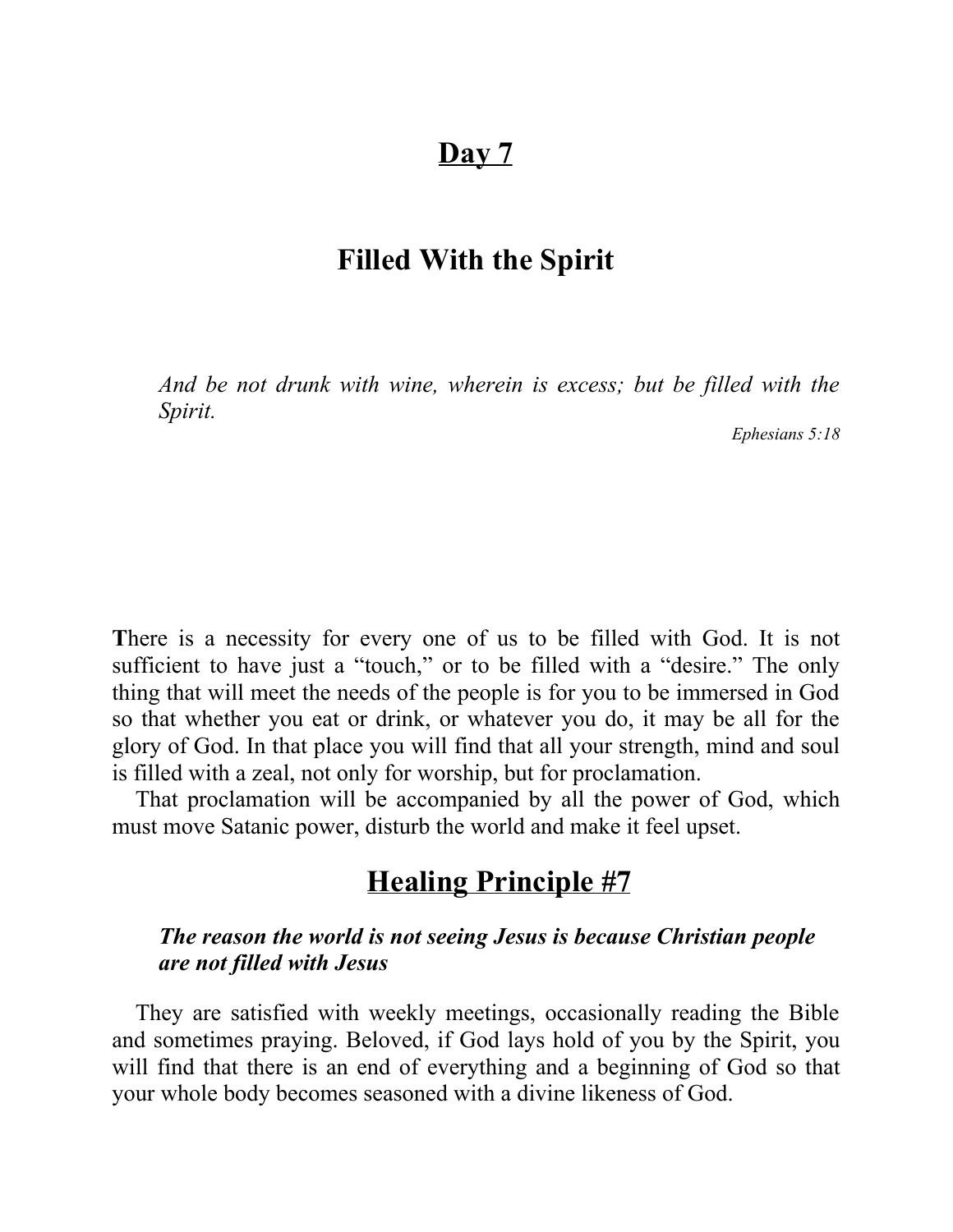Pray this closing prayer today:

*Fill me, Holy Spirit. May those people with whom I come into contact daily see only Jesus when they look at my life. Make me a divine likeness of God. Amen.*

EXCERPTED: "Divine Life Brings Divine Health," pamphlet (North Melbourne, Australia: Victory Press, n.d.), 1.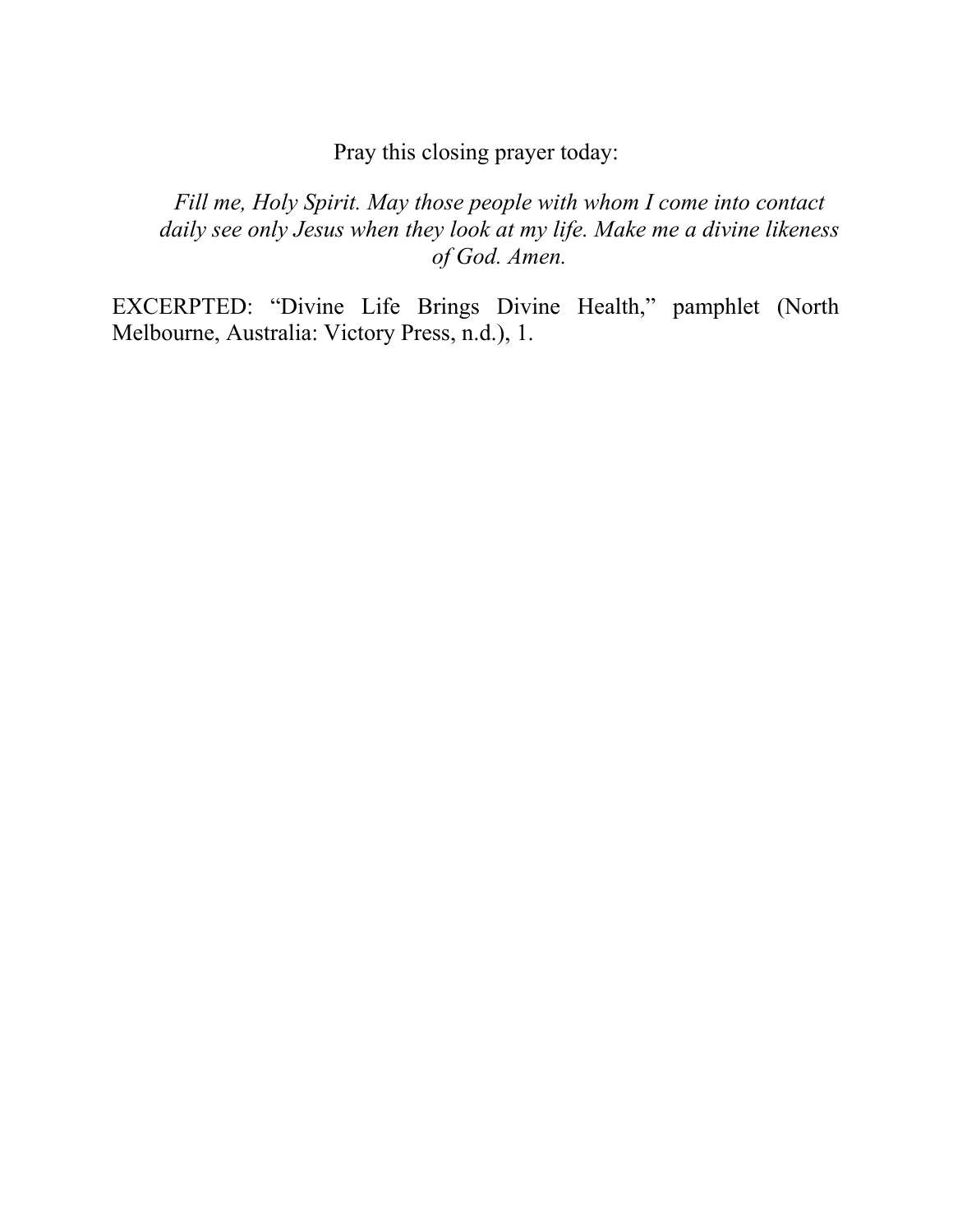#### <span id="page-21-0"></span>**Healed by God's Resurrection Touch**

*Then Peter said, Silver and gold have I none; but such as I have give I thee: In the name of Jesus Christ of Nazareth rise up and walk. And he took him by the right hand, and lifted him up: and immediately his feet and ankle bones received strength.*

*Acts 3:6-7*

**A** man who had spent years in a wheelchair but who had been healed, came on the platform and told how he was loosed. Another person with a blood issue for many years testified. A blind man told how he got his eyes opened.

I said to the people, "Are you ready?" Oh, they were so ready. A dear man got hold of a boy who was encased in iron from top to bottom, lifted him up and placed him on the platform. Hands were laid upon him in the name of Jesus.

"Papa! Papa! Papa!" he said. "It's all over me! O Papa, come take these irons off!" And the father took the irons off. Healing had gone all over the boy.

This is what I feel. The life of God is going all over me, the power of God is all over me

### **Healing Principle #8**

*Don't you know this resurrection touch, this divine life? This is what*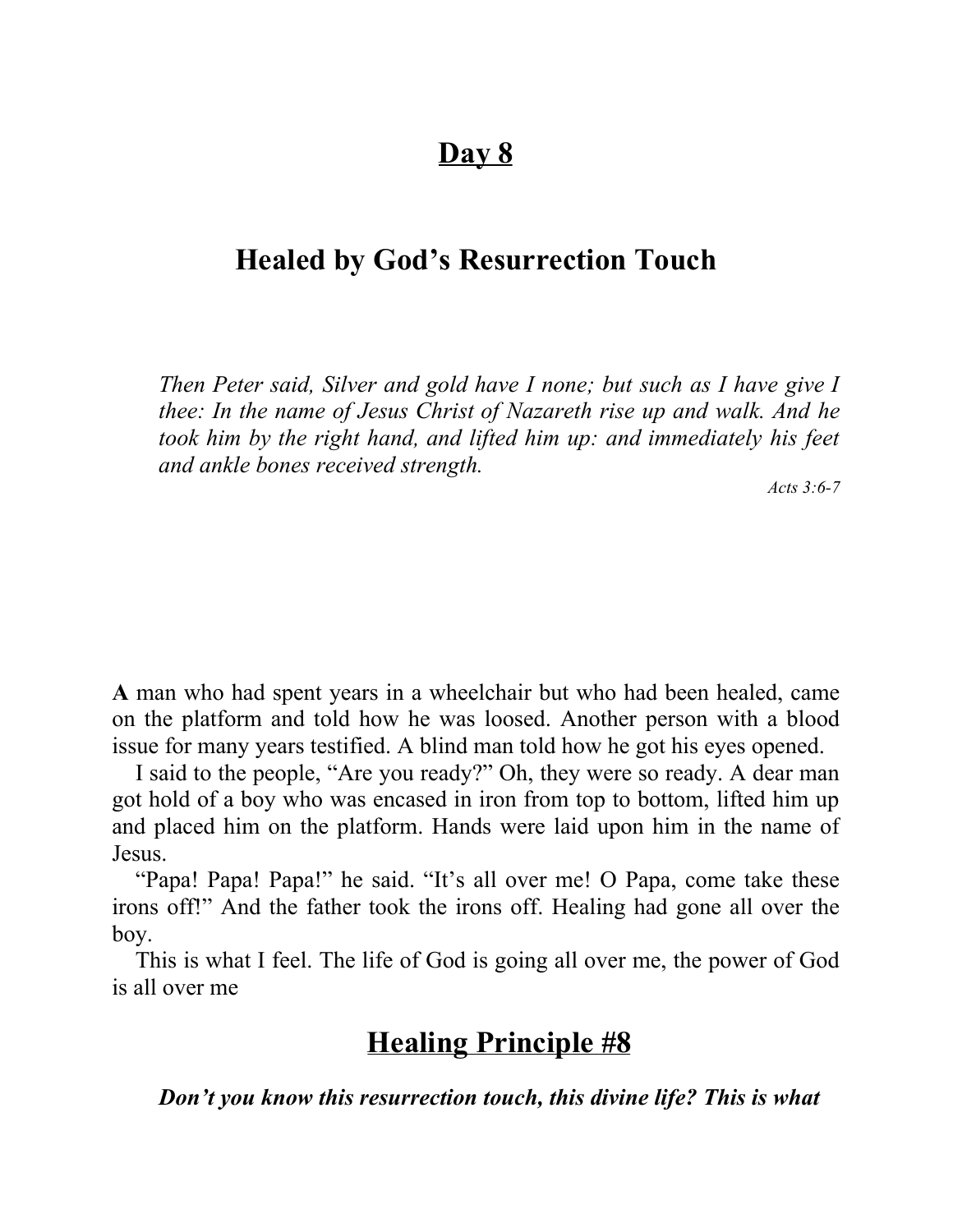#### *God has brought us into.*

Let it go over us, Lord, the power of the Holy Ghost, the resurrection of heaven, the sweetness of His benediction and the joy of the Lord!

Pray this closing prayer today:

*Touch me, Lord, with Thy resurrection power, Thy blessing and Thy joy. Amen.*

EXCERPTED: "Ephesians 4:1-16," Bible study no. 9, 19 July 1927, 5-6.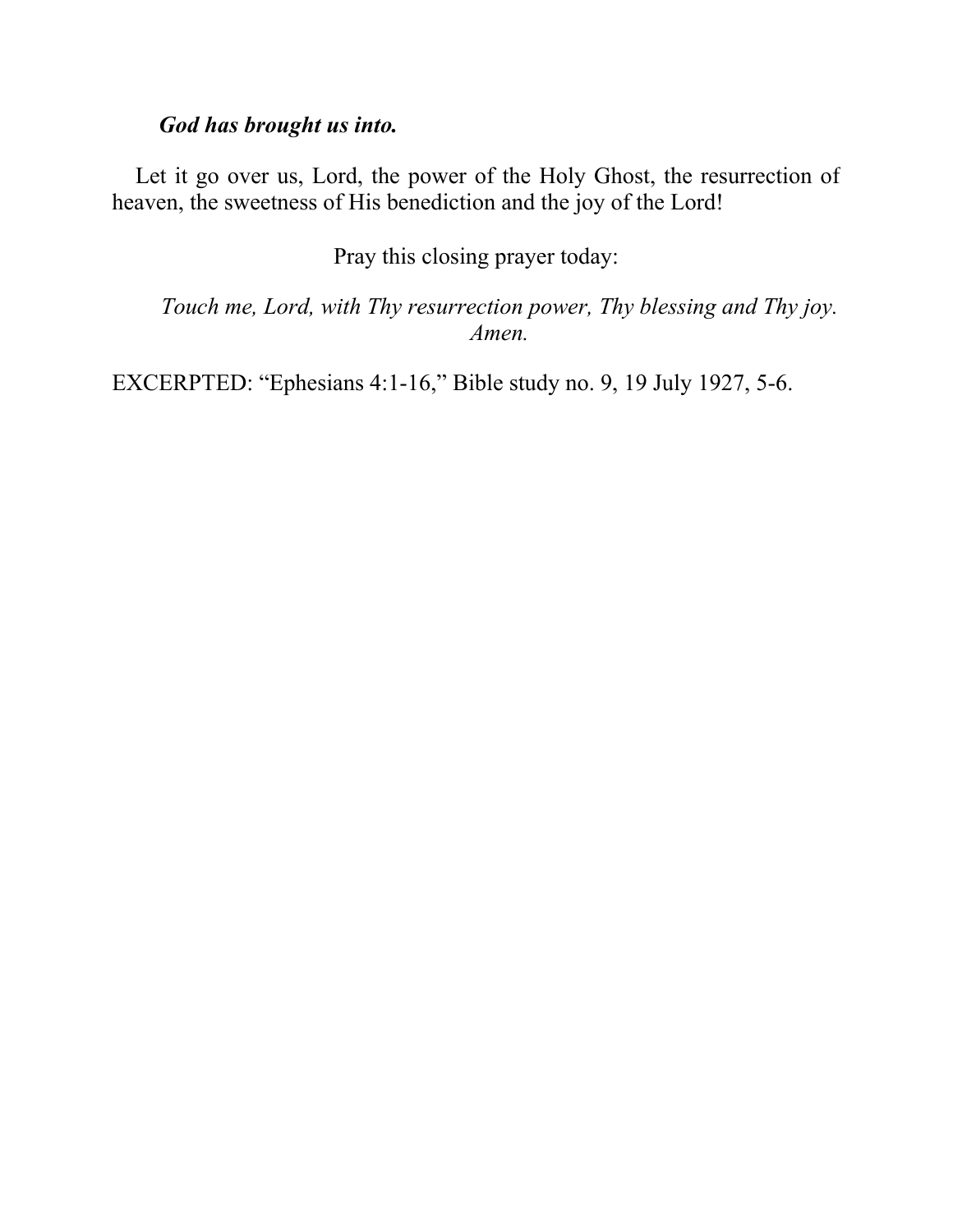#### **Casting Out Devils**

<span id="page-23-0"></span>*For he [Jesus] said unto him, Come out of the man, thou unclean spirit. And he asked him, What is thy name? And he answered, saying, My name is Legion: for we are many... And all the devils besought him, saying, Send us into the swine, that we may enter into them. And forthwith Jesus gave them leave.*

*Mark 5:8-9,12-13*

**A**fter many calls, letters and requests, I went to London. When I got there, the dear father and mother of the needy one took my hands, led me up onto a balcony and pointed to a door that was open a little. I went in that door and have never seen a sight like it in my life.

I saw a young woman, beautiful to look at, but she had four big men holding her down to the floor. Her clothing was torn from the struggle. Her eyes rolled, and she could not speak. She was exactly like that man who saw Jesus and ran out from the tombs. As soon as he got to Jesus, he couldn't speak, but the demon power spoke and said, "I know you. You can't cast us out. We are many."

"Yes," I said, "I know you are many, but my Lord Jesus will cast you all out." The power of Satan was so great upon this beautiful girl that she whirled and broke away from the four strong men.

The Spirit of the Lord was wonderful in me, and I went right up to her, looked into her face, seeing the evil powers there.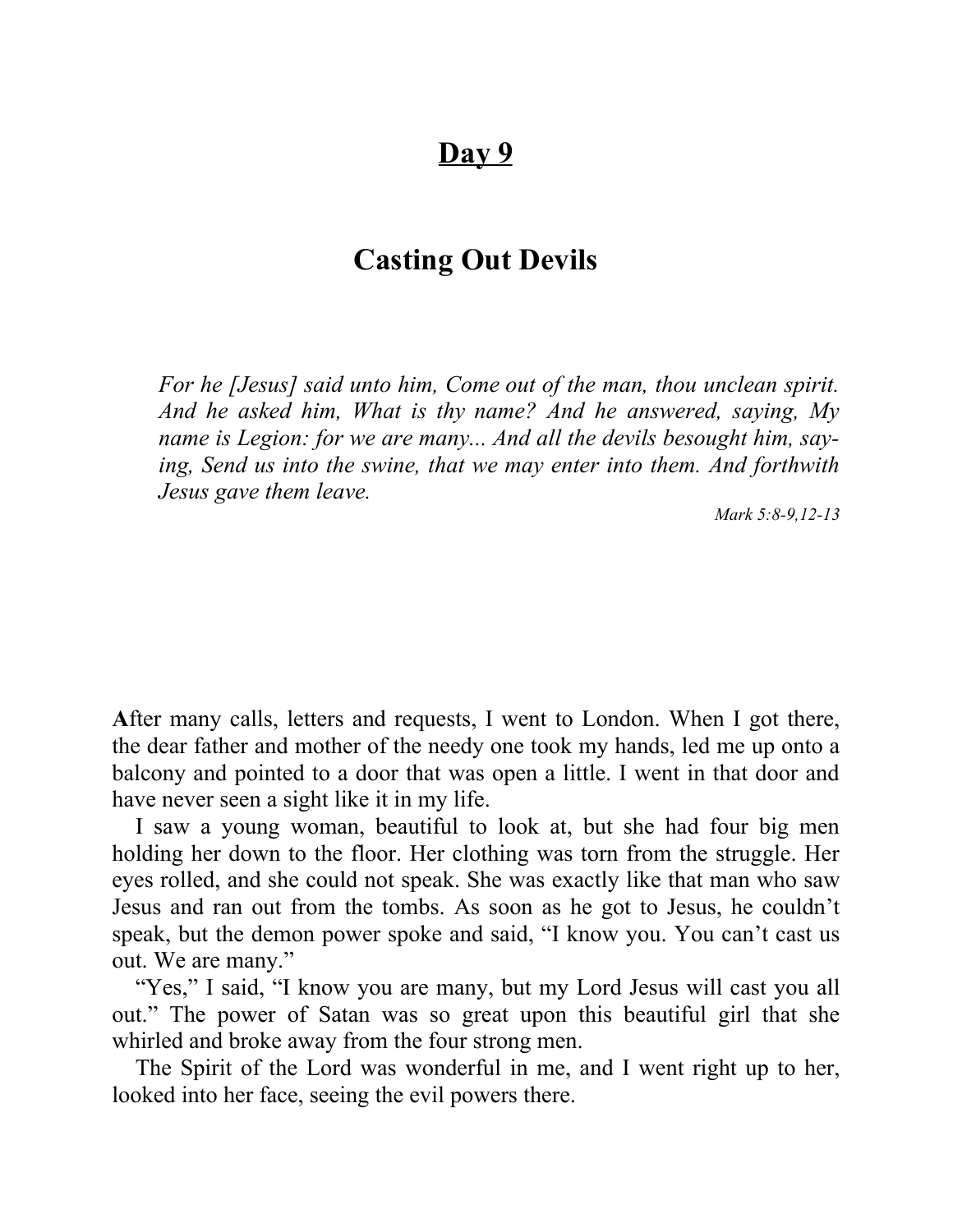# **Healing Principle #9**

*Her very eyes flashed with demon power. "In the name of Jesus, " I said, "I command you to leave. Though you are many, I command you to leave this moment in the name of Jesus."*

She instantly became sick and vomited out thirty-seven evil spirits, giving them a name as they came out. That day she was made as perfect as anybody. The next morning at ten o'clock, I sat at the table with her and had breaking of bread. Praise the Lord!

Pray this closing prayer today:

*At the name of Jesus, every demon must flee. Amen.*

EXCERPTED: Bible study no. 8, 15 July 1927, 15-16.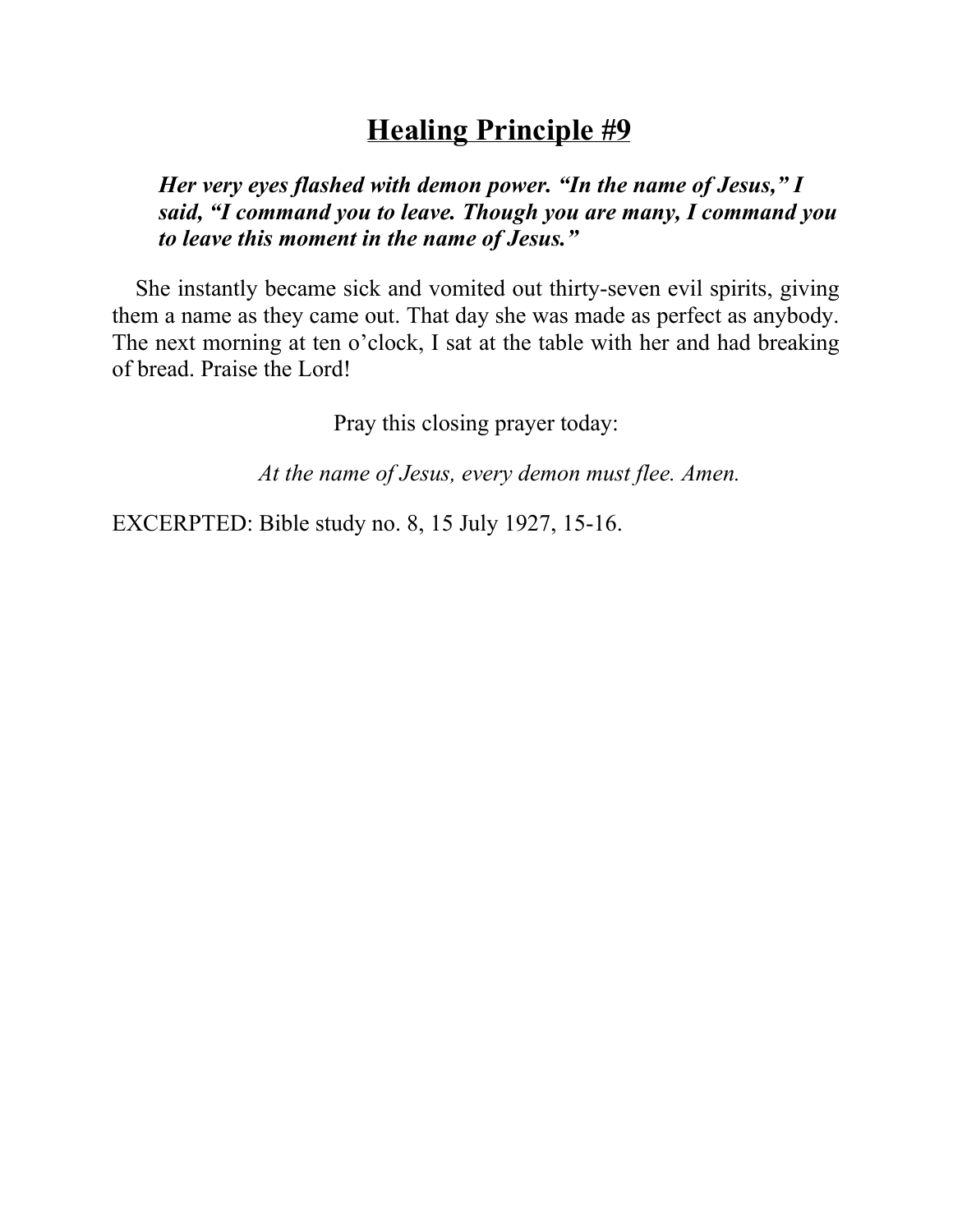#### **It Is Finished**

<span id="page-25-0"></span>*When Jesus therefore had received the vinegar, he said, It is finished: and he bowed his head, and gave up the ghost.*

*John 19:30*

**W**hen I was in Cazadero seven or eight years ago, amongst the first people that came to me in those meetings was a man who was stone deaf. Every time we had a meeting, as I rose to speak this man would take his chair from the ordinary row and place it right in front of me. The devil used to say, "Now you're done."

I said, "No, I am not done. It is finished." After the meeting had been going on for three weeks, one night as we were singing this man became tremendously disturbed. He looked in every direction. He became as one that had almost lost his mind.

Then he took a leap. He started on the run and went out amongst the people. He went out about sixty yards away and heard singing. The Lord said, "Thy ears are open."

The man came back, and we were still singing. That stopped our singing. He told us that when his ears were opened, there was such a tremendous noise, he could not understand what it was. He thought something had happened to the world. He ran out of the meeting. As he got outside, he heard the singing.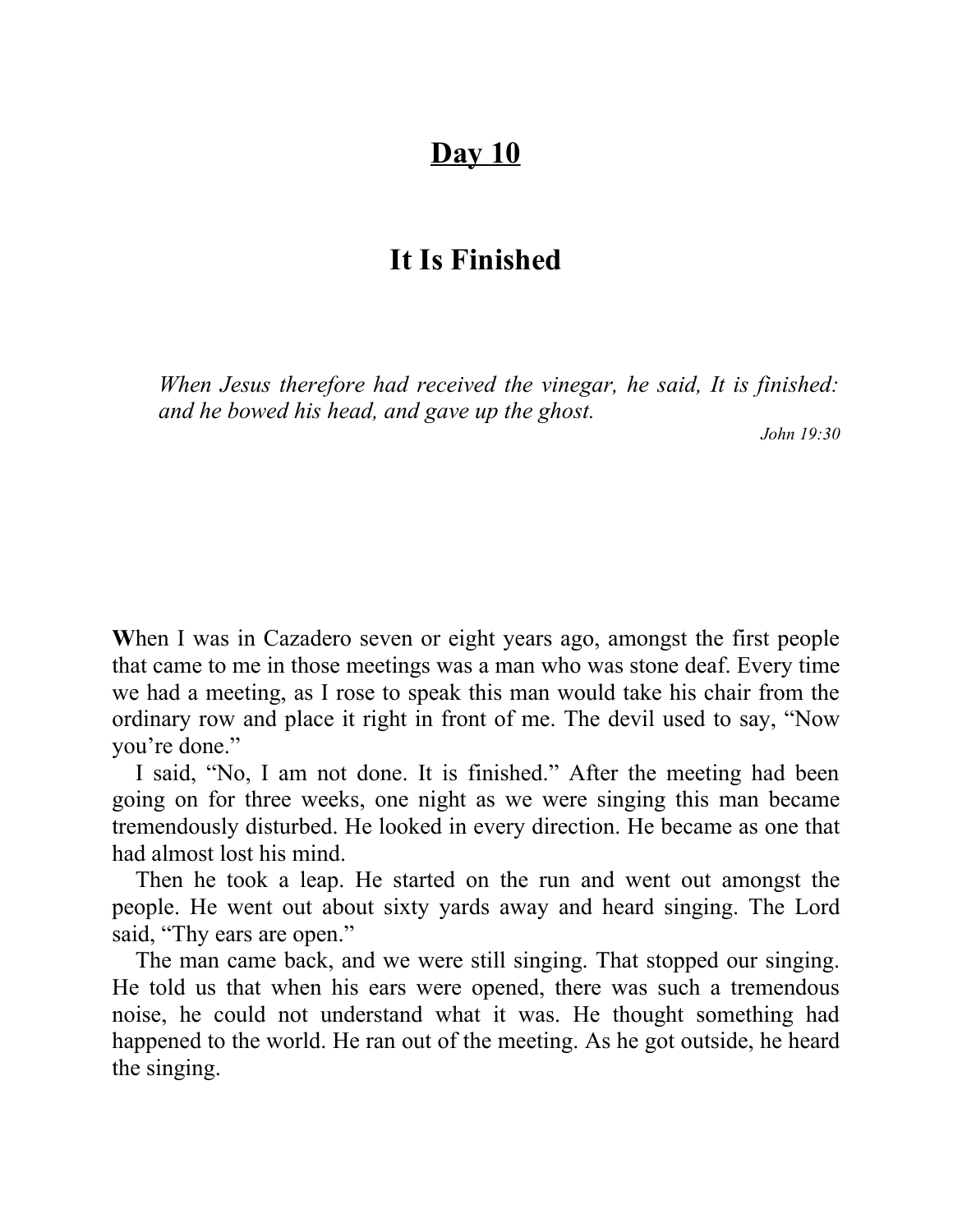# **Healing Principle #10**

#### *Oh, the devil said for three weeks, "You cannot do it." I said, "It is done."*

As though God would ever forget! As though God could forget! As if it were possible for God to ignore our prayers!

Pray this closing prayer today:

*Lord, by faith we claim Your completed, miraculous work in our lives. It is finished! Amen.*

EXCERPTED: "Faith (Part One)," message presented at Glad Tidings Tabernacle, 2 August 1922, 5.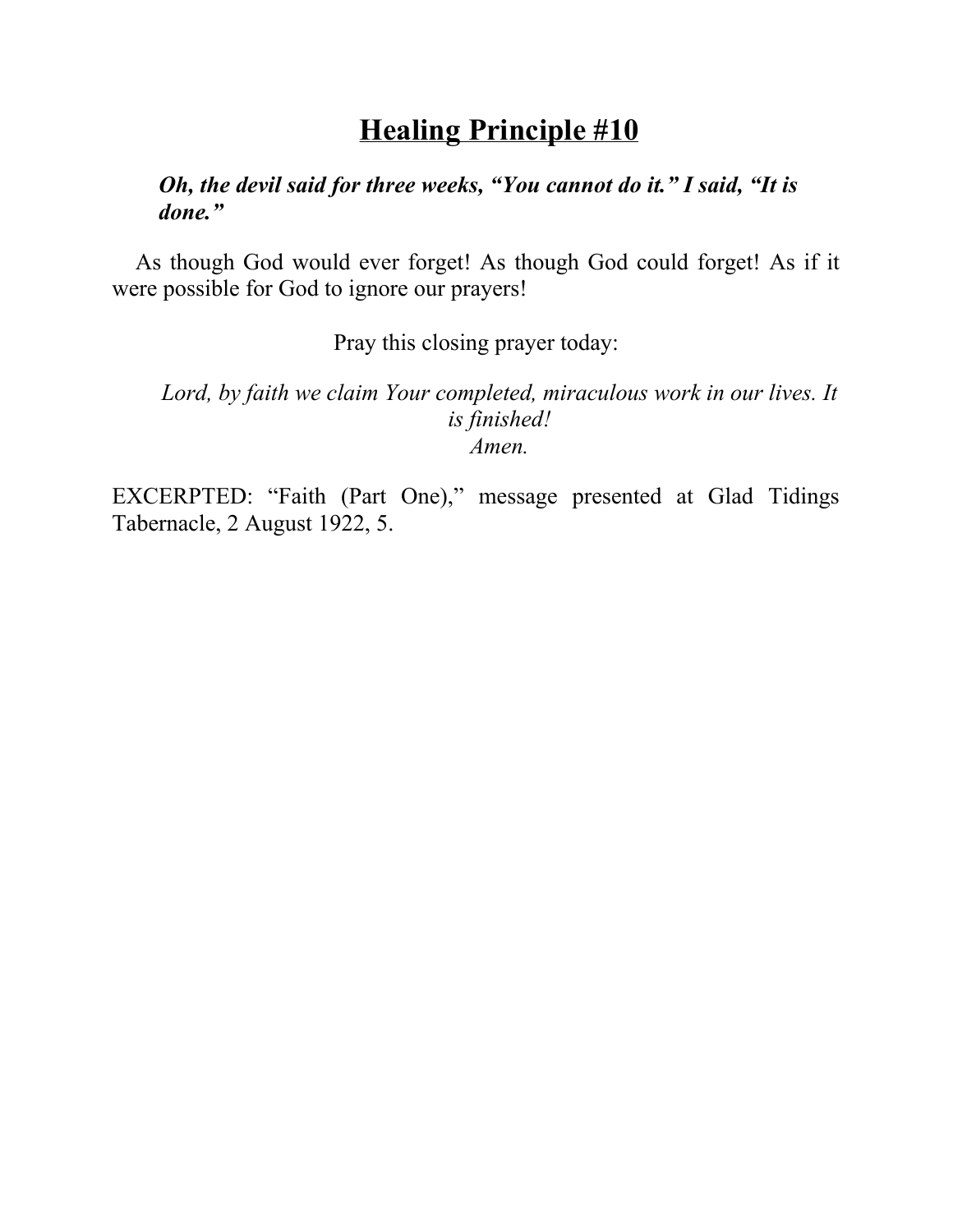### <span id="page-27-0"></span>**Hindering Evil Spirits**

*Beloved, believe not every spirit, but try the spirits whether they are of God: because many false prophets are gone out into the world.*

*1 John 4:1*

**O**ne day I met a friend of mine in the street and I said, "Fred, where are you going?"

"I am going...Oh, I don't feel I ought to tell you," he said. "It is a secret between God and me."

"Now we have prayed together. We have had nights of communication. We have been living in the Spirit," I said. "Surely there is no secret that could be hid from me by you."

"I'm going to a spiritualistic meeting," he said.

"Don't you think that's dangerous?" I asked.

"No," he said. "They are having some special mediums from London." He meant to say they were having some people from London more filled with the devil than we had in Bradford. They were special devils.

"I am going," he said, "with the clear knowledge that I am under the blood."

"Tell me the results," I requested. He agreed.

Later he told me that the séance had begun, the lights went low and everything was dismal.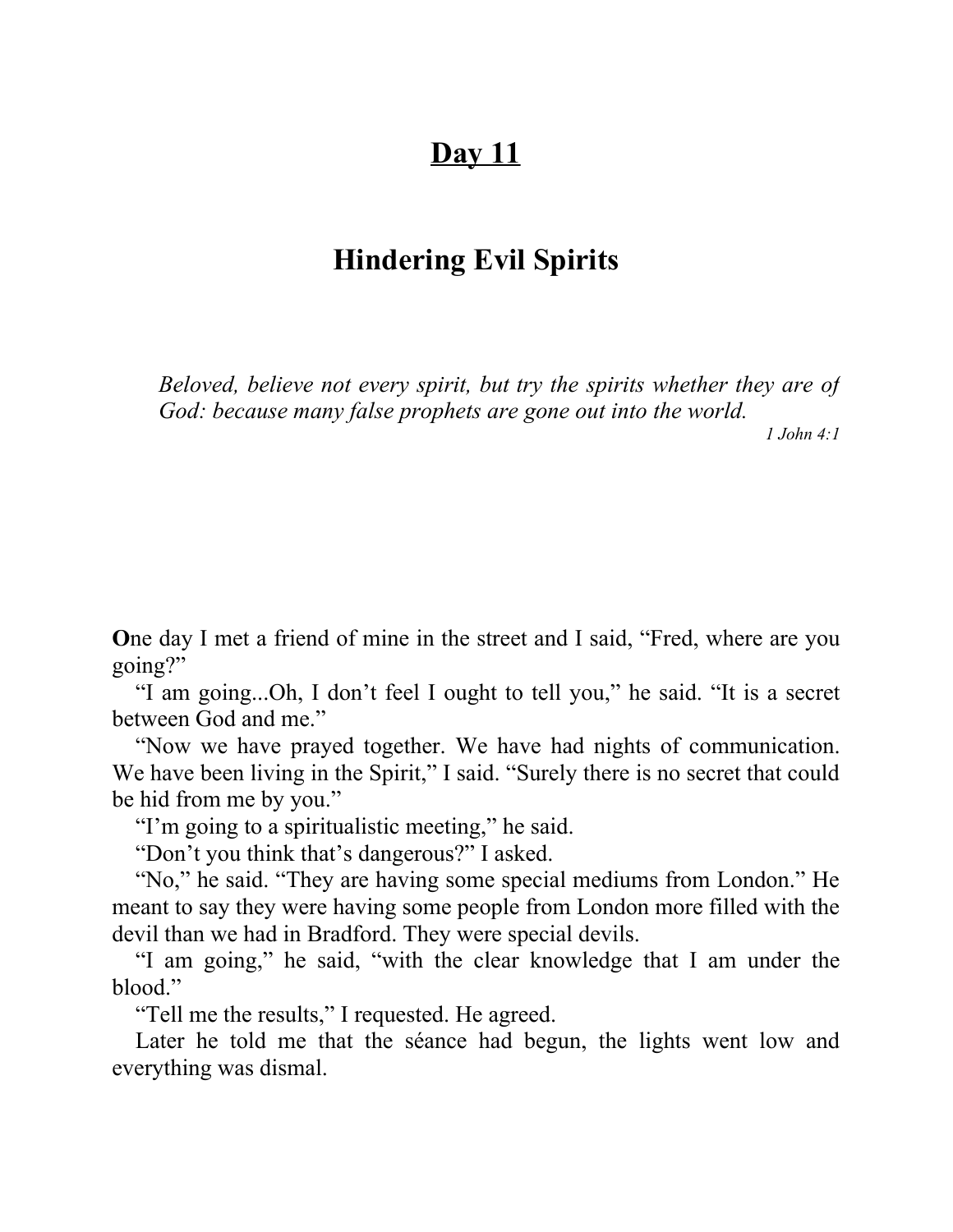# **Healing Principle #11**

*The mediums had tried every possible thing they could for over an hour to get under control. Then the light went up and they said, "We can do nothing tonight. Some here believe in the blood."*

Pray this closing prayer today:

*A million thanks, Lord, for the blood of Jesus. Cover me, my family and all around me with the powerful blood of Jesus. Amen.*

EXCERPTED: "Testing of Spirits," Bible study no. 10, 20 July 1927, 5-6.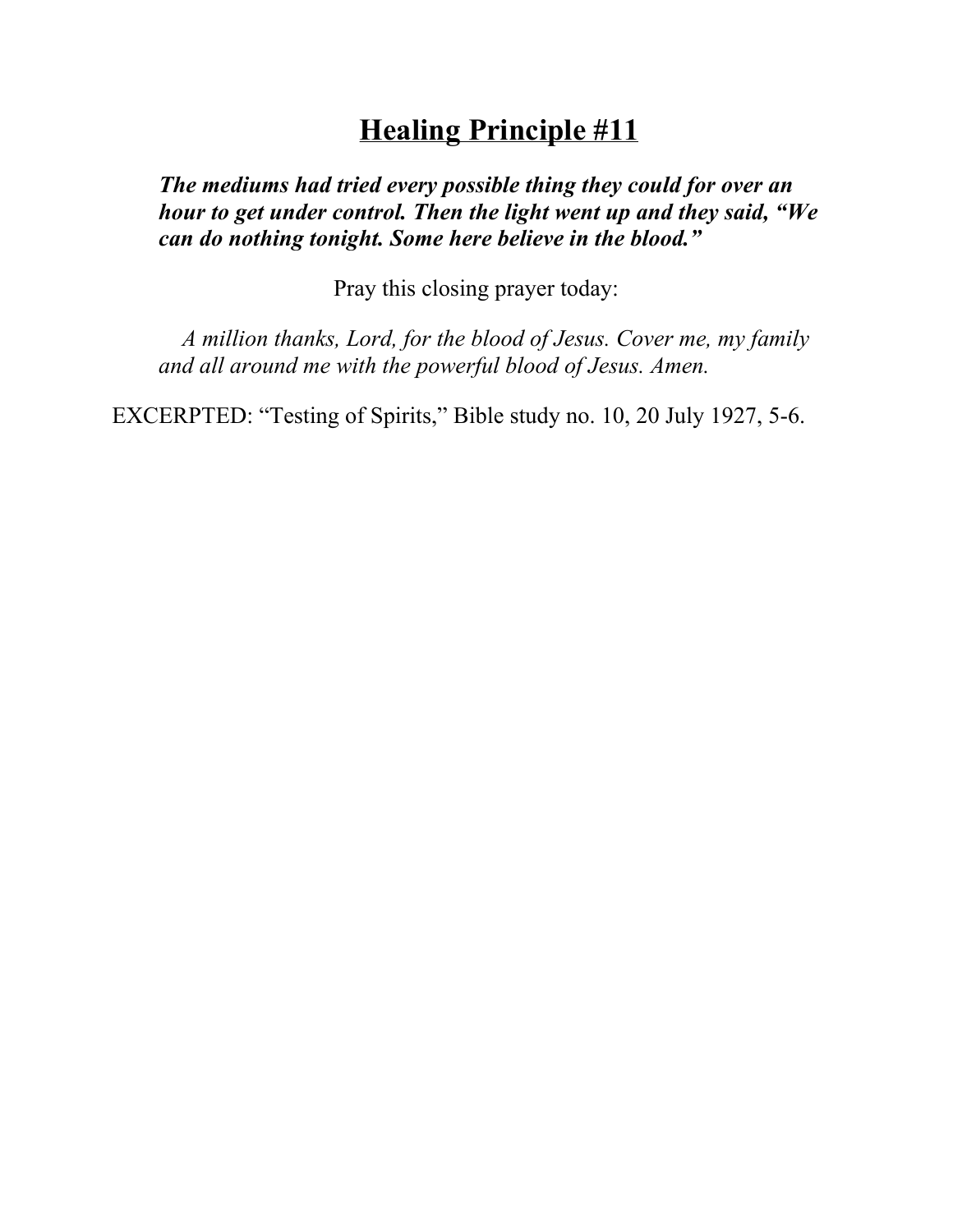## <span id="page-29-0"></span>**Our Chief Executive — The Holy Spirit**

*But the Comforter, which is the Holy Ghost, whom the Father will send in my name, he shall teach you all things, and bring all things to your remembrance, whatsoever I have said unto you.*

*John 14:26*

**A** chief executive is one who has a right to declare everything on the board. The chief executive in the world is the Holy Ghost. He is here today as a communicant to our hearts, to our minds, to our thoughts, saying whatever God wants us to know.

So this Holy Executive in us can speak wonderful words. The Spirit will teach you, bring all things to your remembrance. You need not have any man teach you, but the unction abideth and you need no teachers.

### **Healing Principle #12**

#### *You need the Teacher, which is the Holy Spirit, to bring all things to your remembrance.*

This is the office of the Holy Spirit. This is the power of His communication. This is what Paul means when he says, "God is love." Jesus, who is grace, is with you. But the Holy Ghost is the speaker. He speaks everything concerning Jesus.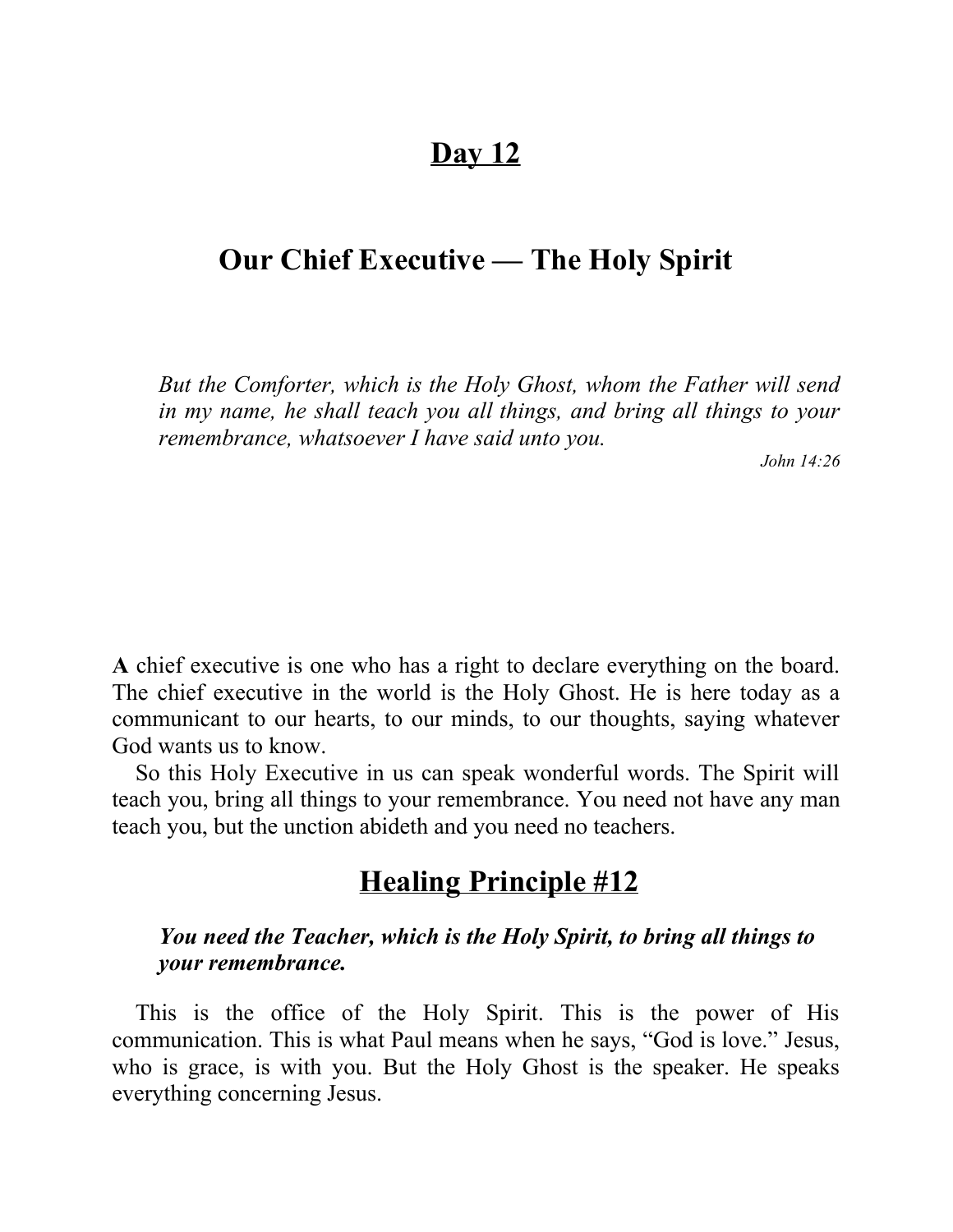Pray this closing prayer today:

*Holy Spirit, speak to me. Teach me that I may know, understand and apply the Word. Amen.*

EXCERPTED: "Testing of Spirits," Bible study no. 10, 20 July 1927, 8-9.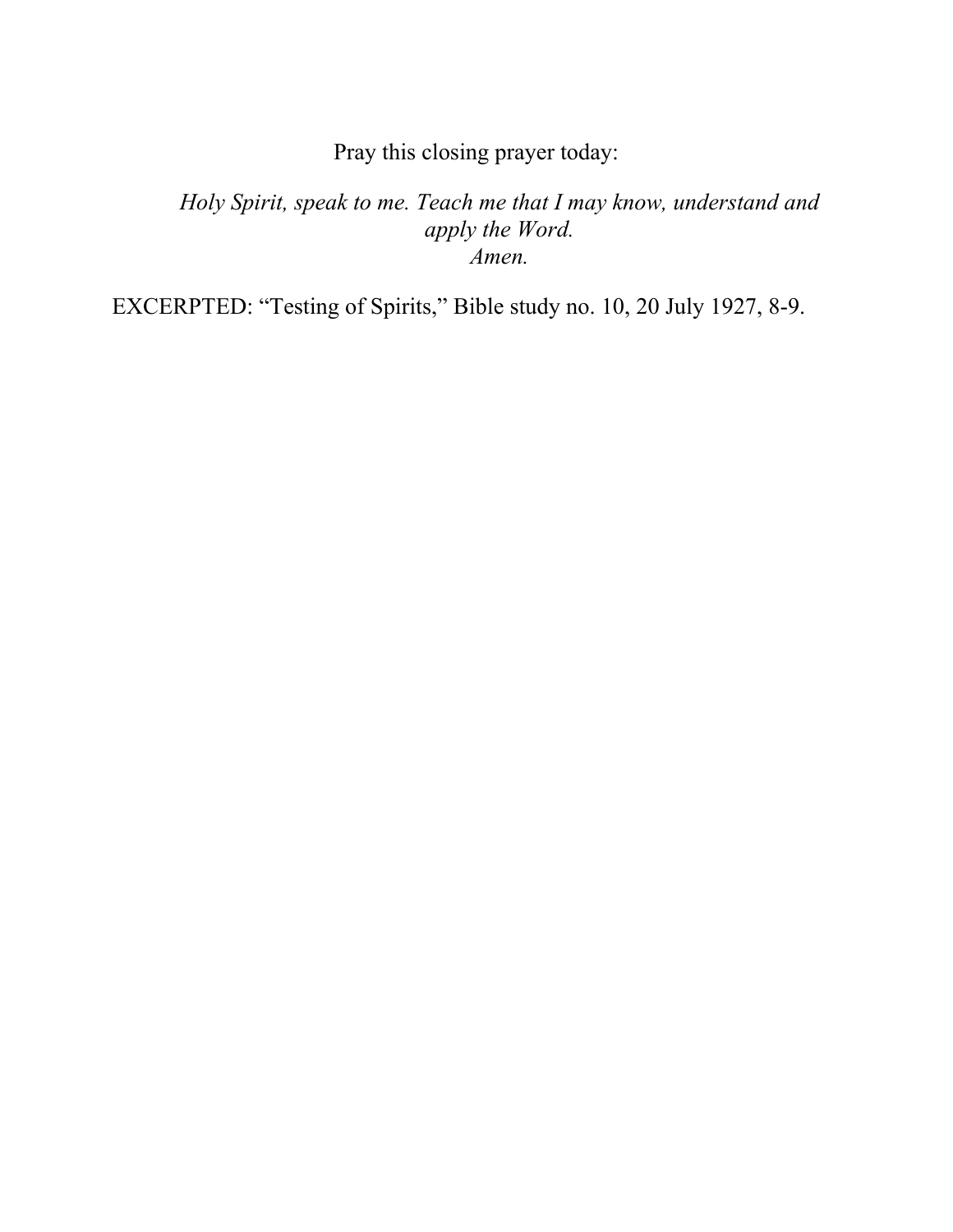## <span id="page-31-0"></span>**Fullness of the Spirit — His Baptism, His Best!**

*For John truly baptized with water; but ye shall be baptized with the Holy Ghost not many days hence.*

*Acts 1:5*

**T**here are three things in life, and I notice that many people are satisfied with only one. There is blessing in justification; in sanctification; and in the baptism of the Holy Spirit.

Salvation is a wonderful thing, and we know it. Sanctification is a process that takes you on to a higher height with God. Salvation, sanctification and the fullness of the Spirit are processes

#### **Healing Principle #13**

*Any number of people are satisfied with "good" — that is justification or salvation. Other people are satisfied with "better" — that is a sanctified life, purified by God. Other people are satisfied with the "best" — that is the fulless of God with revelation from on high.*

So I come to you with the fullness of God in the Holy Spirit through His baptism. I come not with good, but better; not with better, but with best. Continue to grow and improve spiritually. Keep going on with God.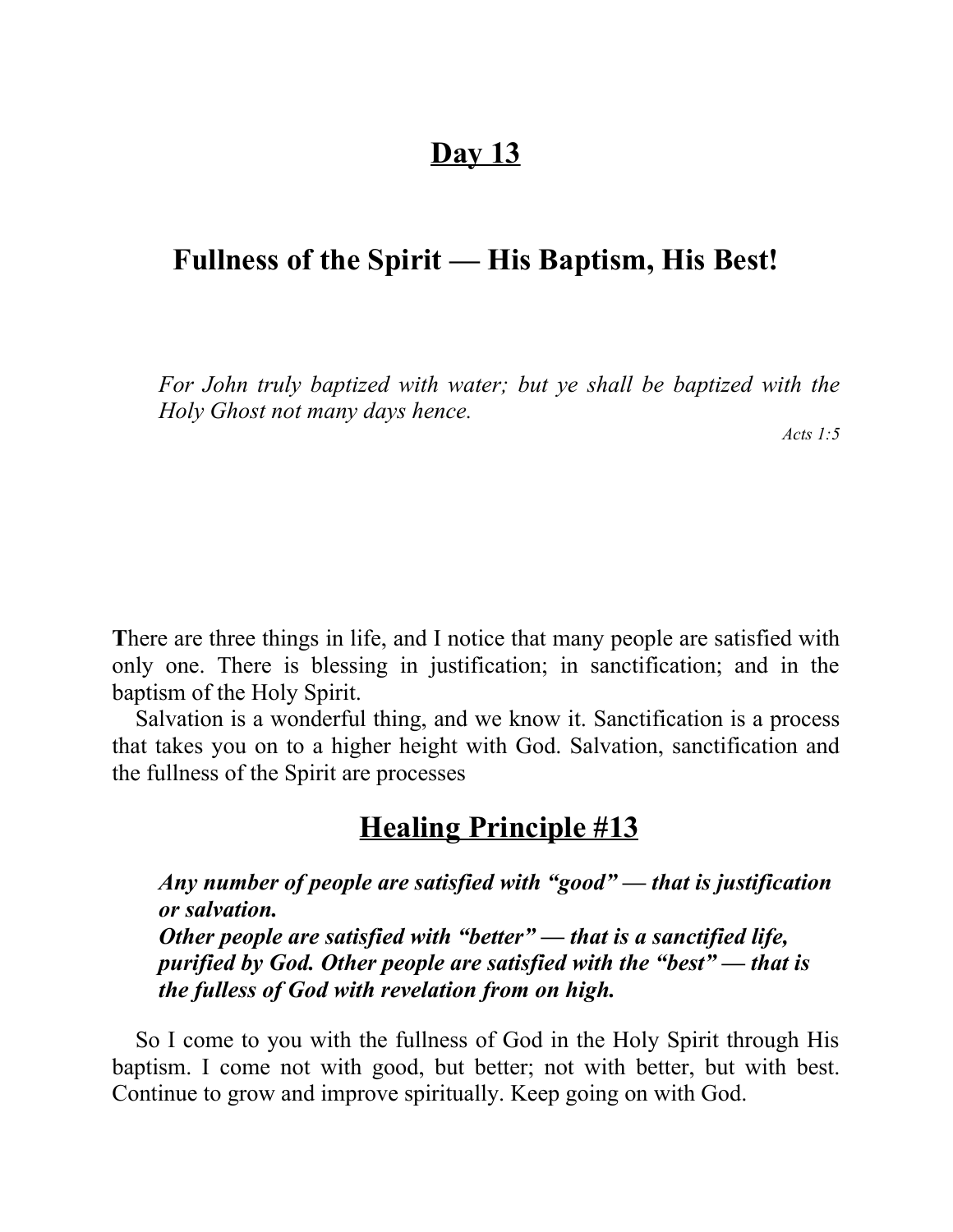Pray this closing prayer today:

*Heavenly Father, I thank Thee for the goodness of Thy salvation and the going on with Thee through sanctification, the baptism of Thy Spirit and the fullness of Thee in my total being. Amen.*

EXCERPTED: "Temptation Endured," Bible study no. 12, 22 July 1927, 12.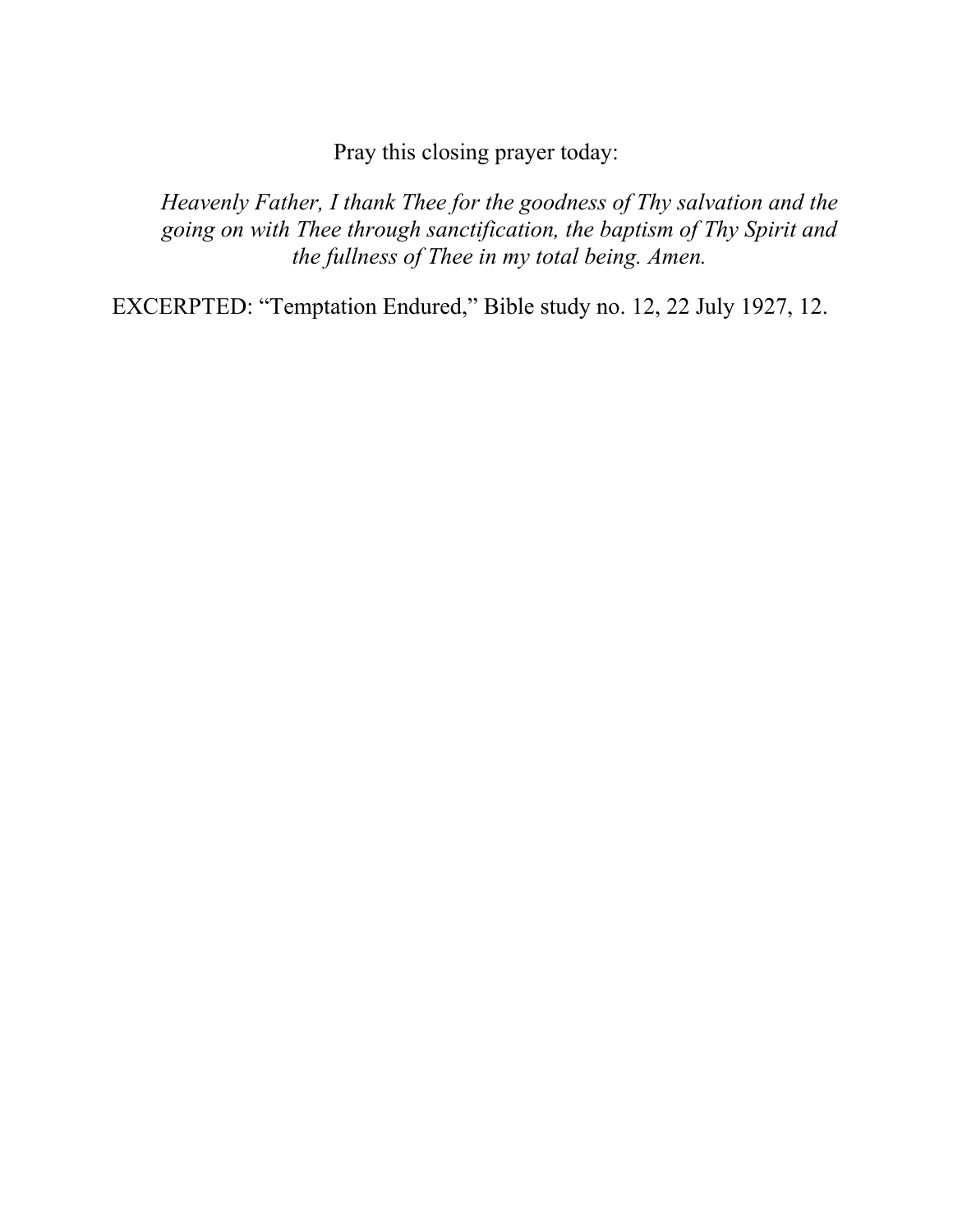## <span id="page-33-0"></span>**Sanctified by the Spirit**

*Elect according to the foreknowledge of God the Father, through sanctification of the Spirit, unto obedience and sprinkling of the blood of Jesus Christ: Grace unto you, and peace, be multiplied.*

*1 Peter 1:2*

**T**here is a sanctifying of the human spirit. It does not matter what you say, if your human spirit does not get wholly sanctified, you will always be in danger. It is that position where the devil has a chance to work on you.

Therefore, we are taught to come into sanctification, where the rudiments, the uncleanness, the inordinate affections and corruptions pass away because of incorruption abiding. In sanctification, all kinds of lusts have lost their power.

This is the plan. Only in the ideal pursuit of this, does God so bless us in our purifying state that we lose our earthly position and ascend with Him in glory. The saints of God, as they go on into perfection and holiness, understanding the mind of the Spirit and the law of the Spirit of life, are brought into a very blessed place — the place of holiness, the place of entire sanctification, the place where God is enthroned in the heart.

### **Healing Principle #14**

*The sanctified mind is so concentrated in the power of God that the*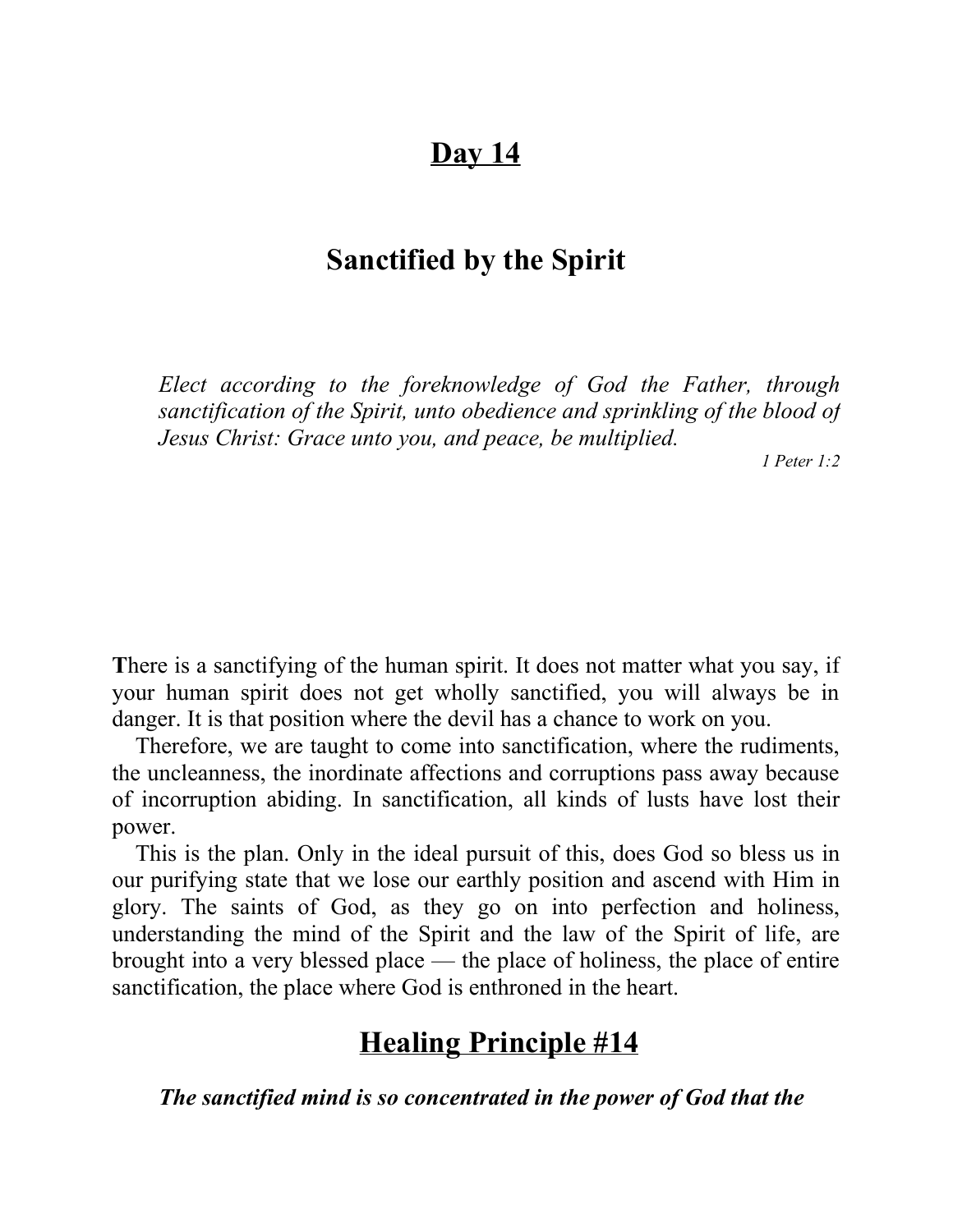#### *saint thinks about the things that are pure and lives in holy ascendancy, where every day he experiences the power and liberty of God.*

God highly honors him — but He never exalts him. The devil comes to exalt him, but it cannot be under the lines of the sanctification of the Spirit. There is a sanctifying of the human spirit where the human spirit so comes into perfect blending with the divine mind of Christ that the saint does not desire to be exalted. The Spirit can sanctify your spirit until you will never vaunt yourself and will never say "I...I...I," but it will be, "Christ, Christ, Christ!" He, not "I," will be glorified.

Pray this closing prayer today:

*Sanctify me, Holy Spirit, that I may be filled with Thee, not me. Amen.*

EXCERPTED: "The Glory of the Incorruptible," Bible study no. 13, 26 July 1927, 5-6.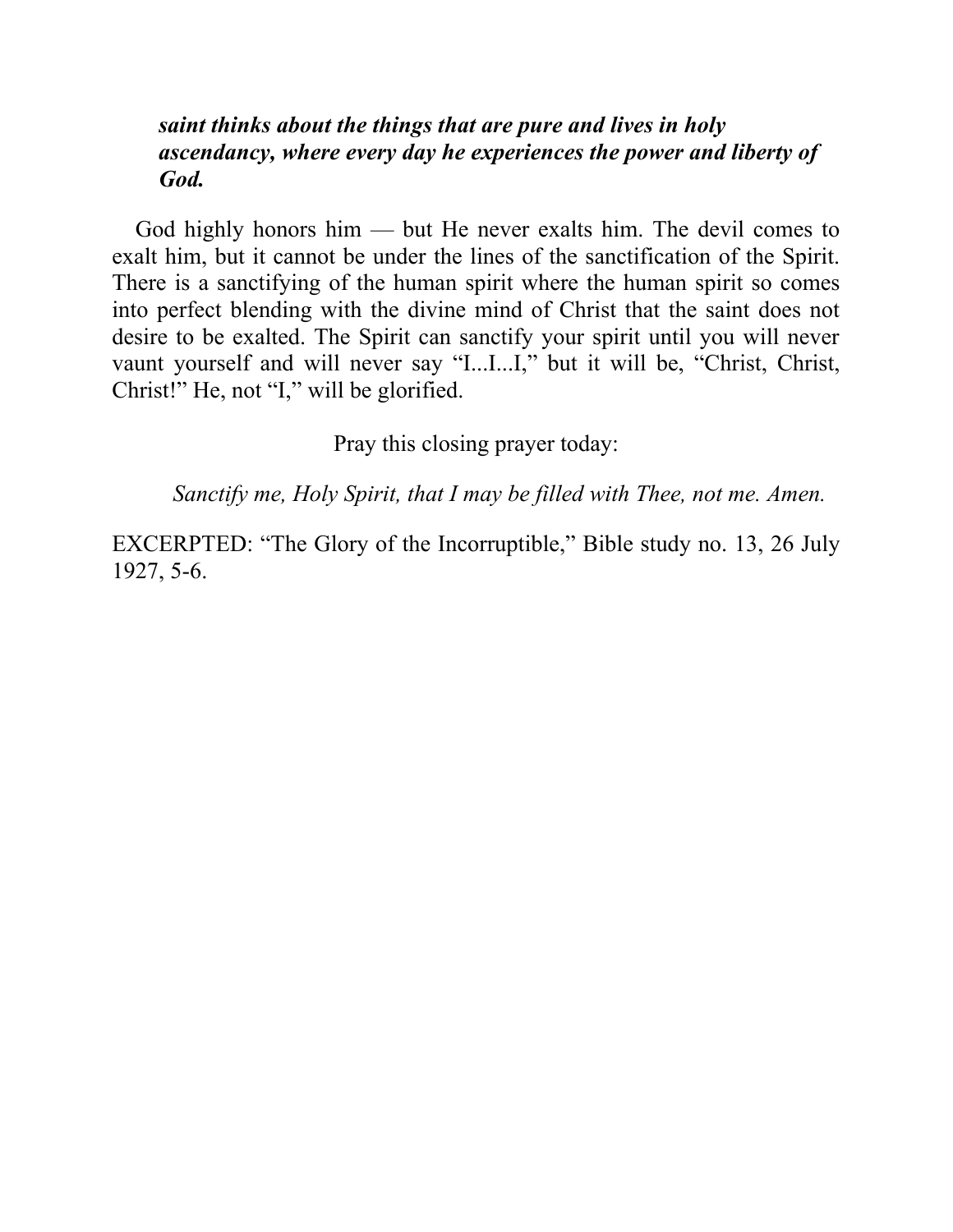#### <span id="page-35-0"></span>**Healed By His Stripes**

*But he was wounded for our transgressions, he was bruised for our iniquities: the chastisement of our peace was upon him; and with his stripes we are healed.*

*Isaiah 53:5*

**I** went to visit a sick woman whose address was given to me in Belfast. At her house, a young man met me at the door and pointed me to go up the stairway. When I got up onto the landing, there was a door wide open, so I walked right into the doorway and found a woman sitting up on the bed. As soon as I looked at her, I knew she couldn't speak to me, so I began to pray.

#### **Healing Principle #15**

*She was moving backwards and forwards, gasping for breath. When I prayed the Lord said to me, "Read Isaiah 53." When I got to the fifth verse, the woman shouted, "I am healed!"*

"Oh," I said, "woman tell me."

She said, "Three weeks ago I was cleaning the house. I moved some furniture, strained my heart and moved it out of its place. The doctors examined me and said I would die of suffocation. But last night, in the middle of the night, I saw you come into my room. When you saw me you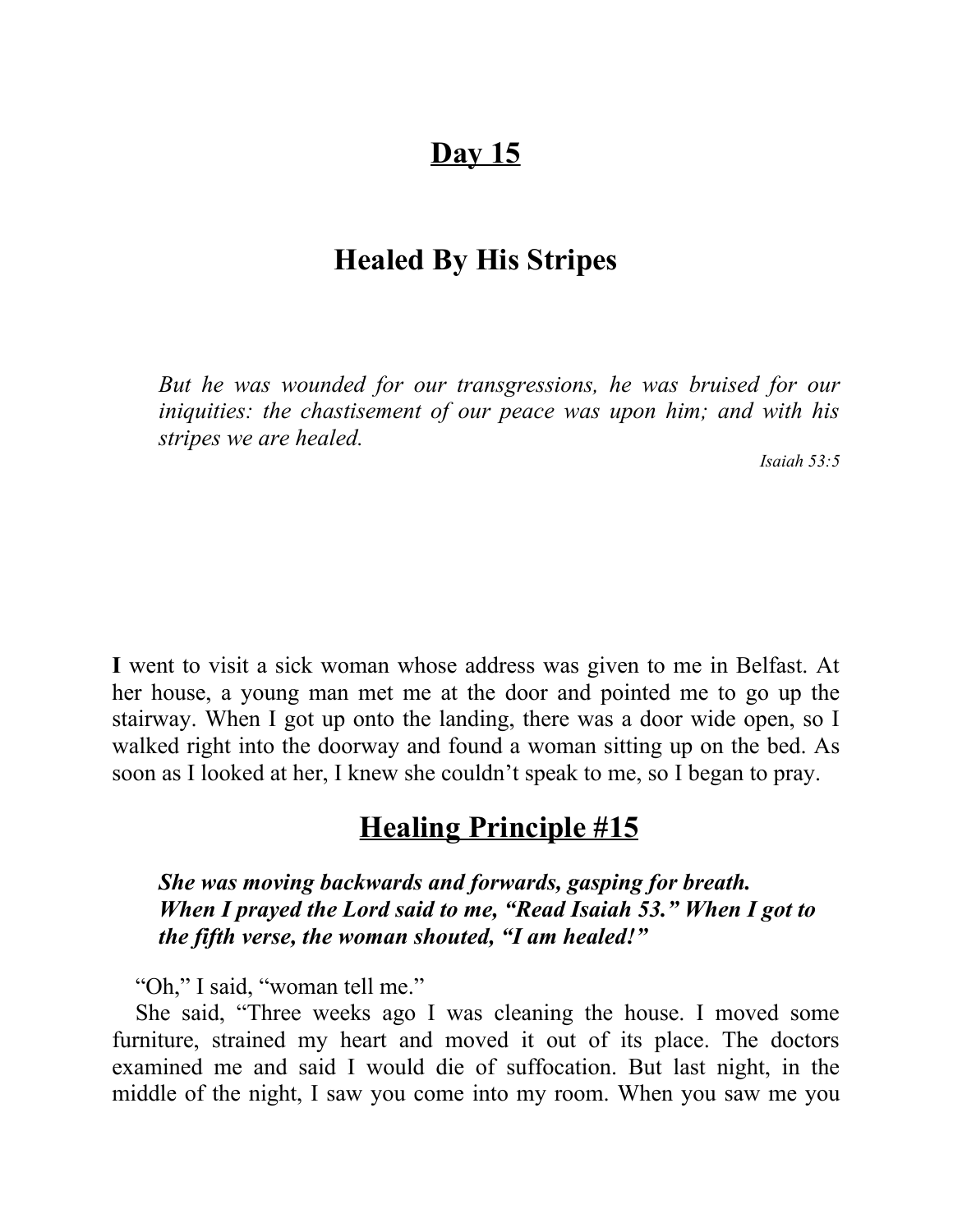knew I couldn't speak, so you began to pray. Then you opened to Isaiah 53 and read until you came to the fifth verse. When you read the fifth verse, I was completely healed. That was a vision. Now it is a fact."

I know that the Word of God is true!

Pray this closing prayer today:

*Jesus, by Your stripes I am healed. Amen.*

EXCERPTED: "Praying for the Sick," sermon on divine healing, 6 July 1927, 11.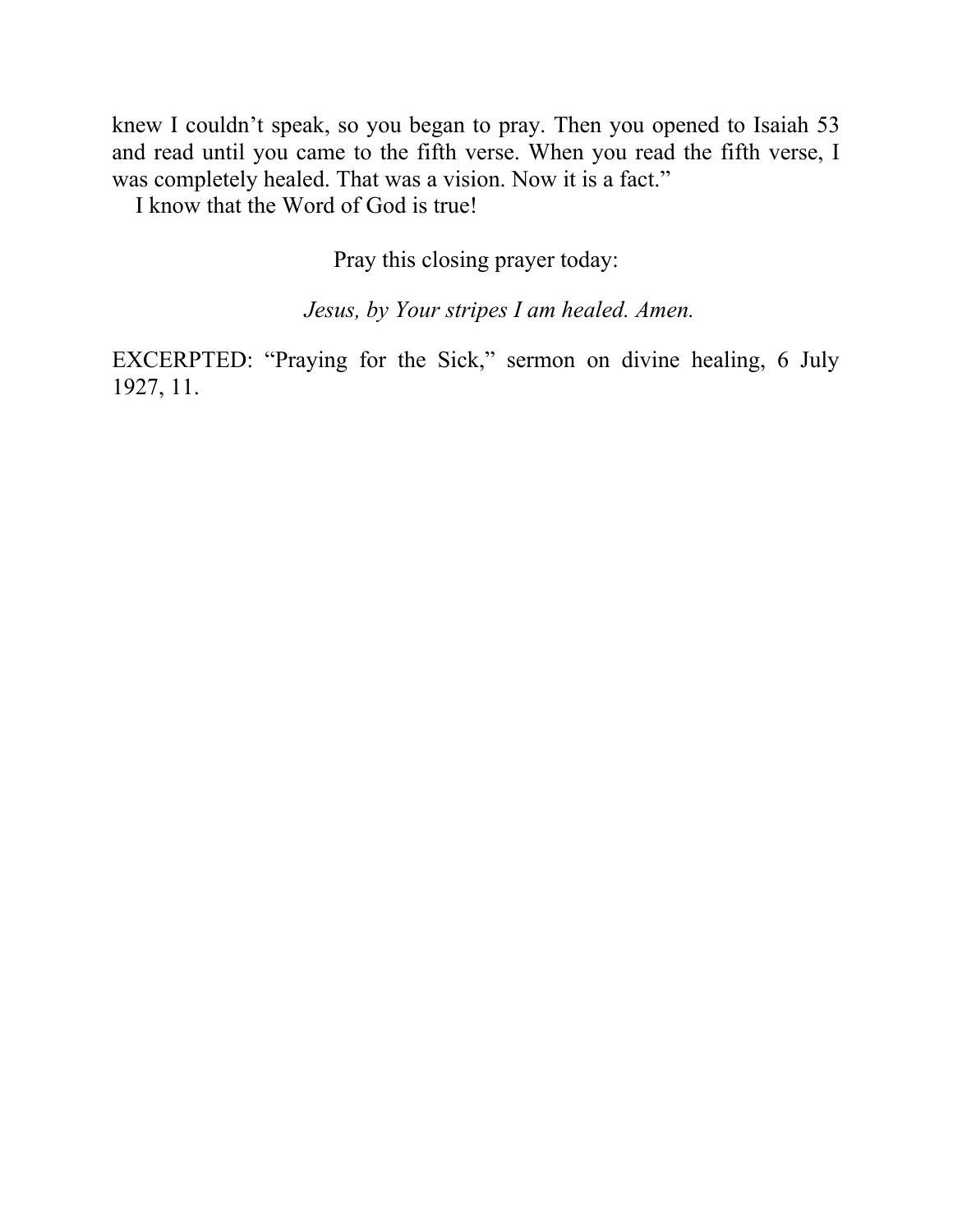### <span id="page-37-0"></span>**The Holy Spirit Quickens**

*But if the Spirit of him that raised up Jesus from the dead dwell in you, he that raised up Christ from the dead shall also quicken your mortal bodies by his Spirit that dwelleth in you.*

*Romans 8:11*

**M**any people are receiving a clear know-ledge of an inward working power from the Spirit which is not only quickening their mortal bodies, but also pressing into that natural body an incorruptible power which is manifesting itself, getting ready for the rapture.

It is the inward life, the new man in the old man, the new nature in the old nature, the resurrection power in the dead form, the quickening of all, the divine order of God manifested in the human body that quickens us, giving us life. The nature of the living Christ gives us power over all death.

#### **Healing Principle #16**

*Do not be afraid to claim the quickening, life-giving power of the Holy Spirit. That is power over all sin, power over all disease.*

The life of Christ is at work in your body to form and quicken until every vestige of the natural order is eaten up by the Life Divine.

The former law was of the natural man. Now the new law is of the life of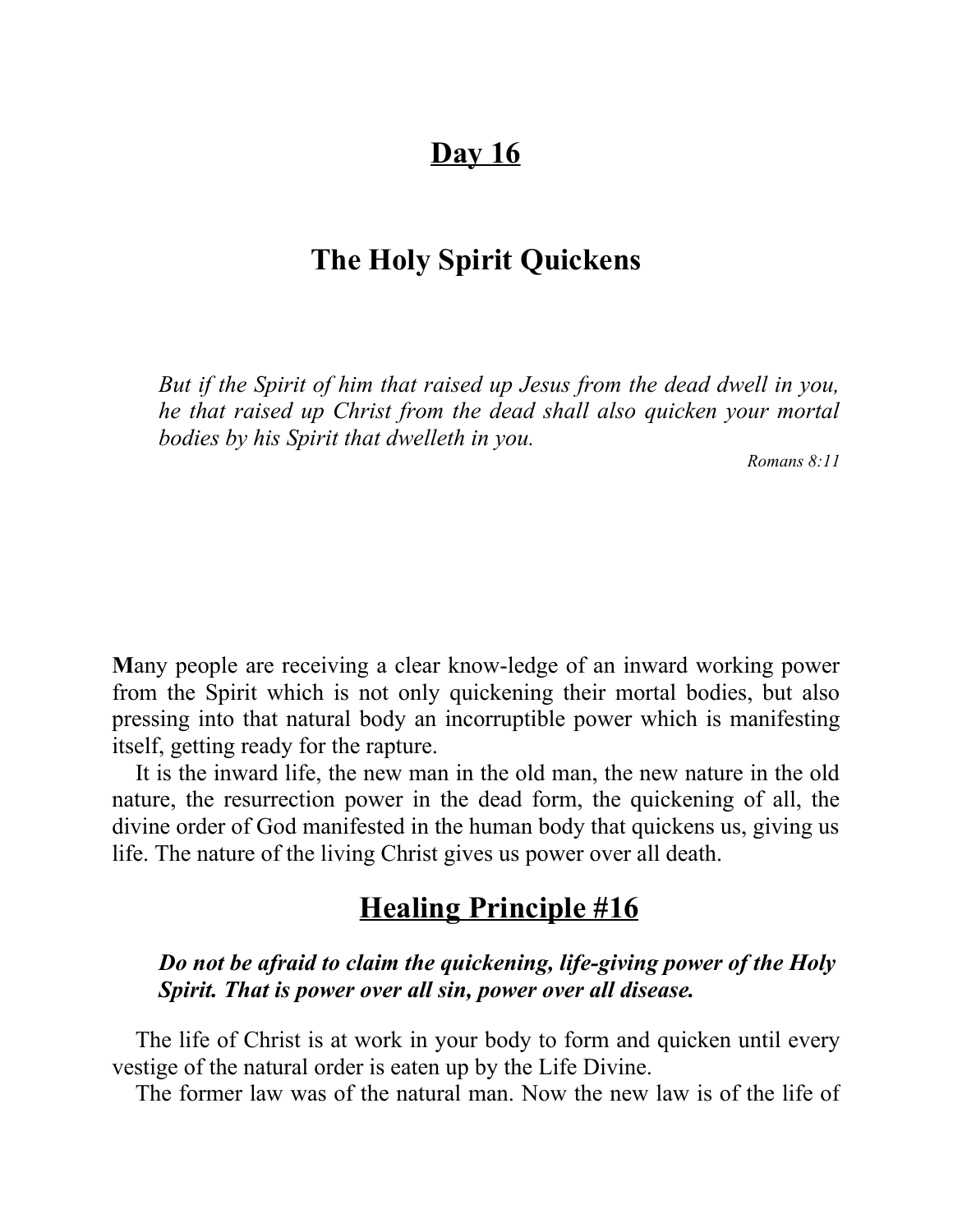the Spirit or the manifestation of the new creation, which is Christ in us, the manifested power of the Glory. Glory is a manifestation of a Divine nature in the human body.

Pray this closing prayer today:

*Holy Spirit, quicken my body with thy divine nature and glory. Amen.*

EXCERPTED: "This Grace," Bible study no. 26, 19 August 1927, 2.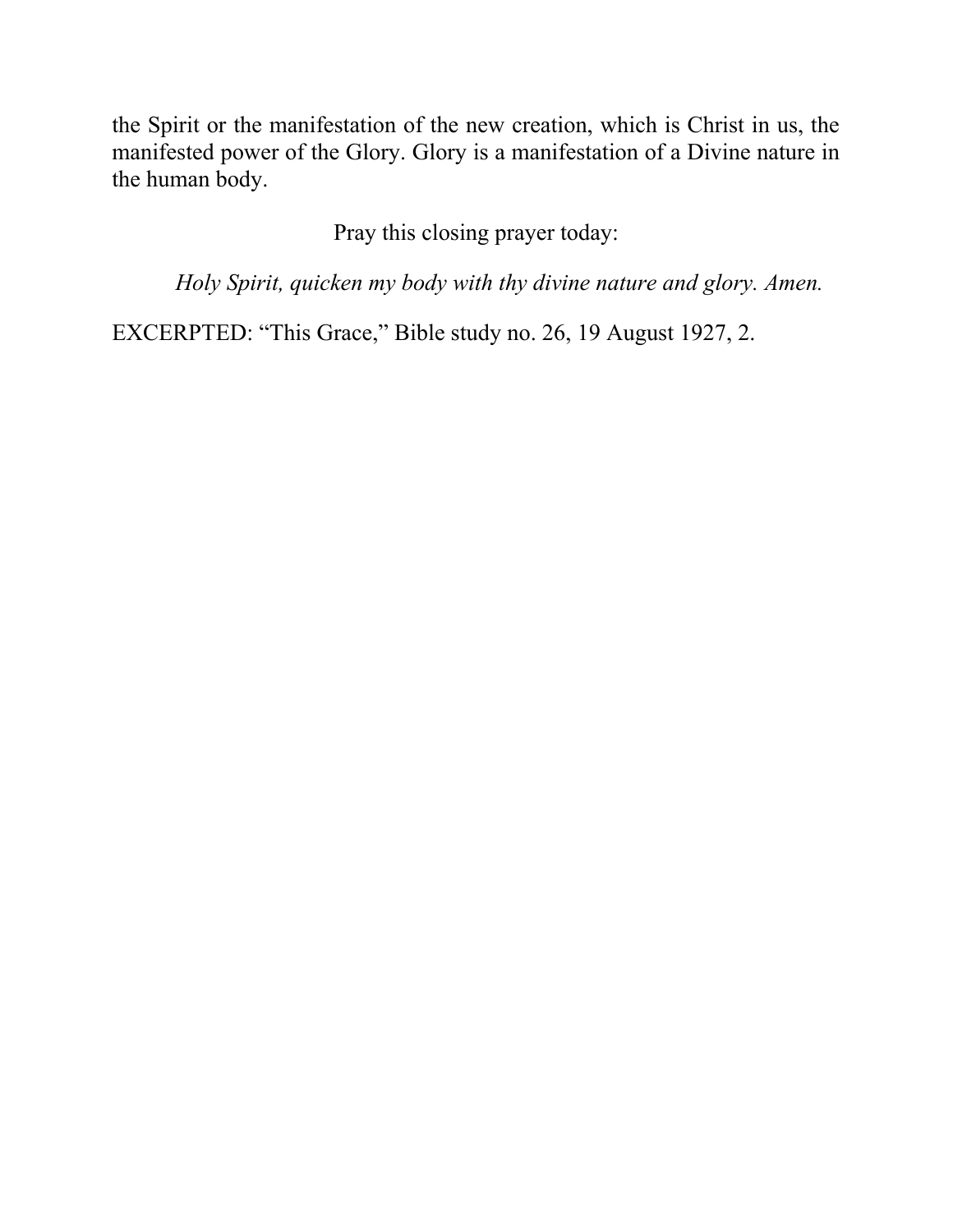#### <span id="page-39-0"></span>**Why Wait on the Holy Spirit?**

*But wait for the promise of the Father, which, saith he, ye have heard of me. For John truly baptized with water; but ye shall be baptized with the Holy Ghost not many days hence.*

*Acts 1:4-5*

**T**he disciples tarried at Jerusalem till they were endued with power from on high. We know that the Holy Ghost came. It was right for them to tarry. It is wrong now to wait for the Holy Ghost to come. He has come!

Then why are we waiting? Why do we not all receive the Holy Ghost? Because our bodies are not ready for it. Our temples are not cleansed. When our temples are purified and our minds put in order, then the Holy Ghost can take full charge. The Holy Ghost is not a manifestation of carnality.

The Holy Ghost is most lovely. He is the great refiner. He is full of divine, not natural life. Don't wait. I desire for you to lift your minds, elevate your thoughts, come out of the world into a place where you know that you have rest for your feet.

#### **Healing Principle #17**

*Cease from your own works so that God can work mightily in you to will and to do His good pleasure.*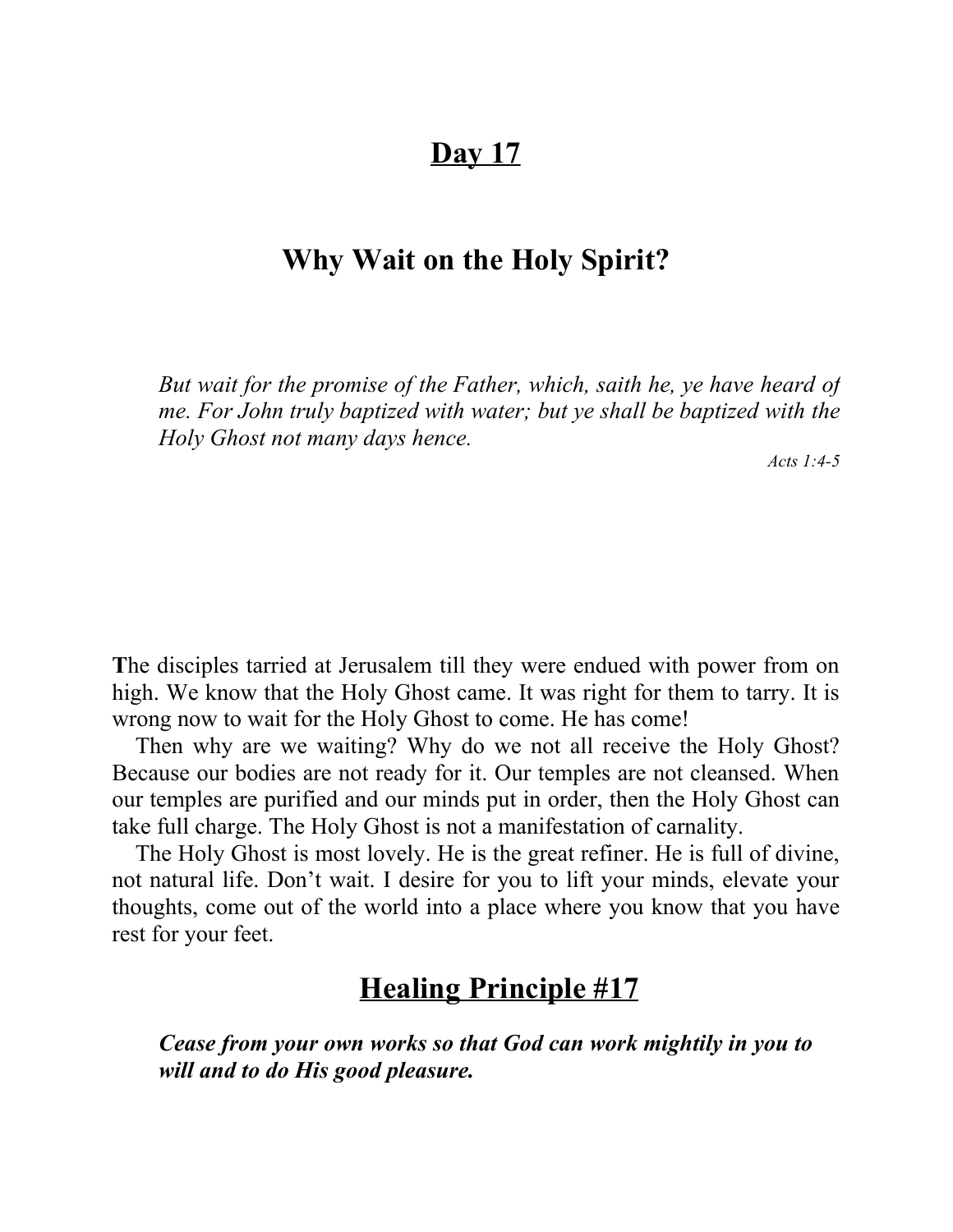Desire the inrushing river of the Holy Ghost — a pure, holy and divine river of living water to flow through you. Not later. Now!

Pray this closing prayer today:

*Holy Spirit, purify my heart, my life. Flow in me and through me, now. Amen.*

EXCERPTED: A teaching on John 7:37-39, n.d., 3.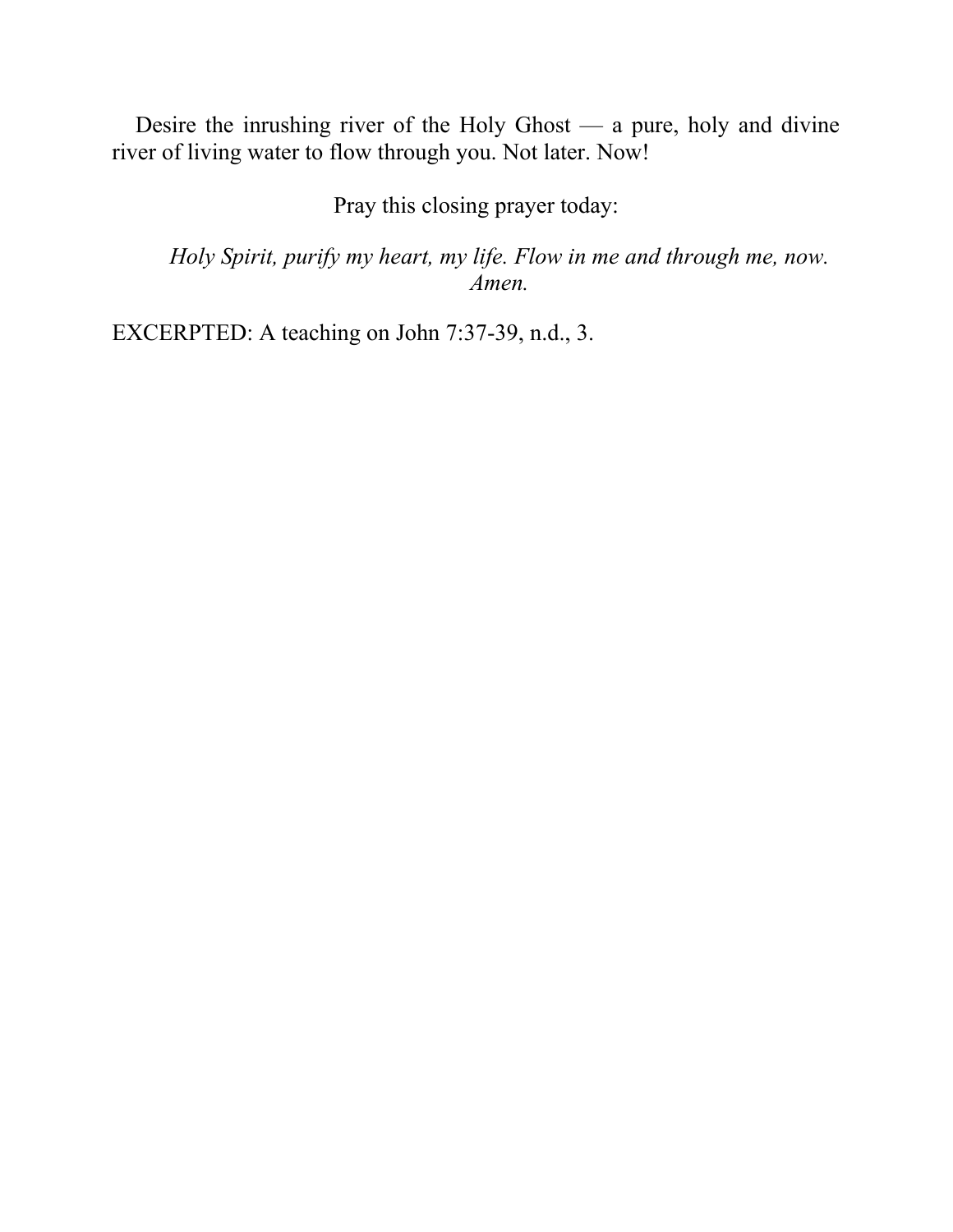### **Divine Healing**

<span id="page-41-0"></span>*Bless the Lord, O my soul, and forget not all his benefits: Who forgiveth all thine iniquities; Who healeth all thy diseases.*

*Psalm 103:2-3*

**T**he gift of divine healing is more than audacity, more than unction. People sometimes come to me very troubled. They will say, "I had the gift of healing once, but something has happened, and I do not have it now."

You never had it. "Gifts and calling of God are without repentance" (Rom. 11:29). If you fall from grace and use a gift wrongly, it will work against you. If you use tongues out of the will of God, interpretation will condemn you. If you have been used and the gift has been exercised and you have fallen from your high place, it will work against you.

#### **Healing Principle #18**

#### *The gift of the Holy Spirit, when He has breathed in you, will make you alive so that it is wonderful.*

It seems almost then as though you have never been born. The jealousy God has over us, the interest He has in us, the purpose He has for us, the grandeur of His glory are so marvelous. God has called us into this place to receive gifts.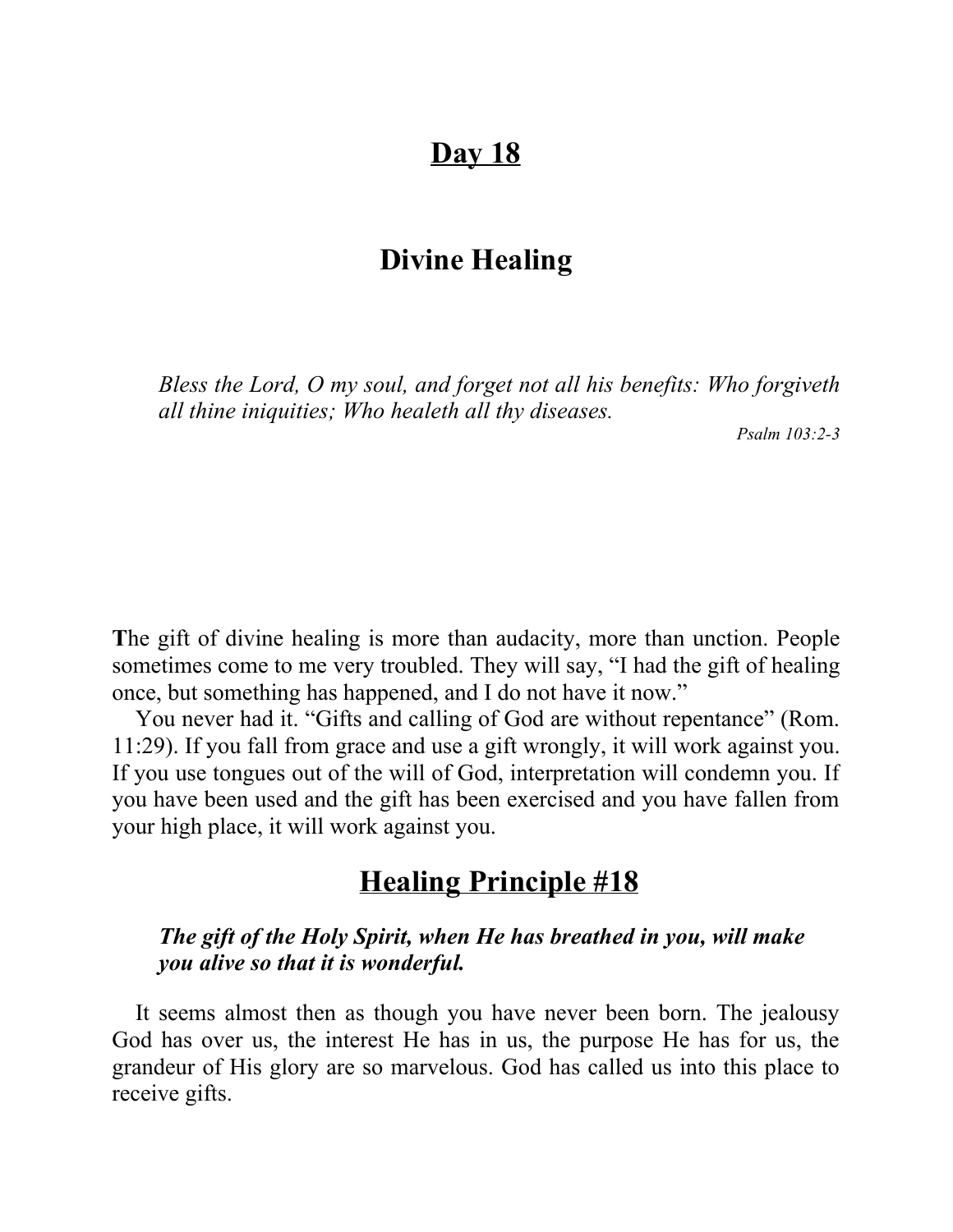Pray this closing prayer today:

*Lord, thank You for the wonderful sense of life that has been given to me through Your Holy Spirit. I seek to be used by Your Holy Spirit that I might use Your gifts for Your glory. Amen.*

EXCERPTED: "Gifts of Healing," Bible study no. 16, n.d., 3.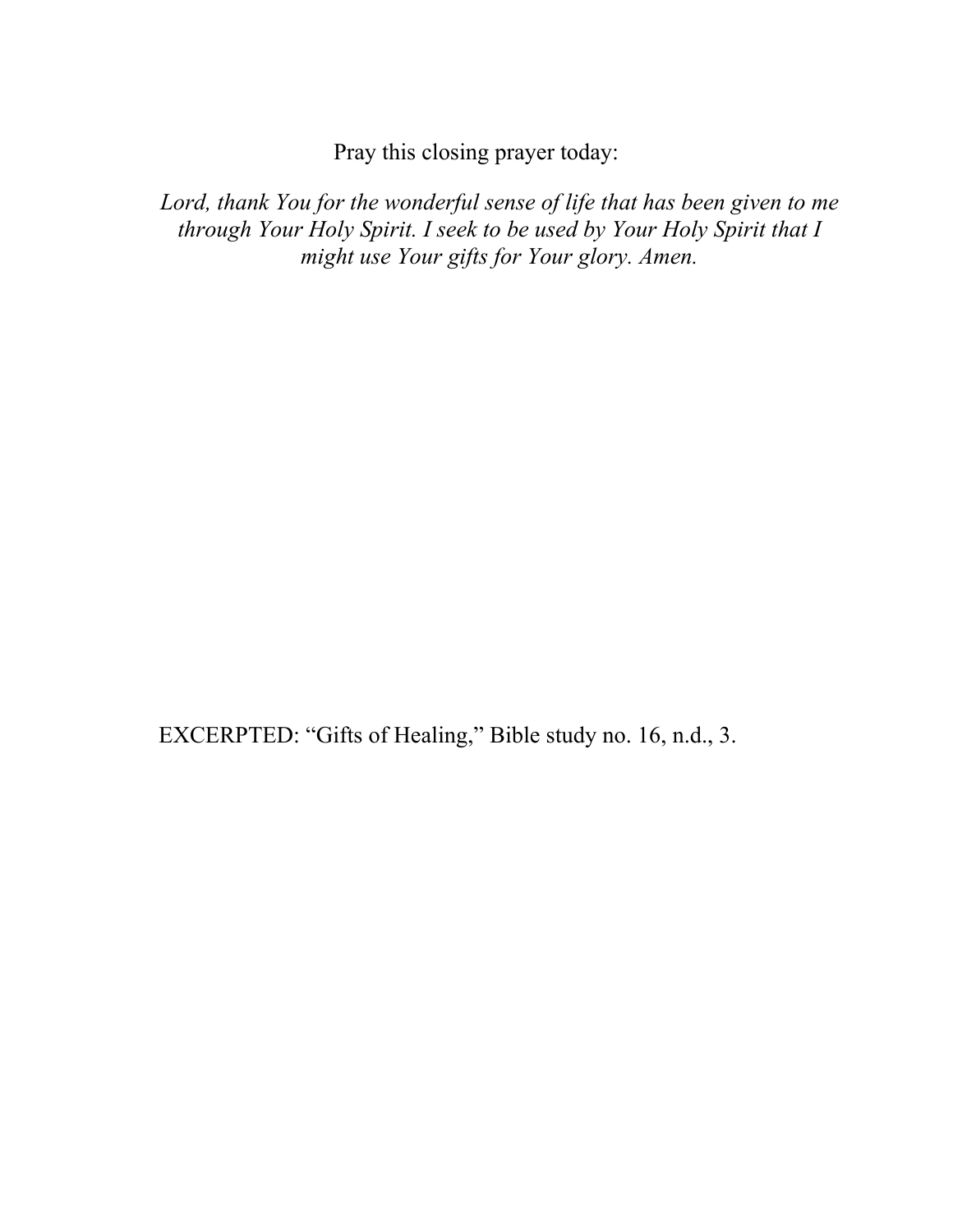#### **The Spirit in You**

<span id="page-43-0"></span>*And I [Jesus] will pray the Father, and he shall give you another Comforter, that he may abide with you for ever.*

*John 14:16*

**T**here is a difference between the Spirit being *in* you and the Spirit being *with* you. For instance, we are getting light now from outside this building. This is exactly the position of every believer that is not baptized with the Holy Ghost. The Spirit is with every person that is not baptized, and they have light from the outside. But suppose all the light that is coming through the window was inside.

That is exactly what is to be taking place. We have revelation from outside, revelation in many ways by the Spirit, but after He comes inside, it is revelation from inside which will make things outside right.

We are baptizing people in water, remembering that they are put to death, because every believer ought to be covered. Every believer must be put to death in water baptism.

The baptism of the Spirit is to be planted deeper until there is not a part of you that is left. There is a manifestation of the power of the new creation by the Holy Spirit right in our mortal bodies.

## **Healing Principle #19**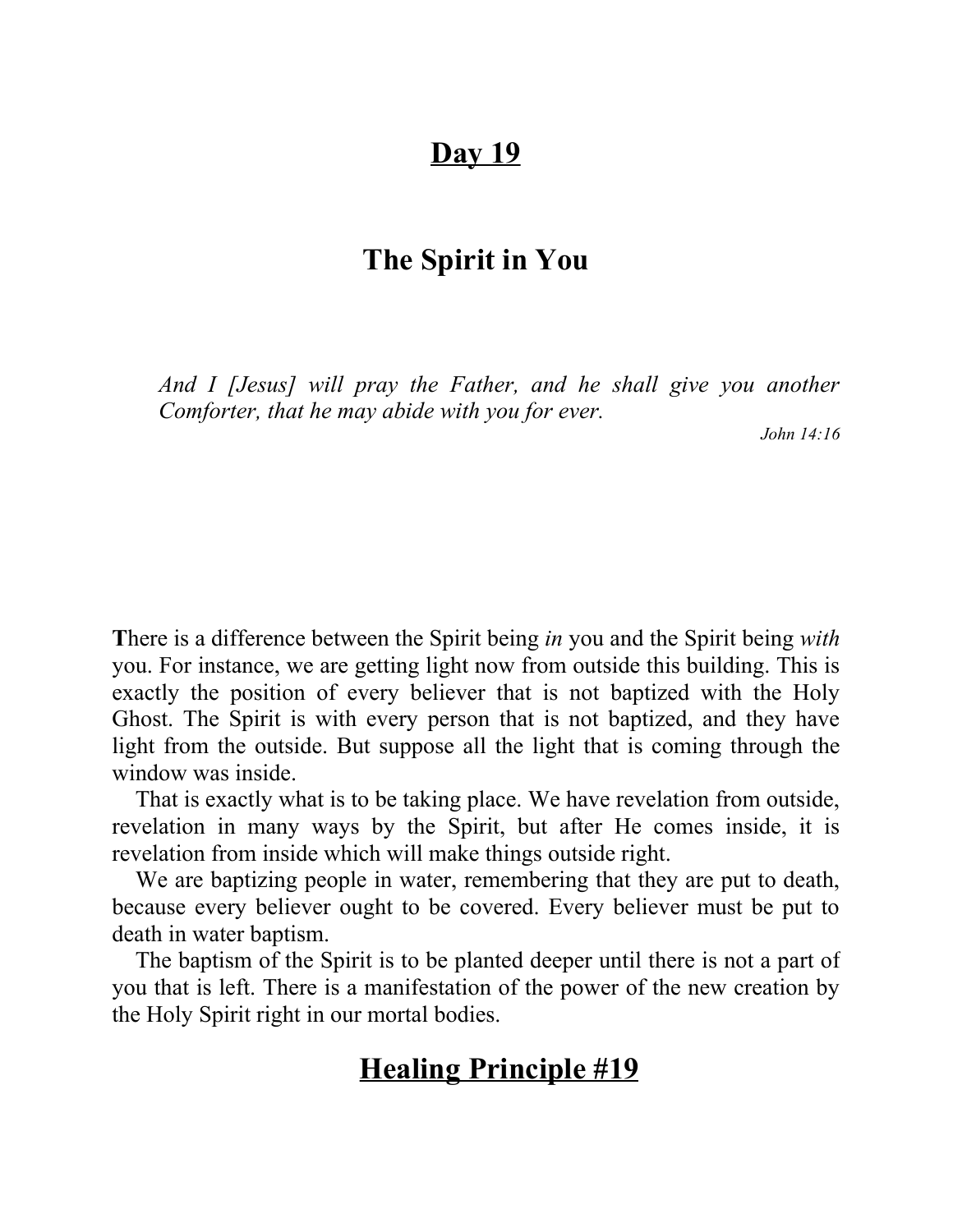#### *Where once we were, now He reigns supreme, manifesting the very Christ inside of us, the Holy Ghost fulfilling all things right there.*

Pray this closing prayer today:

*Spirit of God, go with me and immerse me with Thy living water that You might reign in all of me. Amen.*

EXCERPTED: "Ephesians 4:1-16," Bible study no. 9, 19 July 1927, 7-8.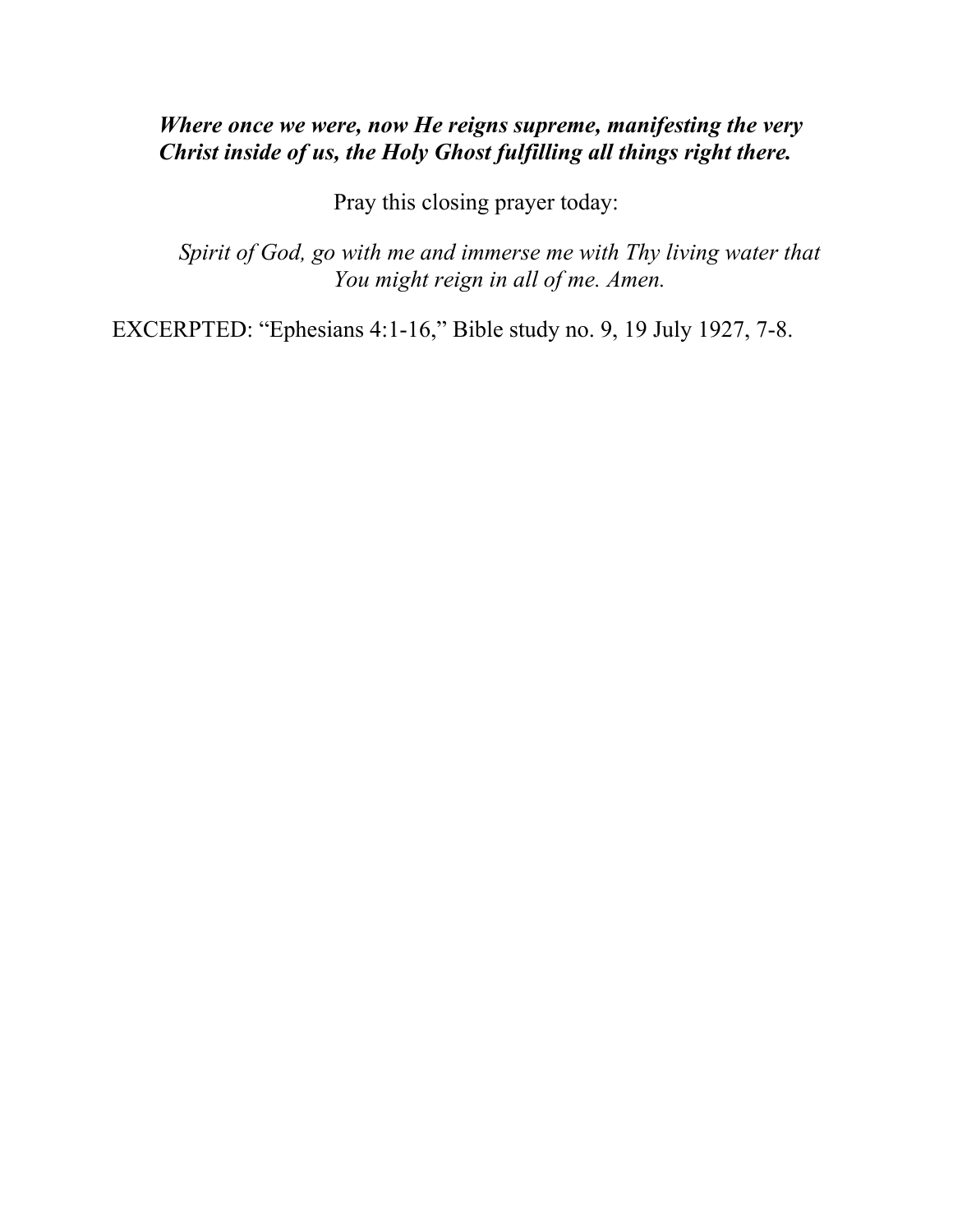#### **Faith and Healing**

<span id="page-45-0"></span>*But Jesus turned him about, and when he saw her, he said, Daughter, be of good comfort; thy faith hath made thee whole. And the woman was made whole from that hour.*

*Matthew 9:22*

**I** believe that we ought to have people loosed from their infirmities without being touched. I more and more see that day in which the Lord's visitation is upon us so that the presence of the Lord is here to heal. We should have people healed in meetings in which I speak while they are under the unction of the Holy Spirit.

I have been preaching faith so that you may definitely claim your healing. I believe if you listen to the Word and are moved to believe, and if you stand up while I pray, you will find healing virtue loosed in you.

#### **Healing Principle #20**

*God wants you to have a living faith now, to get a vital touch from Him, shaking the foundation of all weakness.*

When you were saved, you were saved the moment you believed. You will be healed the moment you believe.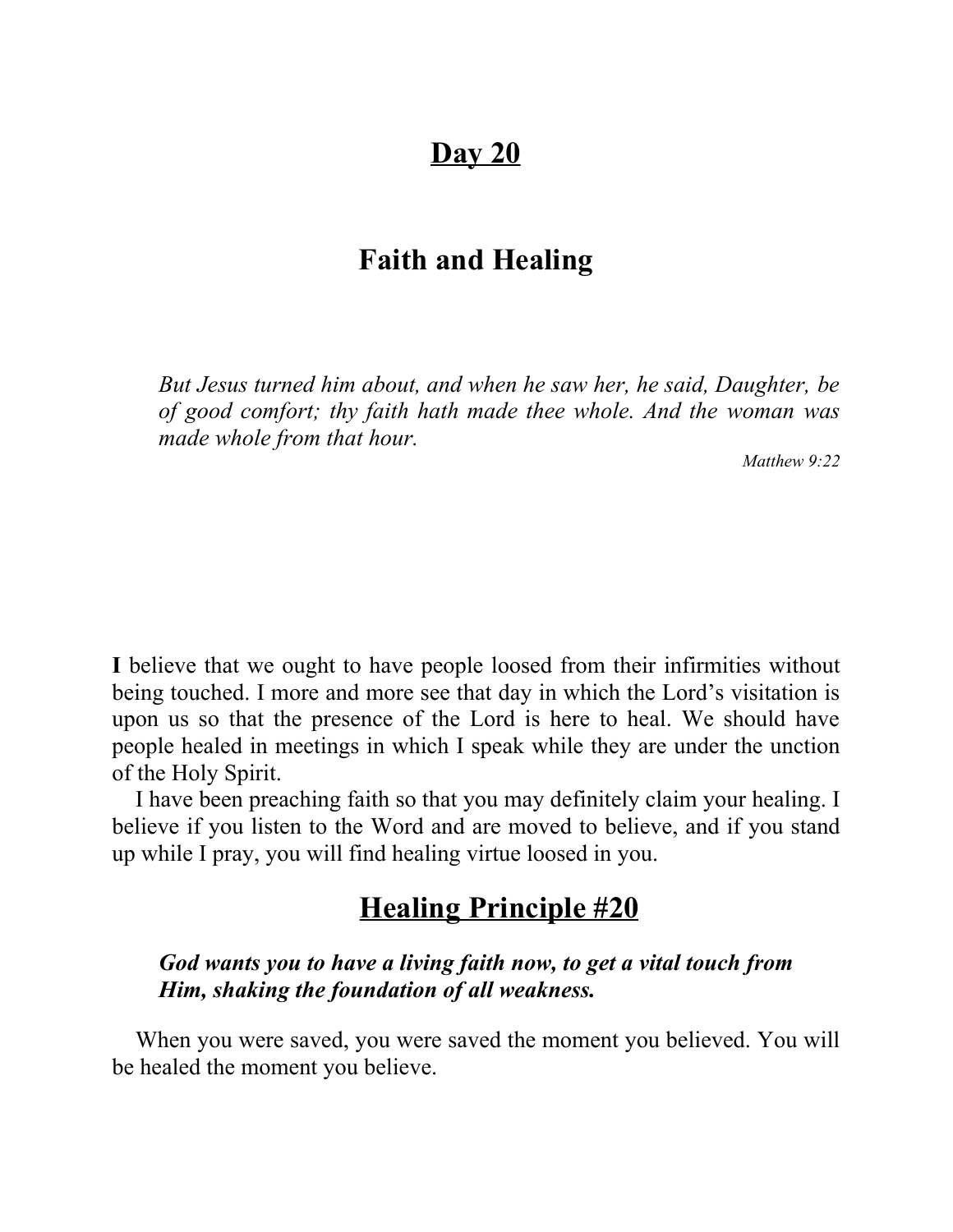Pray this closing prayer today:

*Lord, I desire a touch from You that will shake the foundation of all my weakness. Grant me the faith to receive the healing You have for me in Jesus' mighty name. Amen.*

EXCERPTED: "Praying for the Sick," sermon on divine healing, 6 July 1927, 13.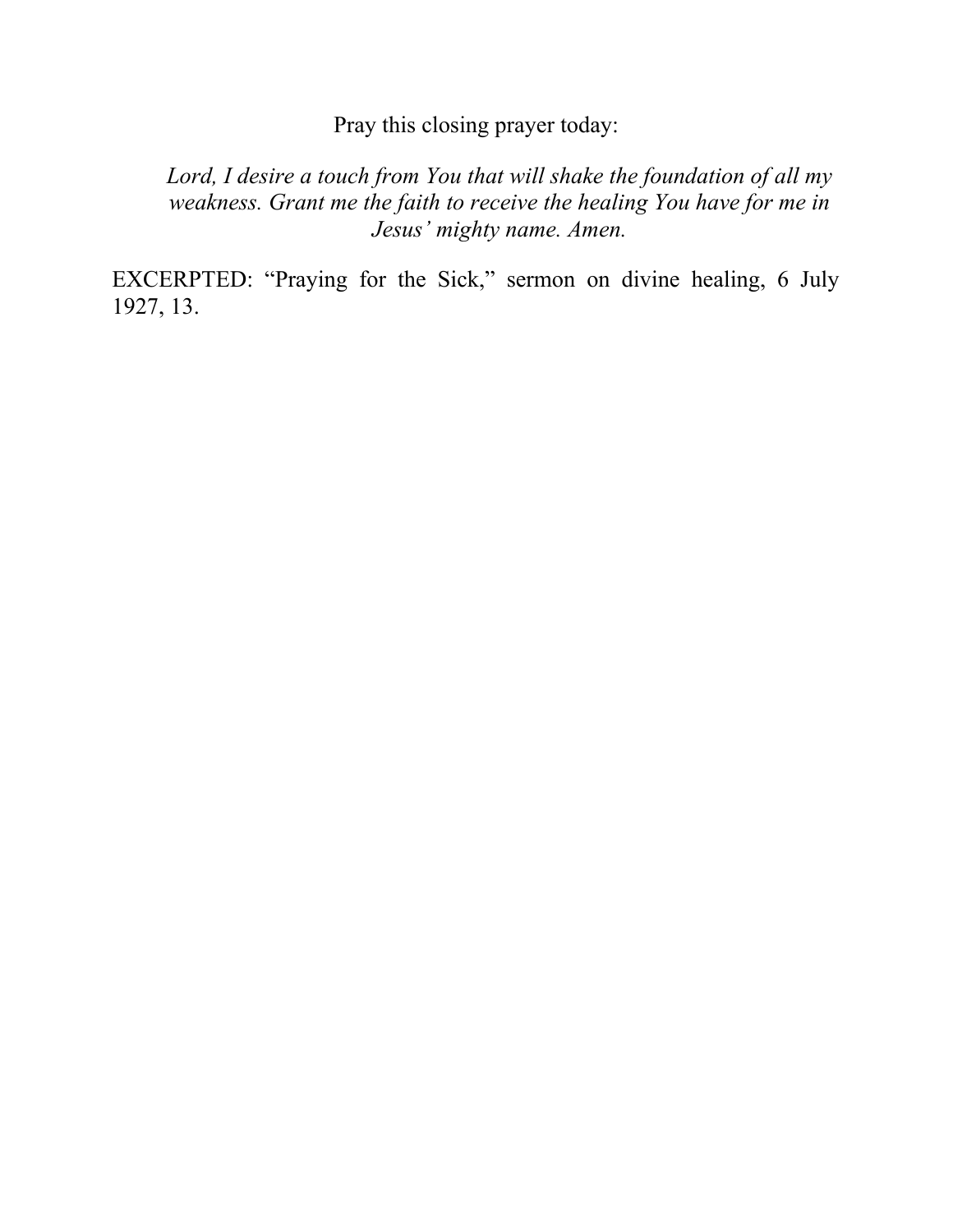### <span id="page-47-0"></span>**Holy Spirit — Wind, Person and Fire**

*He that believeth on me, as the scripture hath said, out of his belly shall flow rivers of living water. (But this spake he of the Spirit, which they that believe on him should receive: for the Holy Ghost was not yet given; because that Jesus was not yet glorified.)*

*John 7:38-39*

**Jesus spoke about the Holy Ghost which was to be given. In Acts 2 we find** three manifestations of the Holy Ghost — wind, person and fire. The first manifestation is a rushing mighty wind. Second, there are cloven tongues of fire. Think of the mighty wind and the cloven tongues of fire over everyone. Third, see the incoming and outflowing of the Holy Ghost.

Can we be filled with this river? How is it possible for us to flow a river?

### **Healing Principle #21**

*A river of water is always an emblem of the Word of God, the Water of life, and so when the Holy Ghost comes, He clothes and anoints the Christ who is already indwelling the believer.*

You will never get to know God better by testimony. Testimony should always come through the Word. You will not get to know God better by prayer. Prayer has to come out of the Word. The Word is the only thing that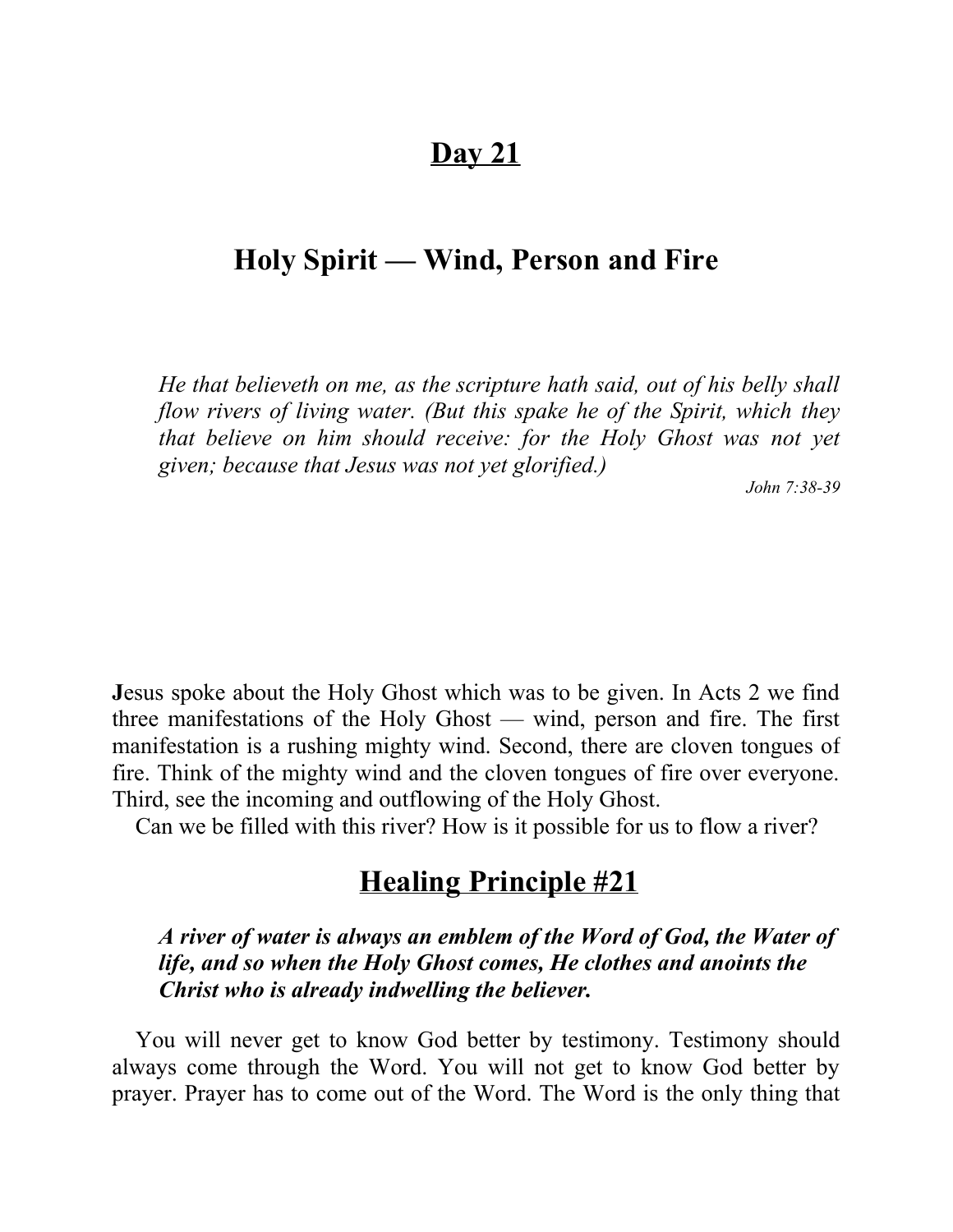reveals God and is going to be helpful in the world. When the breath and the presence of God comes, the Holy Spirit speaks expressively according to the mind of the Father and the Son.

So when you are filled with the person of the Holy Ghost, then the breath, the power, the unction, the fire of the Spirit takes hold of the Word of Life, which is Christ. God wants to fill you with that divine power so that out of you will flow living waters.

Pray this closing prayer today:

*Oh fire, wind and person of the Holy Spirit, out of me flow living waters that others might know Jesus through me. Amen.*

EXCERPTED: A teaching on John 7:37-39, n.d., 3-4.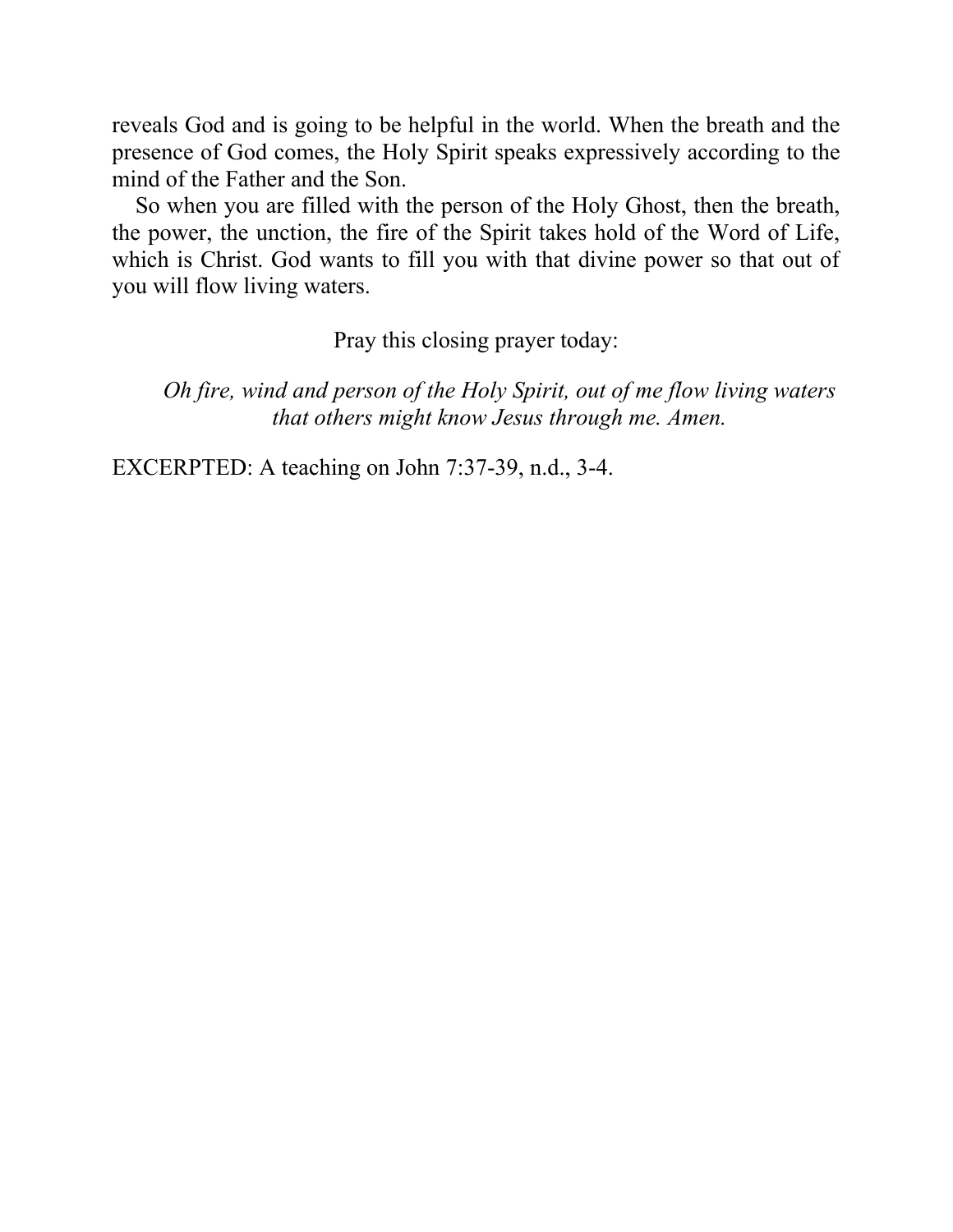#### <span id="page-49-0"></span>**God Doesn't Bring Disease**

*God be merciful unto us, and bless us; and cause his face to shine upon us; Selah. That thy way may be known upon earth, thy saving health among all nations.*

*Psalm 67:1-2*

**S**ome people talk about God being pleased to put disease on His children. "Here is a person I love," says God. "I will break his arm. In order that he should love me more, I will break his leg. In order that he should love me still more, I will give him a weak heart. And in order to increase that love, I will make him so that he cannot eat anything without having indigestion."

The whole thing won't stand daylight. Is it right now to say, "You know, my brother, I have suffered so much in this affliction that it has made me know God better"? Well, now, before you get up, ask God for a lot more affliction, so you will get to know Him better still. If you won't ask for more affliction to make you purer still, I won't believe that the first affliction made you purer; because if it had, you would have more faith in it. It appears you haven't faith in your afflictions. It is only language, but language doesn't count unless it works out a fact. But if the people can see that your language is working out a fact, then they have some grounds for believing in it.

### **Healing Principle #22**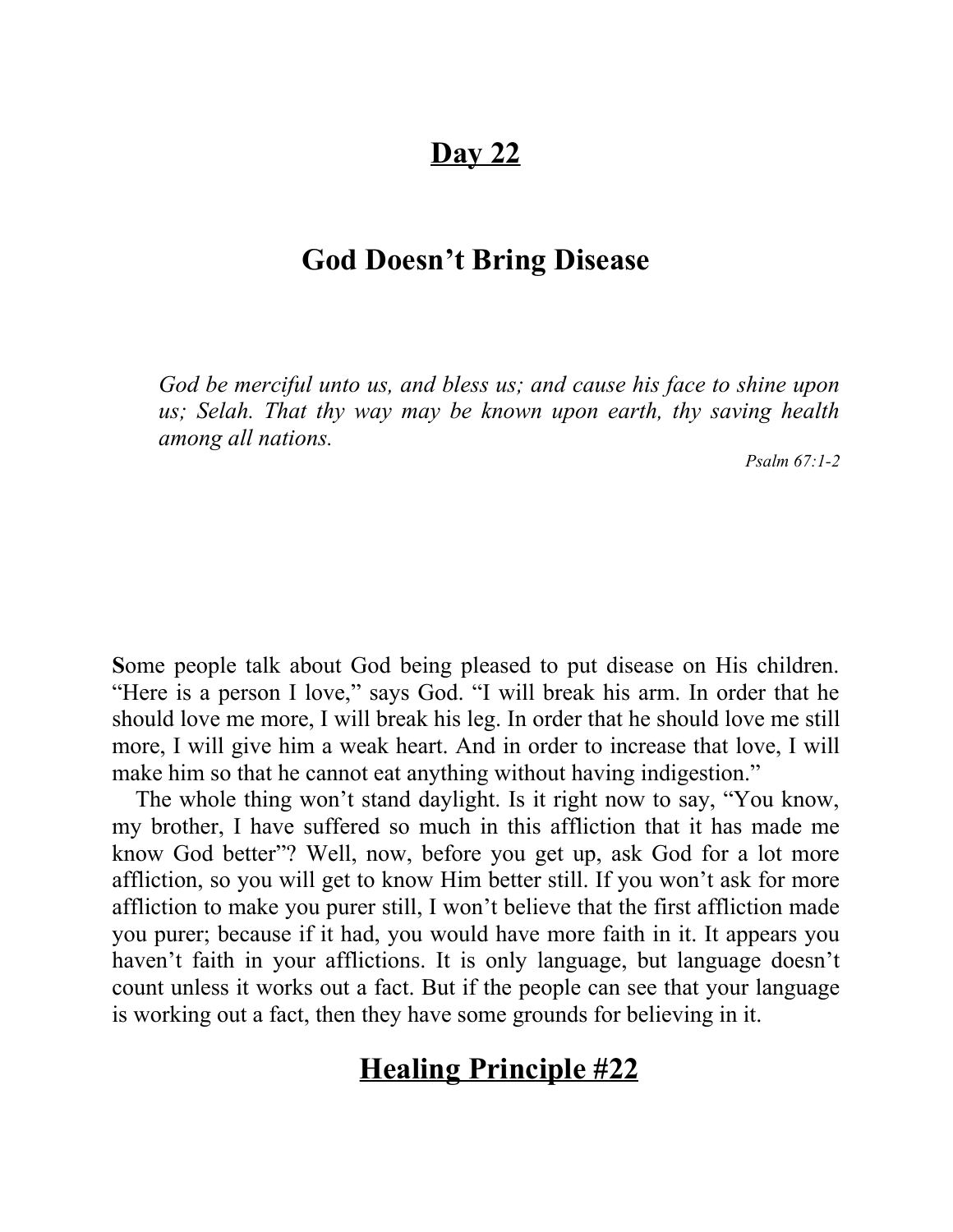#### *I have looked through my Bible, and I cannot find where God brings disease and sickness.*

It isn't God at all, but the devil that brings sickness and disease.

Pray this closing prayer today:

*In Jesus' name, I rebuke disease and sickness. Lord God, You are the Great Physician. I declare healing in Your mighty name. Amen.*

EXCERPTED: "Christ in Us," pamphlet (North Melbourne, Australia: Victory Press, n.d.), 9-10.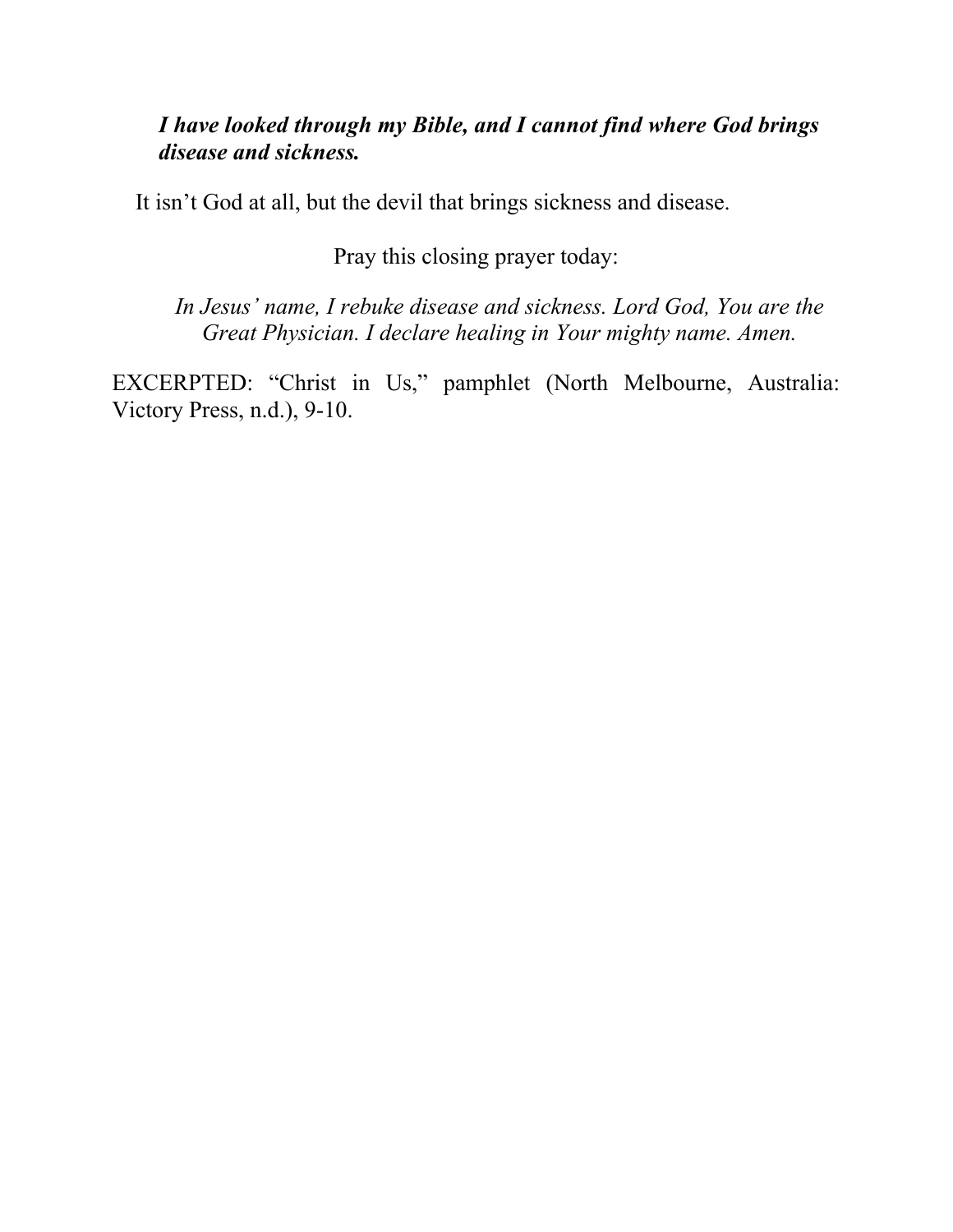#### <span id="page-51-0"></span>**Walk and Live in the Spirit**

*That the righteousness of the law might be fulfilled in us, who walk not after the flesh, but after the Spirit.*

*Romans 8:4*

**W**e must know that the baptism of the Spirit immerses us into an intensity of zeal, into a likeness to Jesus, to make us into pure, running metal, so hot for God that it travels like oil from vessel to vessel.

This divine line of the Spirit will let us see where we have ceased and He has begun. We are at the end for a beginning. We are down and out, and God is in and out.

There isn't a natural thought of any use here. There isn't a thing that is carnal, earthly, natural, that can ever live in a meeting.

#### **Healing Principle #23**

*No man is able to walk spiritually without being in the Spirit. He must live in the Spirit.*

He must realize all the time that he is growing in the same ideal of his Master, in season and out of season, always beholding the face of the Master, Jesus.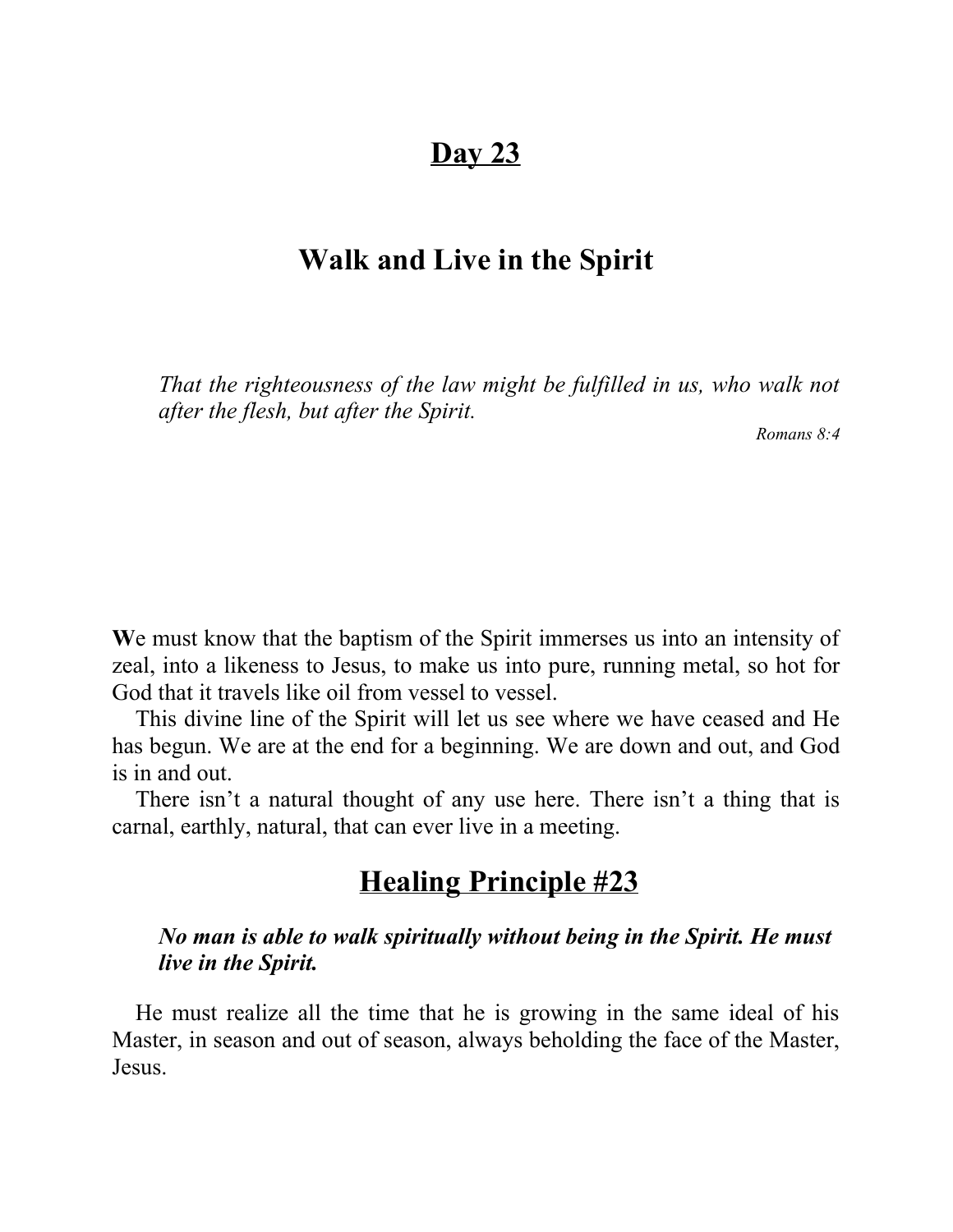Pray this closing prayer today:

*Holy Spirit, immerse me that Thy zeal will run hot in my life for Jesus Christ. May I never stop growing more and more Christlike through Your power. Amen.*

EXCERPTED: "Ye Are Our Epistle (Part One)," message presented at Glad Tidings Tabernacle, 23 August 1922, 4.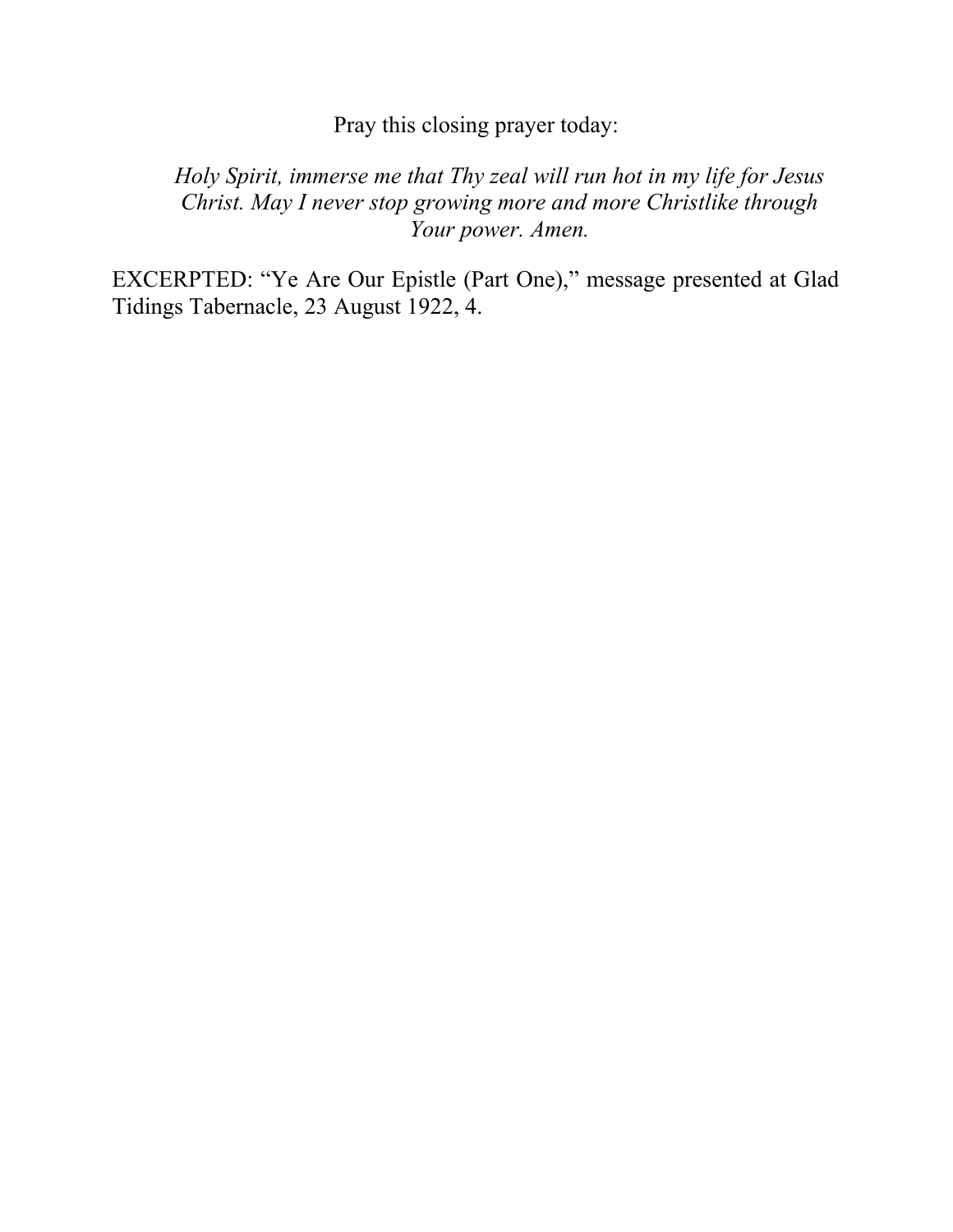#### <span id="page-53-0"></span>**The Spirit Reveals the Son**

*And hope maketh not ashamed; because the love of God is shed abroad in our hearts by the Holy Ghost which is given unto us.*

*Romans 5:5*

**T**he love of God is shed abroad in our hearts by the Holy Ghost. The manifestation of the revelation of God's Son by the Holy Ghost comes by the Holy Spirit who is revealing Him to us as so uniquely divine that He is in power of overcoming, in power of purity, in power of rising all the time.

The Holy Ghost is shed abroad in our hearts for the very purpose that we may know that the inner man in us has to go on to develop — it must not cease growing. The Holy Ghost in us creates development and empowers us to move out as the Lord would have us be.

#### **Healing Principle #24**

*The Spirit lifts. The Word of incarnation moves. The Life Divine operates. The Spirit quickeneth.*

You are being changed, made right, made ready, changed by regenerating. The Lord's life is moving and flowing. Put thy spirit into the joy of the breath of God. Let yourself go on the bosom of His love. Be transformed by all the Spirit's life from above.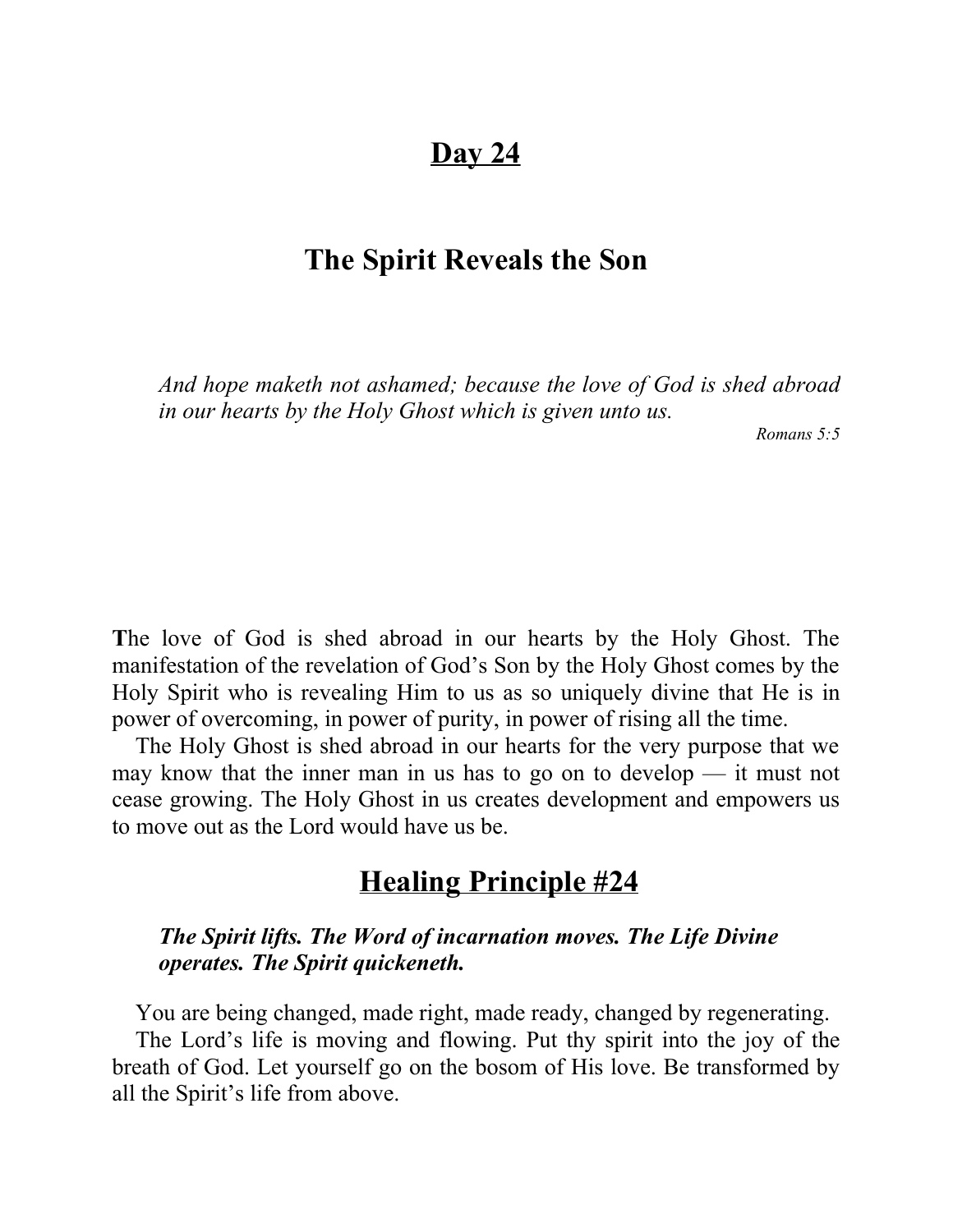Pray this closing prayer today:

*Holy Spirit, grow the image of Christ in me that I might reveal His love in my life. Change me and make me ready to be your servant through the transformation of your presence in my life. Amen.*

EXCERPTED: "This Grace," Bible study no. 26, 19 August 1927, 5-6.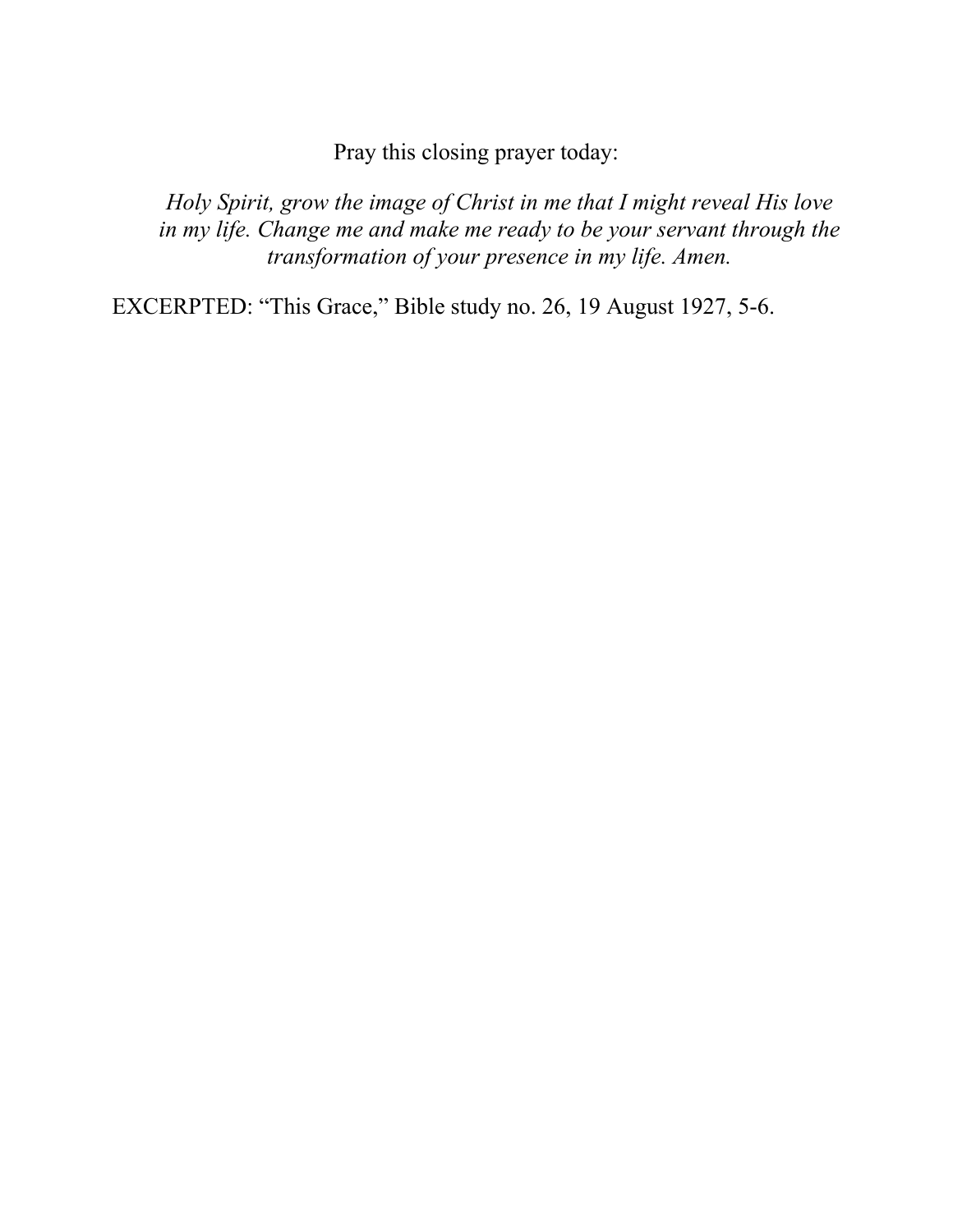## <span id="page-55-0"></span>**The Life of the Spirit**

*And Joshua...and Caleb...spake unto all the company of the children of Israel, saying, The land...is an exceeding good land.... a land which floweth with milk and honey. Only rebel not ye against the Lord, neither fear ye the people of the land; for they are bread for us: their defence is departed from them, and the Lord is with us: fear them not.*

*Numbers 14:6-9*

**T**he Spirit was so mighty upon Joshua and Caleb that they had no fear. The Holy Spirit upon them had such a dignity of reverence to God that these two people brought the bunches of grapes and presented them to the people. There were ten people sent out. They had not the Holy Spirit and came back murmuring.

## **Healing Principle #25**

#### *If you get filled with the Spirit, you will never murmur again.*

I am speaking about people who get the Holy Ghost and go on with God, not about the people who remain stationery.

I pray that the same Holy Spirit on Joshua and Caleb will fill you and search your hearts. Be filled with the life of the Spirit that we call unction, revelation and force. What do I call force? Force is that position in the power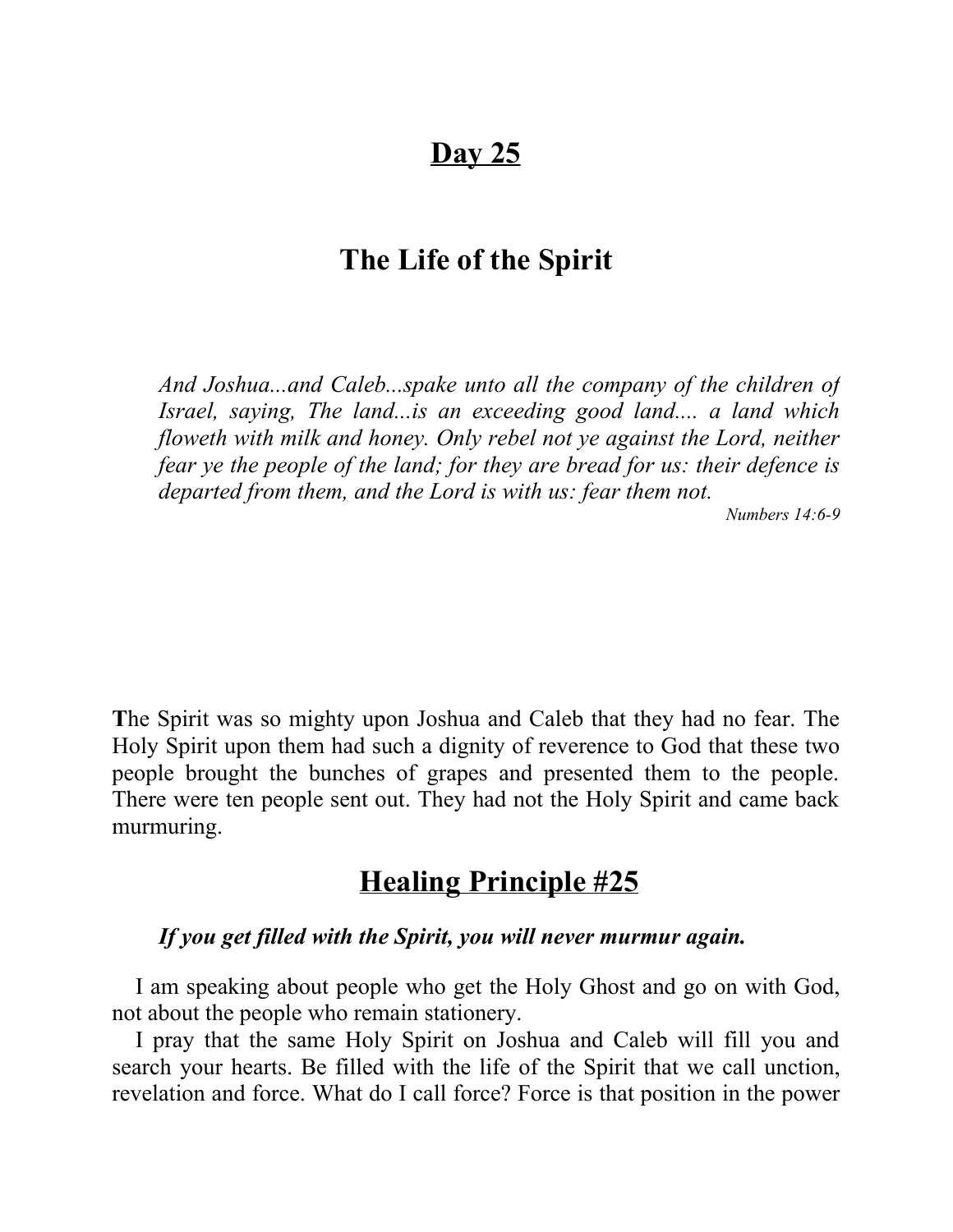of the Spirit where, instead of wavering, you go through. Instead of judgment, you receive truth.

#### Pray this closing prayer today:

*Holy Spirit, fill me with Thy boldness and power to go on with Thee and not to waver or murmur. Amen.*

EXCERPTED: "Possession of the Rest," message presented in Wellington, New Zealand, 14 January 1924, 3.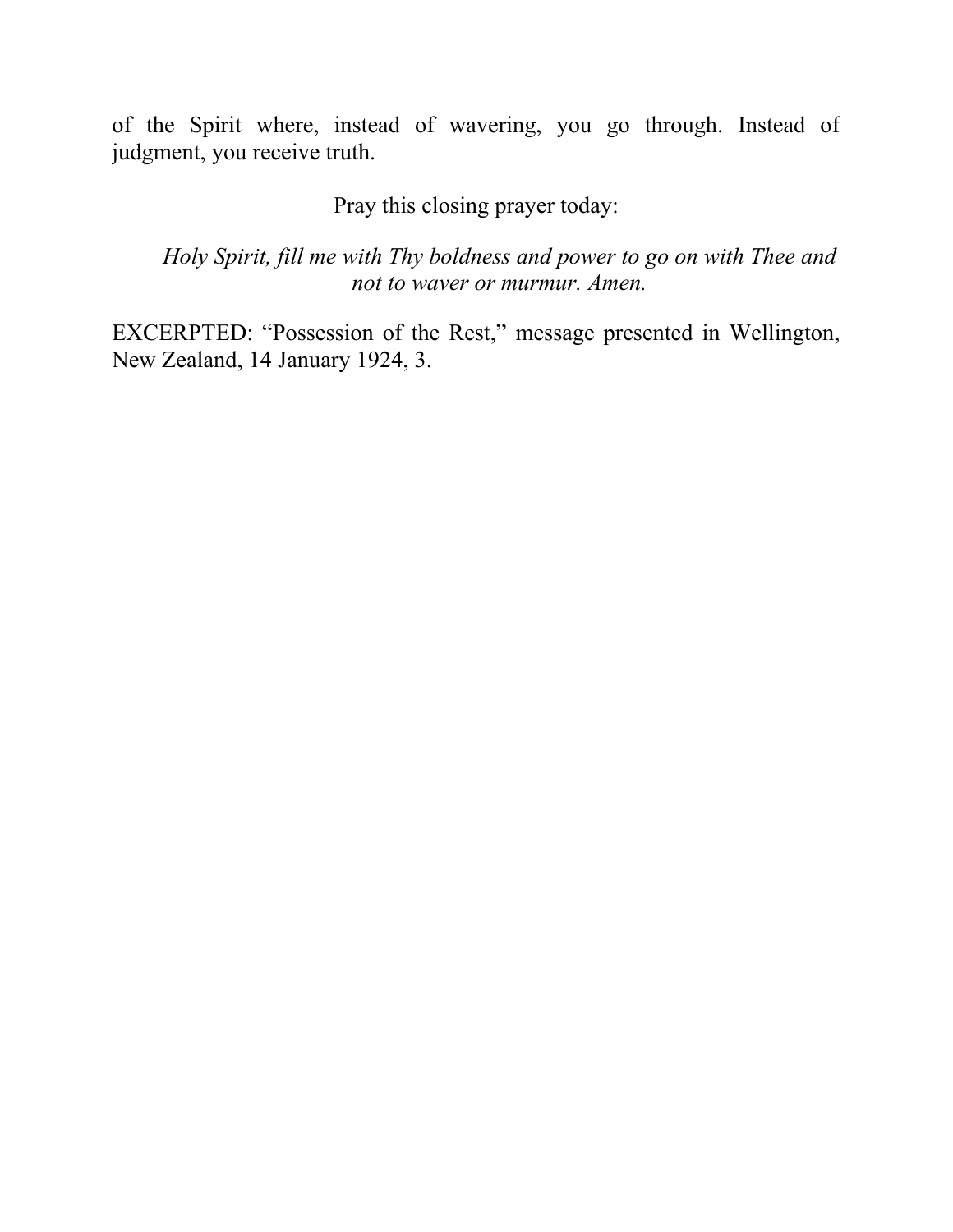#### <span id="page-57-0"></span>**Full of Faith and the Holy Spirit**

*And the saying pleased the whole multitude: and they chose Stephen, a man full of faith and of the Holy Ghost.*

*Acts 6:5*

**S**omething happened in the life of this man [Stephen], chosen for menial service, and he became mighty for God. Faithful in little, God brought him to full fruition. Under the inspiration of divine power by which he spoke, they could not help but listen — even the angels listened.

As I read about Stephen in Acts 6 and 7, I have a vision of this scene in every detail — the howling mob with their vengeful, murderous spirits ready to devour this holy man; and he, "being full of the Holy Ghost," gazing steadfastly into heaven. From his place of helplessness, he looked up and said, "Behold, I see the heavens opened, and the Son of man standing at the right hand of God."

Is that the position that Jesus went to take? No!

#### **Healing Principle #26**

*He went to sit at the right hand of the Father; but in behalf of the "first martyr, " in behalf of the man with that burning flame of Holy Ghost power, God's Son stood up in honorary testimony of him who, called to serve tables, was faithful unto death.*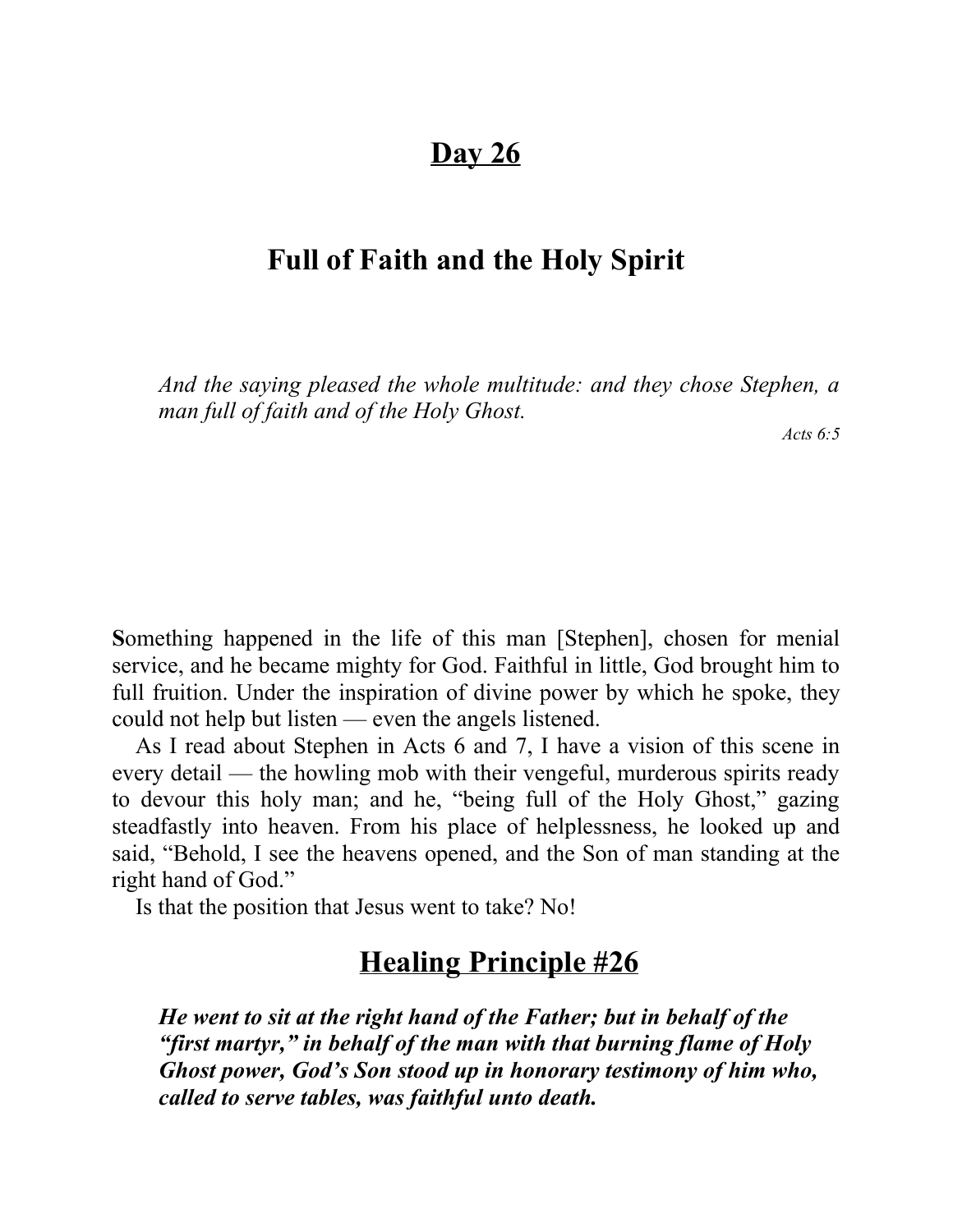This man chosen for an ordinary task but filled with the Holy Ghost was so moved upon by God that he finished his earthly work in a blaze of glory, magnifying God with his last breath. Looking up into the face of the Master, he said, "Lord Jesus, forgive them! Lay not this sin to their charge!" And when he had said thus, he fell asleep. Friends, it is worth all to gain that spirit. What a divine ending to the life and testimony of a man that was "chosen to serve tables."

Pray this closing prayer today:

*Lord Jesus, fill me with faith and the Holy Spirit, that I might blaze with Thy glory like Stephen no matter what I face in life. Amen.*

EXCERPTED: "Extraordinary," Faith Booklet No. 2, n.d., 4-5.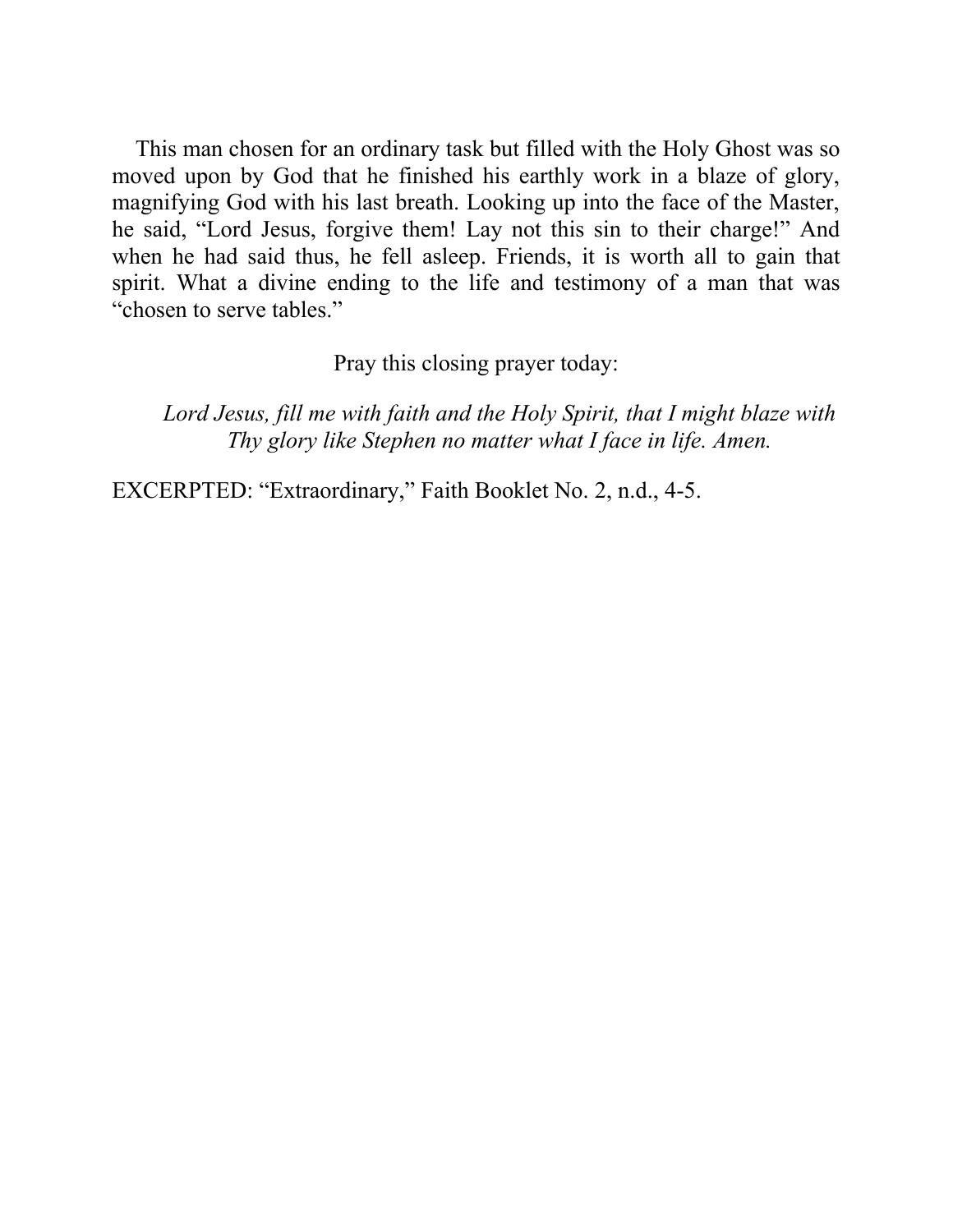### <span id="page-59-0"></span>**Our Inheritance Sealed in the Spirit**

*In whom [Christ] also we have obtained an inheritance, being predestinated according to the purpose of him who worketh all things after the counsel of his own will: That we should be to the praise of his glory, who first trusted in Christ. In whom ye also trusted, after that ye heard the word of truth, the gospel of your salvation: in whom also after that ye believed, ye were sealed with that holy Spirit of promise.*

*Ephesians 1:11-13*

**G**od says you are not of this world; you have been delivered from the corruption of the world; you are being transformed by the renewing of your mind. God says that you are a royal priesthood, a holy people, belonging to the building and Christ is the great cornerstone.

The Holy Spirit is coming forth to help you claim your inheritance. Do not be afraid of getting rich or of coming in, but be very afraid if you do not come in. Have God's mind on this. God says you have to overcome the world; you must have this incorruptible, undefiled position now within the human body, transforming your mind, even your very nature.

## **Healing Principle #27**

*Realize that the supernatural power of God is working through you by His Spirit.*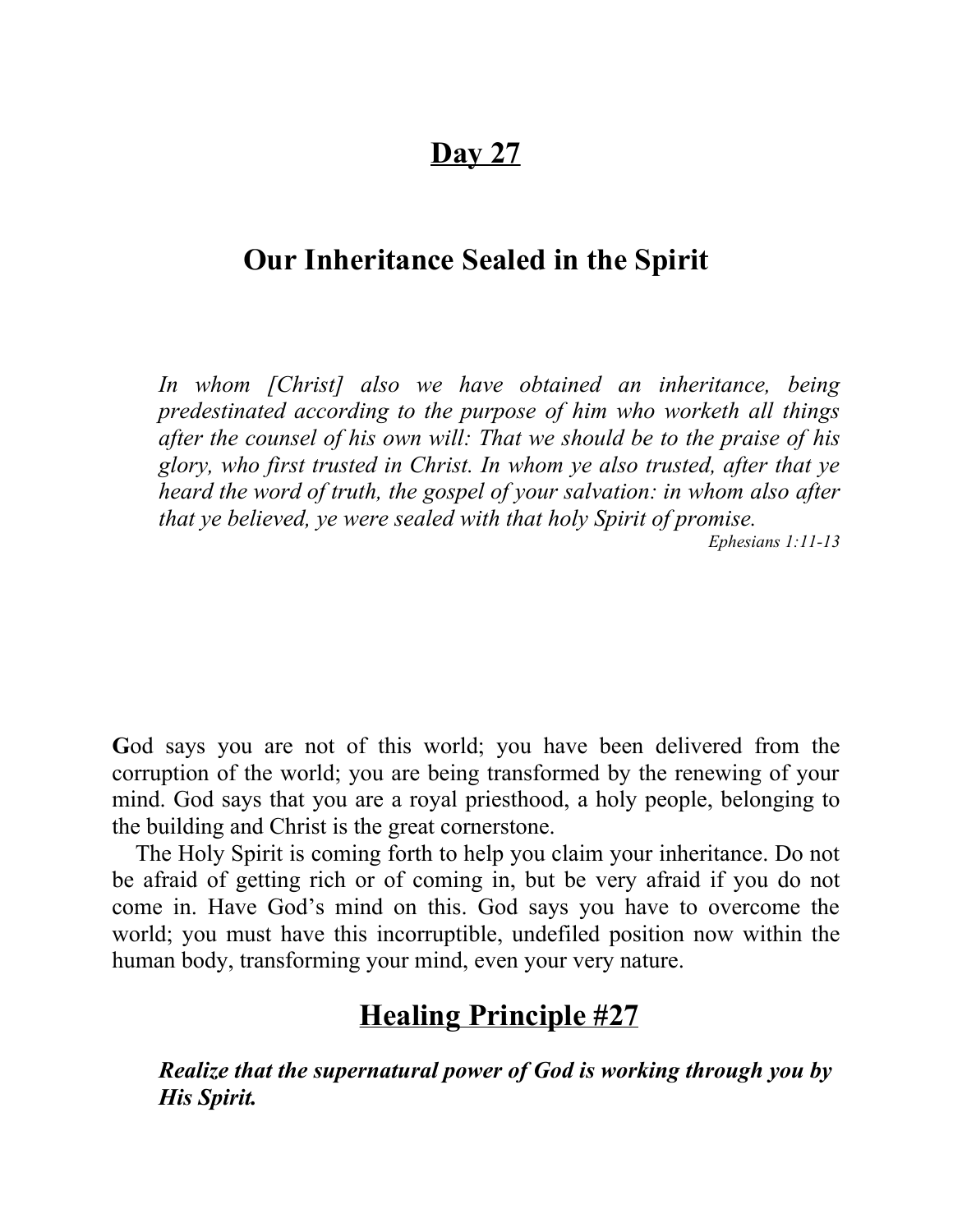The glorious incarnation of the Spirit is our inheritance. This is where God wants to make you His own in such a way that you will deny yourself, the flesh and the world. You can reign in this life by this lovely place, this inheritance in Christ Jesus sealed by the Holy Spirit.

Pray this closing prayer today:

*Holy Spirit, seal me in Thy inheritance of glory through the precious name of Jesus. Amen.*

EXCERPTED: "The Glory of the Incorruptible," Bible study no. 13, 26 July 1927, 10.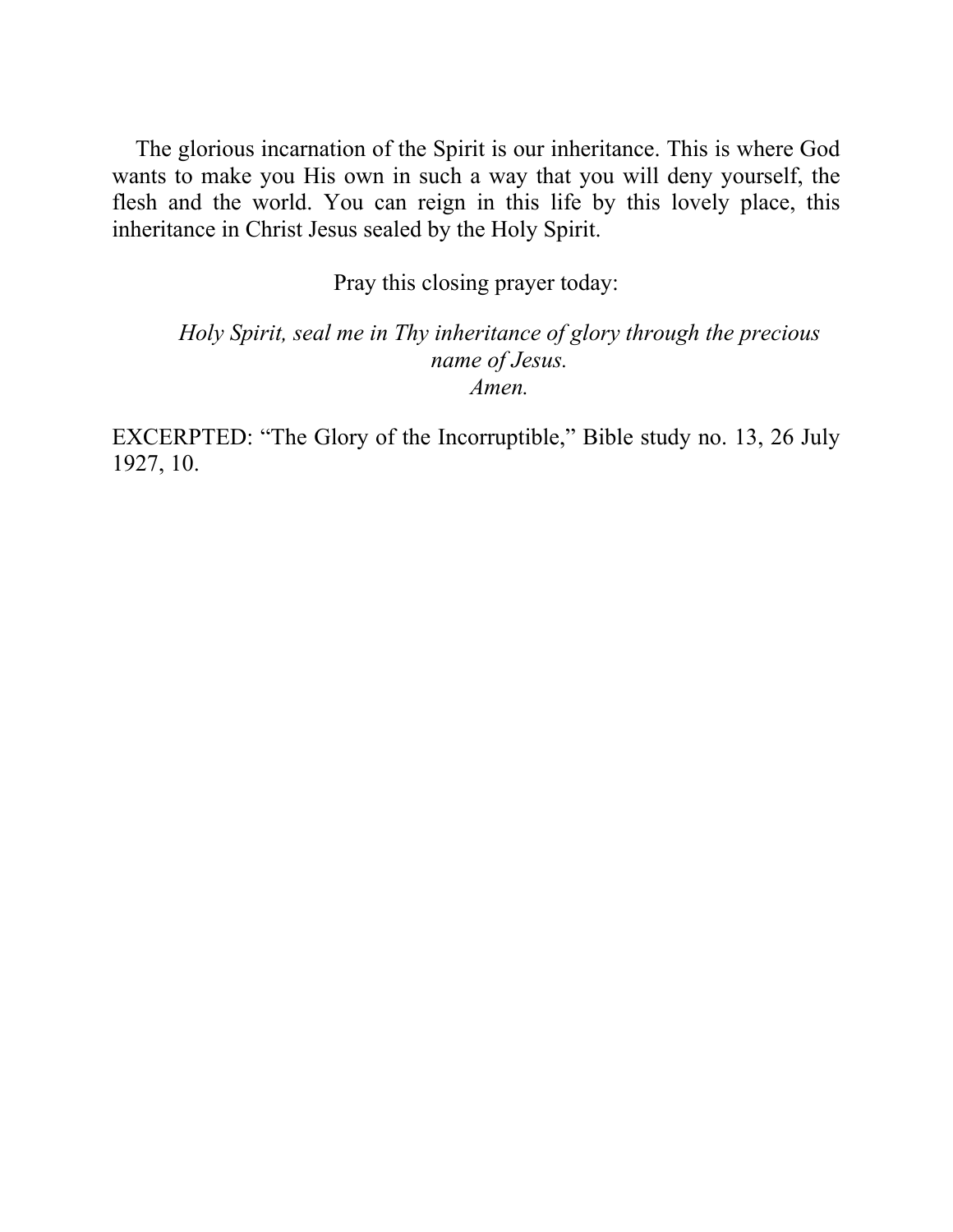### <span id="page-61-0"></span>**Intoxicated by the Spirit**

*And be not drunk with wine, wherein is excess; but be filled with the Spirit.*

*Ephesians 5:18*

**W**hen you are intoxicated with the Spirit, the Spirit life flows through the avenues of your mind and the deep perception of the heart with deep throbbings.

## **Healing Principle #28**

*You are so filled with the passion of the grace of God, that you are illumined by the power of new wine — the wine of the kingdom, the Holy Ghost — till your whole body is intoxicated.*

This is rapture! There is no natural body that can stand the process of this going forth. It will have to leave the body at His coming. But the body will be a preserver to it until the sons of God are marvelously manifested.

This holy new life, this preservative of the Son of God in your human body, this life in you is so after the order of God that it is not ashamed in any way to say you are coming into co-equality with the Father, with the Son and with the Holy Spirit.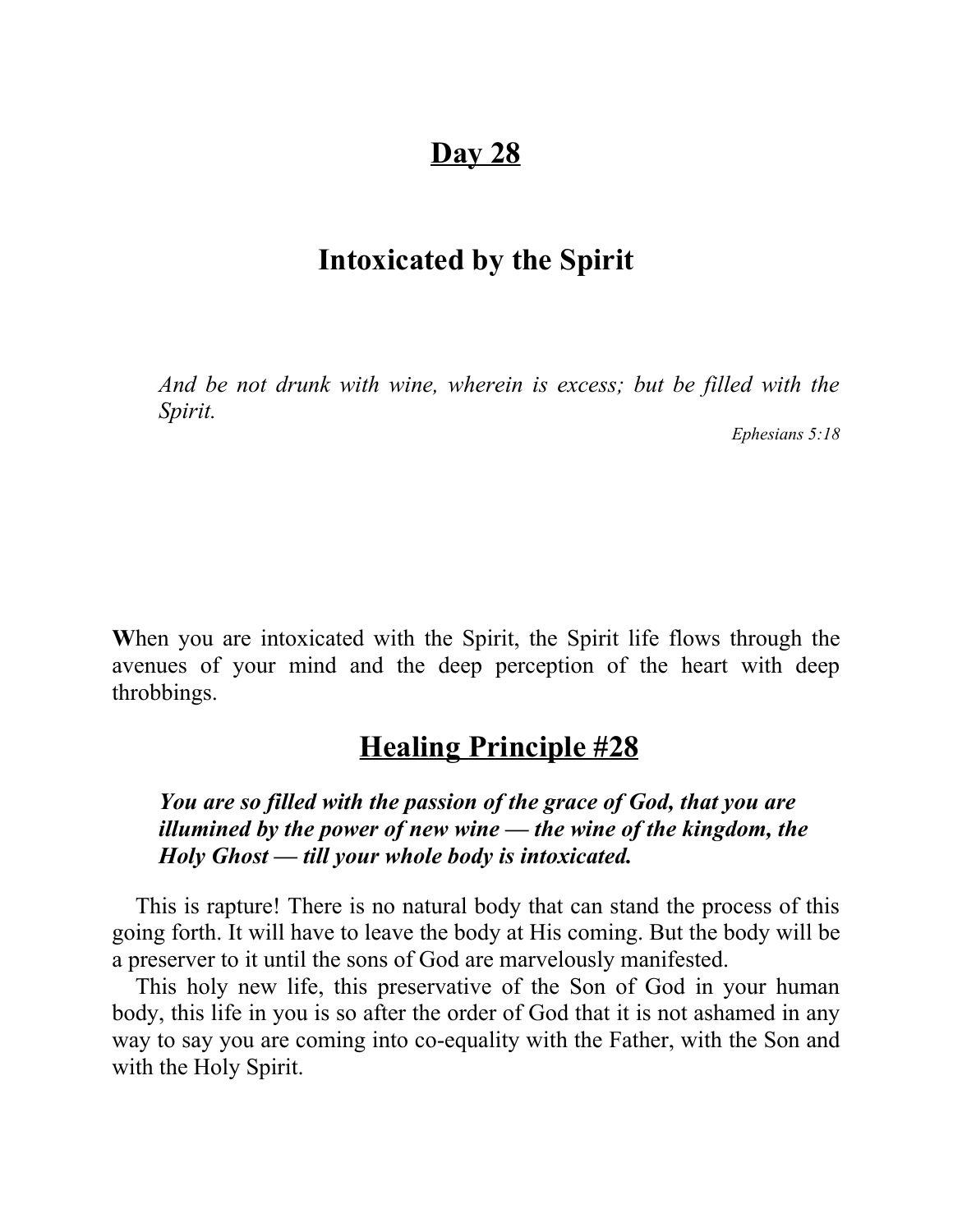Pray this closing prayer today:

*Thank You for allowing my life to be filled with the preservative of Your Son's presence within my human body. Fill and intoxicate me, O Holy Spirit, that I might live and move in Thee. Amen.*

EXCERPTED: "This Grace," Bible study no. 26, 19 August 1927, 11.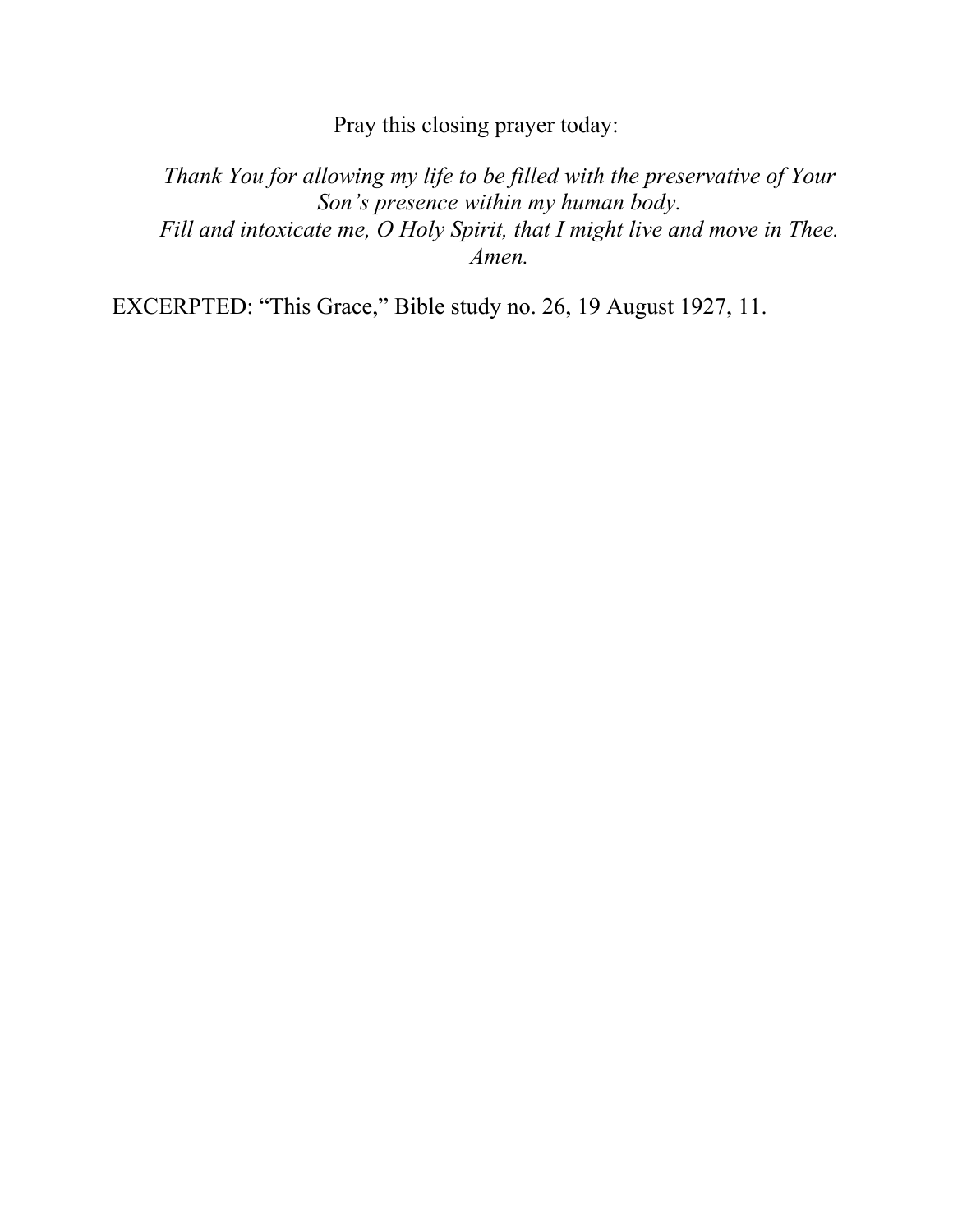#### <span id="page-63-0"></span>**Is Healing the Main Thing?**

*But seek ye first the kingdom of God, and his righteousness; and all these things shall be added unto you.*

*Matthew 6:33*

**Jesus came to make us free from sin — free from disease and pain. When I** see a person diseased and in pain, I have great compassion for them, and when I lay my hands upon them, I know God means for men to be so filled with Him that the power of sin shall have no effect upon them. They shall go forth, as I am doing, to help the needy, sick and afflicted.

#### **Healing Principle #29**

#### *But what is the main thing? To preach the kingdom of God and His righteousness.*

Jesus came to do this. John came preaching repentance. The disciples began by preaching repentance toward God and faith in the Lord Jesus Christ.

I tell you, beloved, if you have really been changed by God, there is a repentance in your heart never to be repented of.

Through the revelation of the Word of God, we find that divine healing is solely for the glory of God and salvation is to make you to know you now have to be inhabited by another, even God, and you have to walk with God in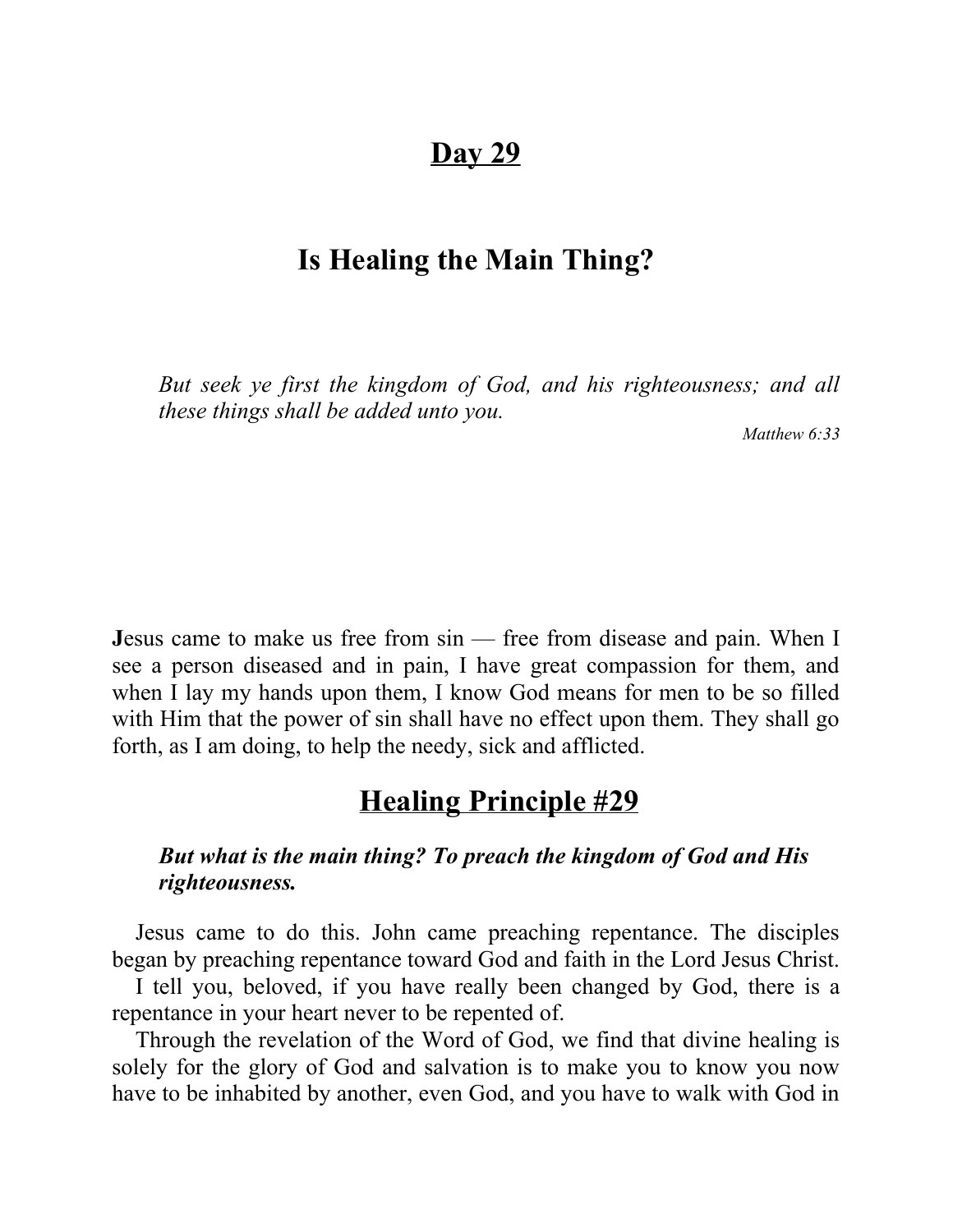newness of life.

Pray this closing prayer today:

*Jesus, Thou art the One who not only saves the body, but Thou hast saved my soul and spirit. Wholeness is found only in Thee. Amen.*

EXCERPTED: "Divine Life Brings Divine Health," pamphlet (North Melbourne, Australia: Victory Press, n.d.), 8.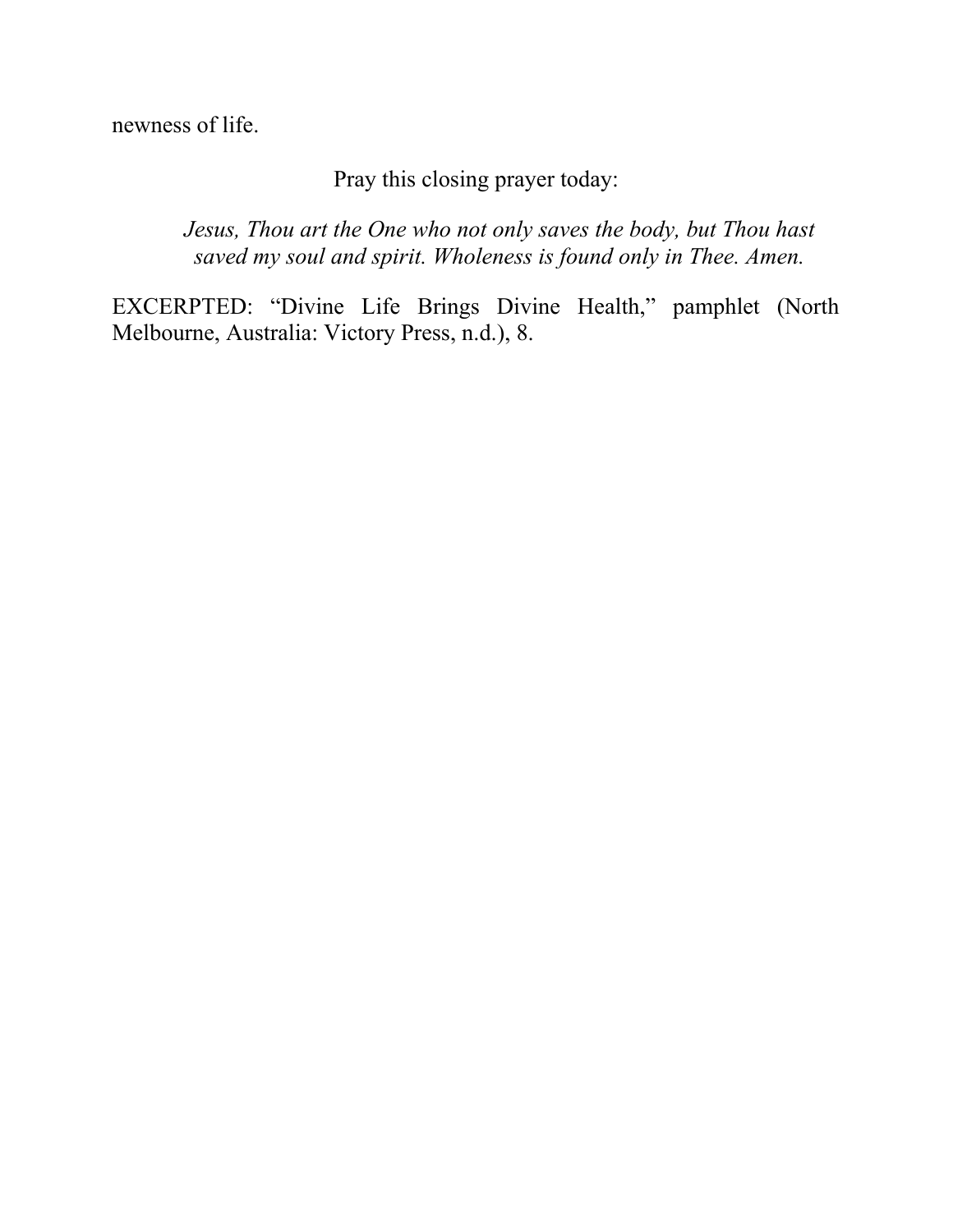## **Unity in the Spirit**

<span id="page-65-0"></span>*Endeavoring to keep the unity of the Spirit in the bond of peace. Ephesians 4:3*

**B**eloved, I want you to remember that the church is one body. She has many members, but we are all members of that one body. At any cost, we must keep the body in perfect unity.

# **Healing Principle #30**

#### *Never try to get the applause of people by a natural thing. Yours has to be a spiritual breath. Your word has to be the Word of God.*

As the church is bound together in one Spirit, the people of the church have one voice, one desire and one plan. When the church has the mind of the Spirit with Christ, nothing can then break the church.

*Holy Spirit, make me a force and power for Thy unity within the Body of Christ. Amen.*

EXCERPTED: "Our Calling (Part One)," message presented at Glad Tidings Tabernacle, 18 August 1922, 5.